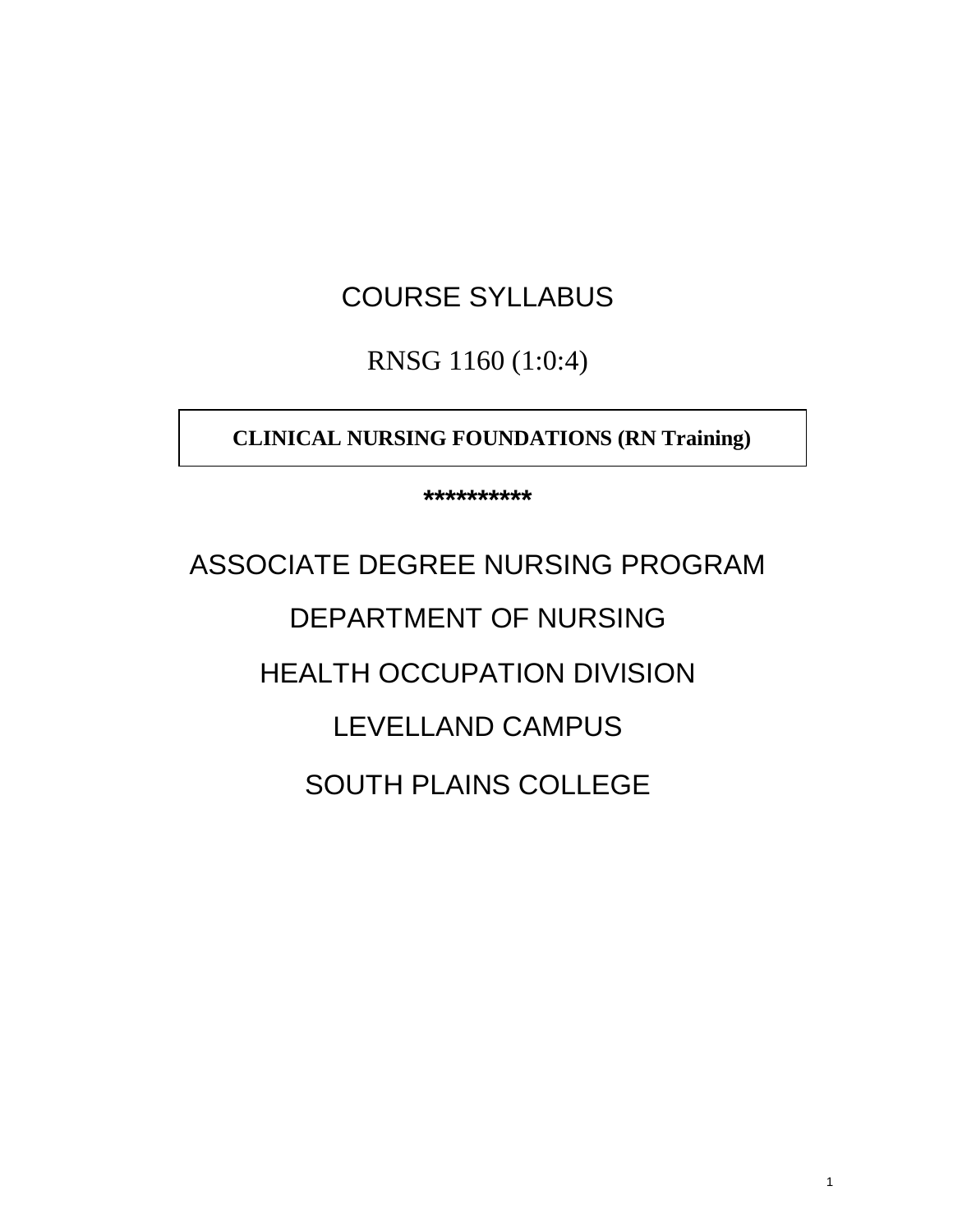### SCANS COMPETENCIES

#### **RESOURCES: Identifies, organizes, plans and allocates resources**

- C-1 **TIME**--Selects goal--relevant activities, ranks them, allocates time, and prepares and follows schedules.<br>C-2 **MONEY**--Uses or prepares budgets, makes forecasts, keeps records, and makes adjustments to meet obj
- MONEY--Uses or prepares budgets, makes forecasts, keeps records, and makes adjustments to meet objectives
- C-3 **MATERIALS & FACILITIES**-Acquires, stores, allocates, and uses materials or space efficiently.
- C-4 **HUMAN RESOURCES**--Assesses skills and distributes work accordingly, evaluates performances and provides feedback.

#### **INFORMATION--Acquires and Uses Information**

- C-5 Acquires and evaluates information.<br>C-6 Organizes and maintains information
- Organizes and maintains information.
- C-7 Interprets and communicates information.<br>C-8 Uses computers to Process information.
- Uses computers to Process information.

# **INTERPERSONAL--Works With Others**<br>C-9 Participates as members of a team and of

- C-9 Participates as members of a team and contributes to group effort.<br>C-10 Teaches others new skills.
- C-10 Teaches others new skills.<br>C-11 Serves clients/customers--
- C-11 Serves clients/customers--works to satisfy customer's expectations.<br>C-12 Exercises leadership--communicates ideas to justify position, persual
- Exercises leadership--communicates ideas to justify position, persuades and convinces others, responsibly challenges existing procedures and policies.
- C-13 Negotiates-Works toward agreements involving exchanges of resources resolves divergent interests.
- C-14 Works with Diversity-Works well with men and women from diverse backgrounds.

# **SYSTEMS--Understands Complex Interrelationships**<br>C-15 Understands Systems--Knows how social, organization

- Understands Systems--Knows how social, organizational, and technological systems work and operates effectively with them
- C-16 Monitors and Correct Performance-Distinguishes trends, predicts impacts on system operations, diagnoses systems' performance and corrects malfunctions.
- C-17 Improves or Designs Systems-Suggests modifications to existing systems and develops new or alternative systems to improve performance.

#### **TECHNOLOGY--Works with a variety of technologies**

- C-18 Selects Technology--Chooses procedures, tools, or equipment including computers and related technologies.
- C-19 Applies Technology to Task-Understands overall intent and proper procedures for setup and operation of equipment.<br>C-20 Maintains and Troubleshoots Equipment-Prevents, identifies, or solves problems with equipment, inc
- Maintains and Troubleshoots Equipment-Prevents, identifies, or solves problems with equipment, including computers and other technologies.

## FOUNDATION SKILLS

#### **BASIC SKILLS--Reads, writes, performs arithmetic and mathematical operations, listens and speaks**

- F-1 Reading--locates, understands, and interprets written information in prose and in documents such as manuals, graphs, and schedules.
- F-2 Writing-Communicates thoughts, ideas, information and messages in writing, and creates documents such as letters, directions, manuals, reports, graphs, and flow charts.
- F-3 Arithmetic--Performs basic computations; uses basic numerical concepts such as whole numbers, etc.<br>F-4 Mathematics--Approaches practical problems by choosing appropriately from a variety of mathematic
- F-4 Mathematics--Approaches practical problems by choosing appropriately from a variety of mathematical techniques.<br>F-5 Listening--Receives, attends to, interprets, and responds to verbal messages and other cues.
- Listening--Receives, attends to, interprets, and responds to verbal messages and other cues.
- F-6 Speaking--Organizes ideas and communicates orally.

#### **THINKING SKILLS--Thinks creatively, makes decisions, solves problems, visualizes, and knows how to learn and reason**

- F-7 Creative Thinking--Generates new ideas.
- F-8 Decision-Making--Specifies goals and constraints, generates alternatives, considers risks, and evaluates and chooses best alternative.
- F-9 Problem Solving--Recognizes problems and devises and implements plan of action.<br>F-10 Seeing Things in the Mind's Eve--Organizes and processes symbols, pictures, graph
- F-10 Seeing Things in the Mind's Eye--Organizes and processes symbols, pictures, graphs, objects, and other information.<br>F-11 Knowing How to Learn--Uses efficient learning techniques to acquire and apply new knowledge and
- Knowing How to Learn--Uses efficient learning techniques to acquire and apply new knowledge and skills.
- F-12 Reasoning--Discovers a rule or principle underlying the relationship between two or more objects and applies it when solving a problem.

# **PERSONAL QUALITIES--Displays responsibility, self-esteem, sociability, self-management, integrity and honesty**

- Responsibility--Exerts a high level of effort and preservers towards goal attainment.
- F-14 Self-Esteem--Believes in own self-worth and maintains a positive view of self.
- F-15 Sociability--Demonstrates understanding, friendliness, adaptability, empathy, and politeness in group settings.
- F-16 Self-Management--Assesses self accurately, sets personal goals, monitors progress, and exhibits self-control.
- F-17 Integrity/Honesty--Chooses ethical courses of action.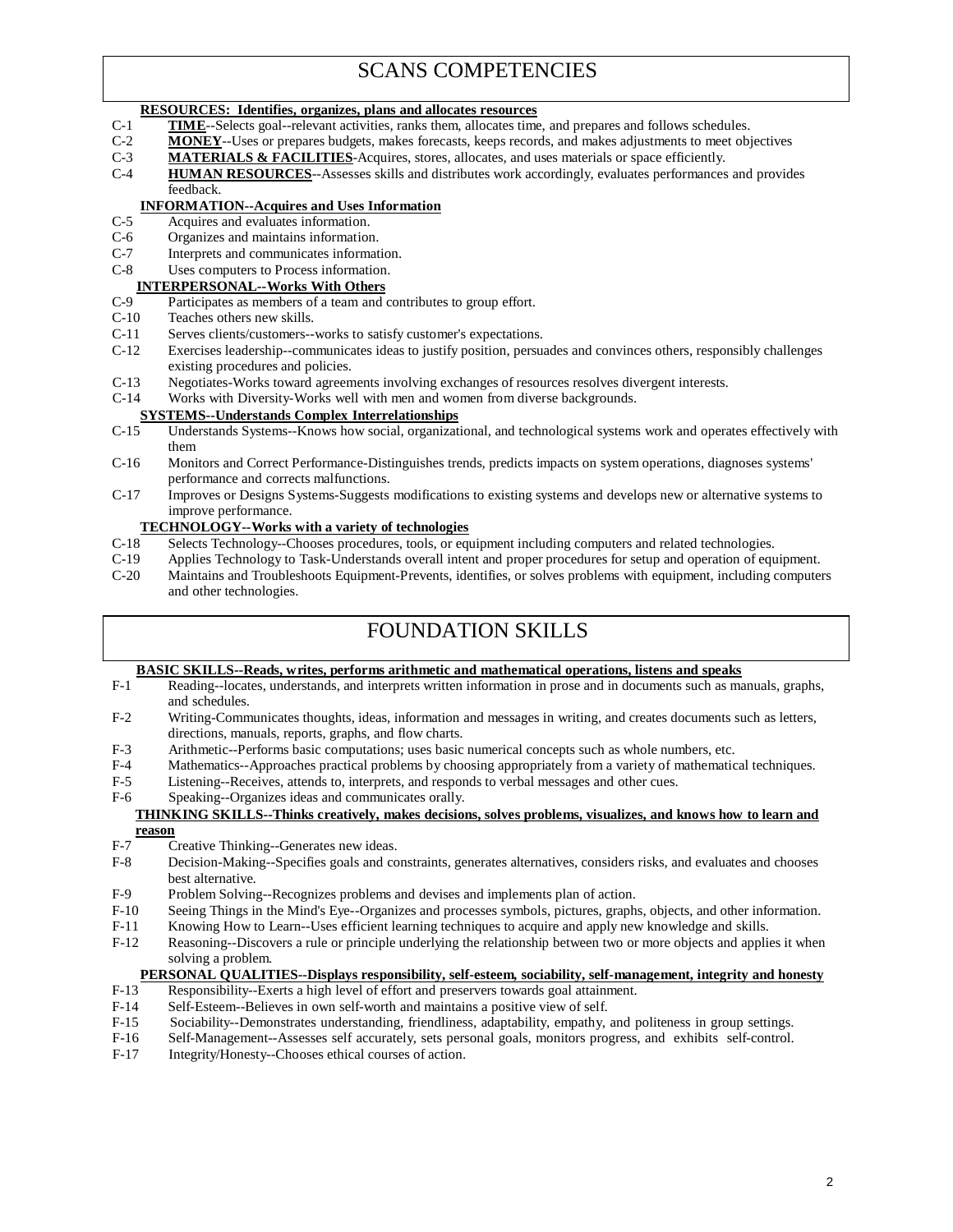#### **SOUTH PLAINS COLLEGE ASSOCIATE DEGREE NURSING PROGRAM**

#### **CLINICAL NURSING FOUNDATIONS (RN Training)**

## **TABLE OF CONTENT**

#### **COURSE SYLLABUS**

Course Description Course Learning Outcomes Course Competencies Academic Integrity Verification of Workforce Competencies

#### **SPECIFIC COURSE/INSTRUCTOR REQUIREMENTS**

Attendance Policy Assignment Policy Grading Policy Clinical Components Grievance Policy Course Requirements

#### **COURSE OUTLINE**

**ACCOMODATIONS**

#### **STUDENT DEMONSTRATION CRITERIA**

#### **SKILLS GROUP PRESENTATION**

#### **MATH COMPETENCY UNIT**

#### **MATH TEST REVIEW**

#### **CLINICAL PACKET INSTRUCTIONS**

#### **MEDICAL DIAGNOSIS FORM INSTRUCTION**

#### **CLINICAL EVALUATION TOOL**

#### **ADDENDUM**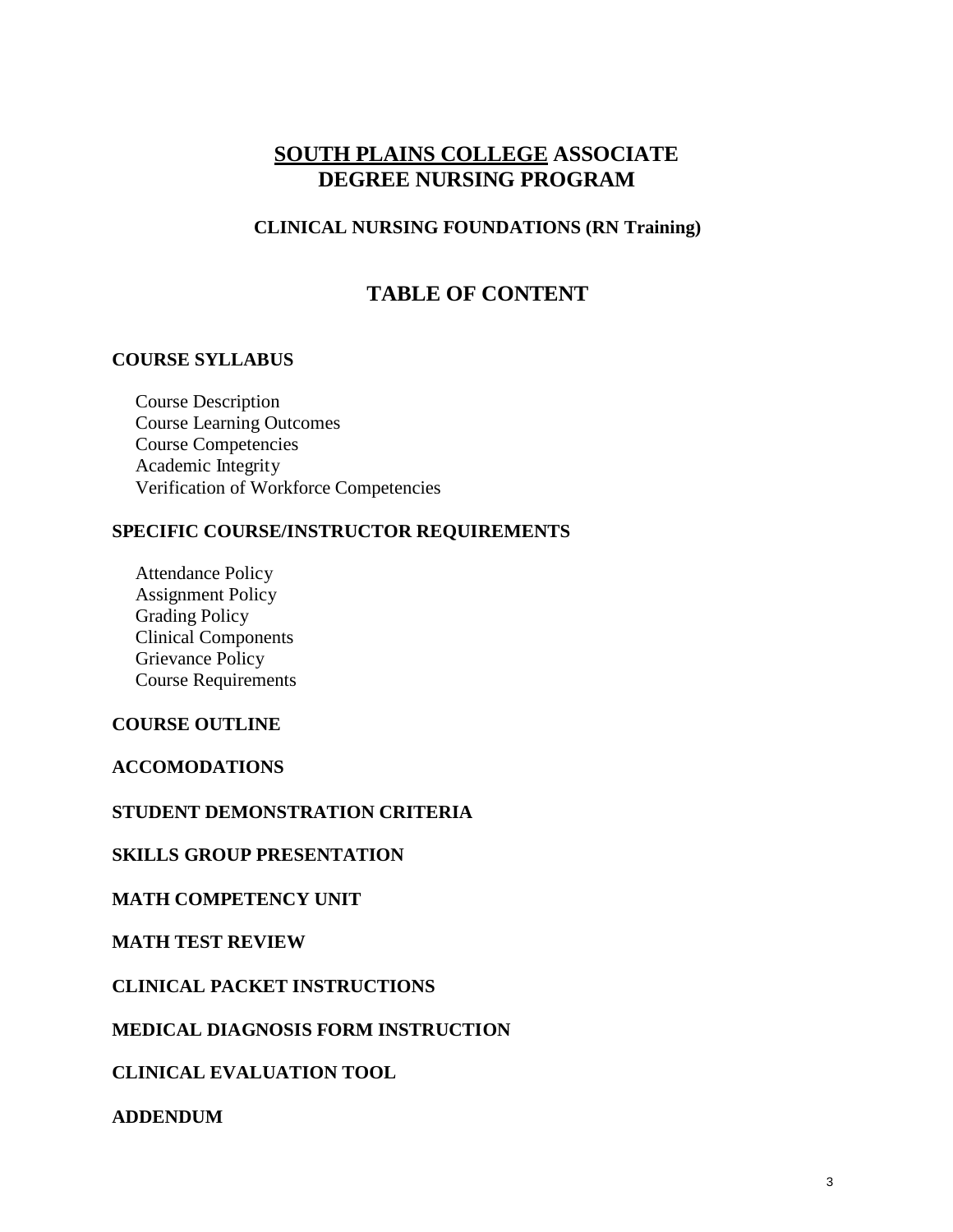#### COURSE SYLLABUS

#### COURSE TITLE: RNSG 1160 Clinical-Registered Nursing/Registered Nurse

INSTRUCTORS: Jan Buxkemper, MSN, RN-Level I Semester I Coordinator, Assistant Professor, Course Leader Dawn Kineman, MSN, RN, CPN, Instructor Connie Wilde, MSN, RN, Instructor Delia Gonzales, MSN, RN, Instructor

OFFICE LOCATION, PHONE/ E-MAIL:

Dawn Kineman 716- 2392, lbaldwin@southplainscollege.edu Jan Buxkemper 716- 2387, [jbuxkemper@southplainscollege.edu](mailto:jbuxkemper@southplainscollege.edu) Connie Wilde 716- 2977, cwilde@southplainscollege.edu<br>Delia Gonzales 716-2393, deonzales46@southplainscollege. 716-2393, dgonzales46@southplainscollege.edu

OFFICE HOURS: Posted on each instructor's door.

SOUTH PLAINS COLLEGE IMPROVES EACH STUDENT'S LIFE

#### \*\*\*\*\*\*\*\*\*\*\*\*\*\*\*\*\*\*\*\*\*\*\*\*\*\*\*\*\*\*\*\*\*\*\*\*\*\*\*\*\*\*\*\*\*\*\*\*\*\*\*\*\*\*\*\*\*\*\*\*\*\*\*\*\*\*\*\*\*\*\*\*\*\*\*\*\*\*

#### **I. GENERAL COURSE INFORMATION:**

#### A. COURSE DESCRIPTION

A health-related work-based learning experience that enables the student to apply specialized occupational theory, skills, and concepts. Direct supervision is provided by the clinical professional.

A method of instruction providing detailed education, practice and work-based experience and direct patient/care, generally at a clinical site. Specific detailed learning outcomes are developed for each course by the faculty. On site clinical instruction, supervision, evaluation and placement is the responsibility of the college faculty. Clinical experiences are unpaid external learning experiences. Courses may be repeated if topics and learning outcomes vary.

Overview of nursing and the role of the associate degree nurse as a provider of patient-centered care, patient safety advocate, member of health care team, and member of the profession. RNSG 1160 involves the application of basic nursing principles essential in caring for the individual who is influenced by genetic inheritance, life experiences, and cultural background and is part of a larger community.

College laboratory and clinical agency experiences offer opportunities for the beginning skill practice and application of classroom learning applied to the adult client experiencing stressors of illness. These experiences include the students' application of nursing process, communication, teaching/learning,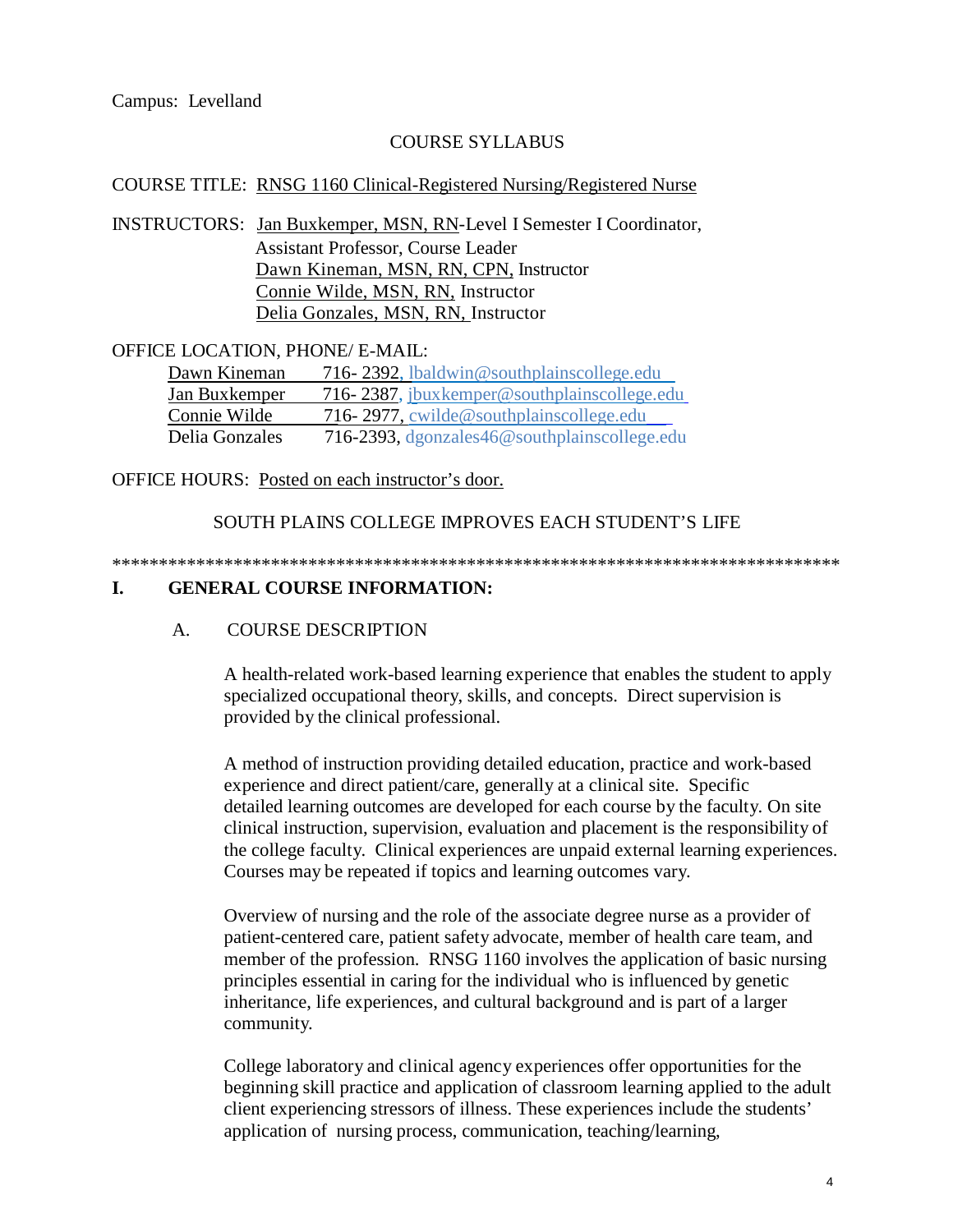pharmacology, nutrition, safety, problem solving, critical thinking, collaboration, delegating, referrals, cost effectiveness, quality care, ethical/legal practice, selfawareness/self-monitoring and client advocacy.

- 1. Placement: Level I Semester I
- 2. Time Allotment:
- Sixteen (16) weeks. The course allows one (1) semester hours credit.
- 3. Teaching Strategies: Clinical supervision and facilitation, demonstrations, independent assignments, Nursing Learning Resource Laboratory, Center for Clinical Excellence, and discussions.
- 4. Teaching Personnel: Associate Degree Nursing faculty.

#### B. COURSE LEARNING OUTCOMES

Upon satisfactory completion of RNSG 1160, the student will meet the following:

a.. SPC ADNP Graduate Outcomes: 1, 2, 3, 4 & 5.

b. DECs (Differentiated Essential Competencies) are listed in the Clinical Evaluation Tool.

#### C. COURSE COMPETENCIES

Successful completion of this course requires:

- a. Requires a grade of "P"
- b. Satisfactory completion of nursing care plans
- c. Satisfactory achievement of all clinical outcomes on the Clinical Evaluation Tool.
- d. Regular clinical attendance
- e. Satisfactory completion of individual/group student skills presentations
- f. Further course competencies required are identified in II.

#### D. ACADEMIC INTEGRITY

- 1. Refer to the SPC Catalog and the SPC ADNP Nursing Student Handbook for policies related to academic integrity.
- 2. Specific example related to this course may include but are not limited to the following; presenting work as your own when you have worked in pairs or groups to complete it. All work in this course is intended to be completed on your own unless it is specified by the instructor as group work.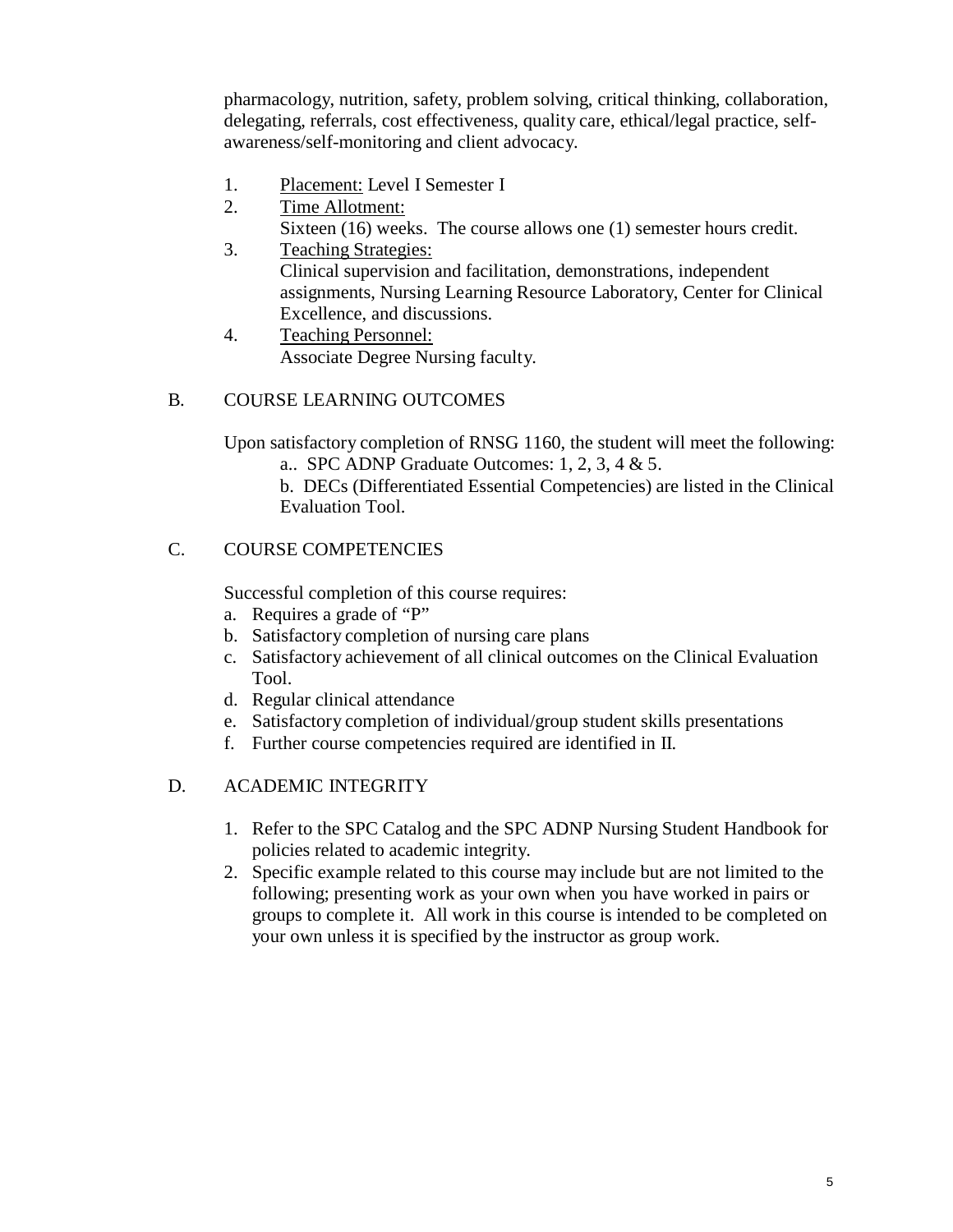3. Professional Standards: Students are expected to adhere to the professional standards set forth in the Associate Degree Nursing Program School of Nursing Student Handbook, as well as the American Nurses Association Code of Ethics for Nurses (http://nursingworld.org/MainMenuCategories/EthicsStandards/CodeofEthics forNurses/Code-of-Ethics-For-Nurses.html). Nurses are held to an extremely high standard of professional and academic conduct. It is the responsibility of the School of Nursing to teach and model professional behaviors, and it is the responsibility of the student to demonstrate professional and academic integrity. The student is representing the School of Nursing any time they are in the student role, in any location, and are expected to maintain the highest standards. Any point deductions will be taken from the final course average.

| <b>Professional Standards</b>                | Point deduction from final course grade |
|----------------------------------------------|-----------------------------------------|
| <b>Professional Integrity</b>                |                                         |
| Applies legal and ethical standards          | - 1 point per variance                  |
| Maintains patient confidentiality            | - 1 point per variance                  |
| <b>Professional Behaviors</b>                |                                         |
| Exhibits professional attitude               | - 0.5 points per variance               |
| Accountable for learning                     | - 0.5 points per variance               |
| Responds to SON faculty/staff contact within | - 0.5 points per variance               |
| 24 hours                                     |                                         |
| Attends all appointments, including          | - 0.5 points per variance               |
| appointments with faculty and retention      |                                         |
| counselors                                   |                                         |
| Adheres to dress code                        | - 0.5 points per variance               |
| <b>Scheduling and Attendance</b>             |                                         |
| Adheres to institutional policies and        | - 0.5 points per variance               |
| procedures related to scheduling             |                                         |
| Accountable for developing and adhering to   | - 0.5 points per variance               |
| schedule                                     |                                         |

4. Plagiarism Declaration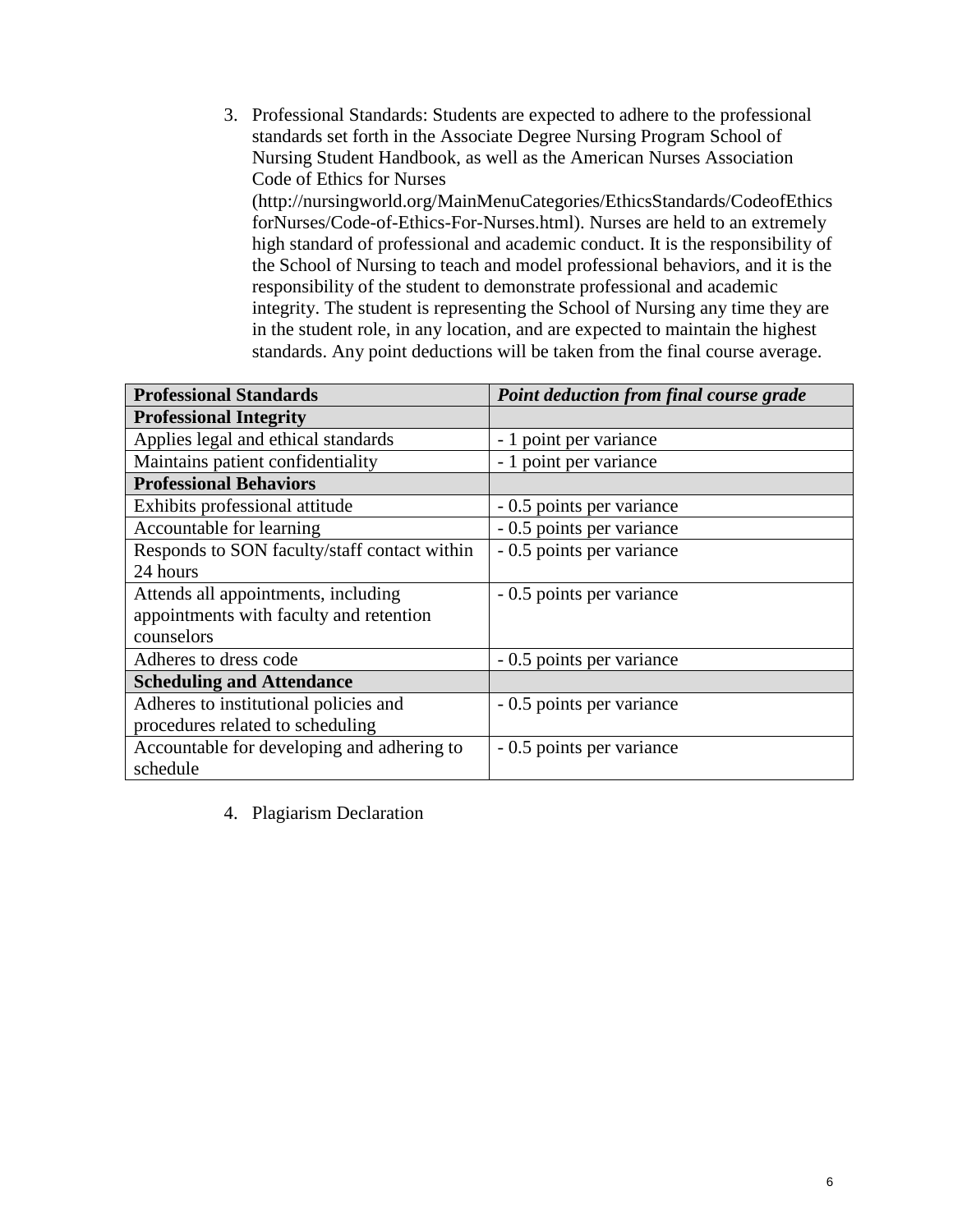#### **Plagiarism Declaration Department of Nursing South Plains College**

By signing this plagiarism declaration I acknowledge that I have received a copy of the honesty policy and been made aware that the penalty for plagiarism is dismissal from the program.

Examples of student plagiarism $<sup>1</sup>$ </sup>

- Copying material without quotes, in-text citations, and/or referencing
- Paraphrasing content without in-text citation and/or referencing
- Copying ideas, words, answers, exams, or shared work from others when individual work is required
- Using another's paper in whole or in part
- Allowing another student to use one's work
- Claiming someone else's work is one's own
- Resubmitting one's own coursework, when original work is required (self-plagiarism)
- Falsifying references or bibliographies

\_\_\_\_\_\_\_\_\_\_\_\_\_\_\_\_\_\_\_\_\_\_\_\_\_\_\_\_\_\_\_\_\_

\_\_\_\_\_\_\_\_\_\_\_\_\_\_\_\_\_\_\_\_\_\_\_\_\_\_\_\_\_\_\_\_\_

- Getting help from another person without faculty knowledge or approval
- Purchasing, borrowing, or selling content with the intent of meeting an academic requirement for oneself or others

\_\_\_\_\_\_\_\_\_\_\_\_\_\_\_\_\_\_\_\_\_\_\_\_\_\_\_\_\_\_\_\_\_ Printed Name

Signature

Date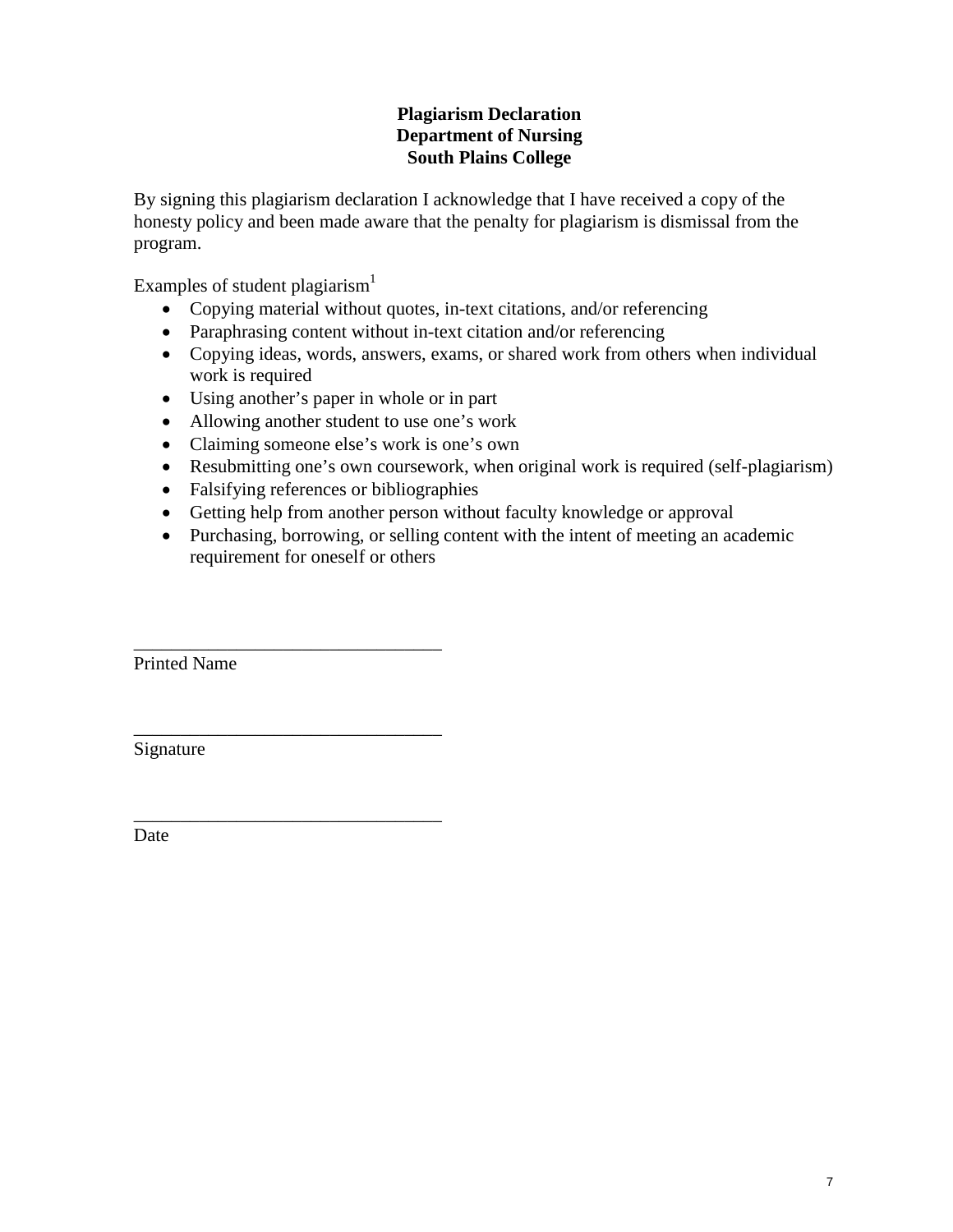#### E. VERIFICATION OF WORKPLACE COMPETENCIES:

External learning experiences (Clinical) provide workplace settings in which students apply content and strategies related to program theory, management, and completion of the Differentiated Essential Competencies of Graduates of Texas Nursing Program. Level I Outcomes will allow the student to continue to advance within the program.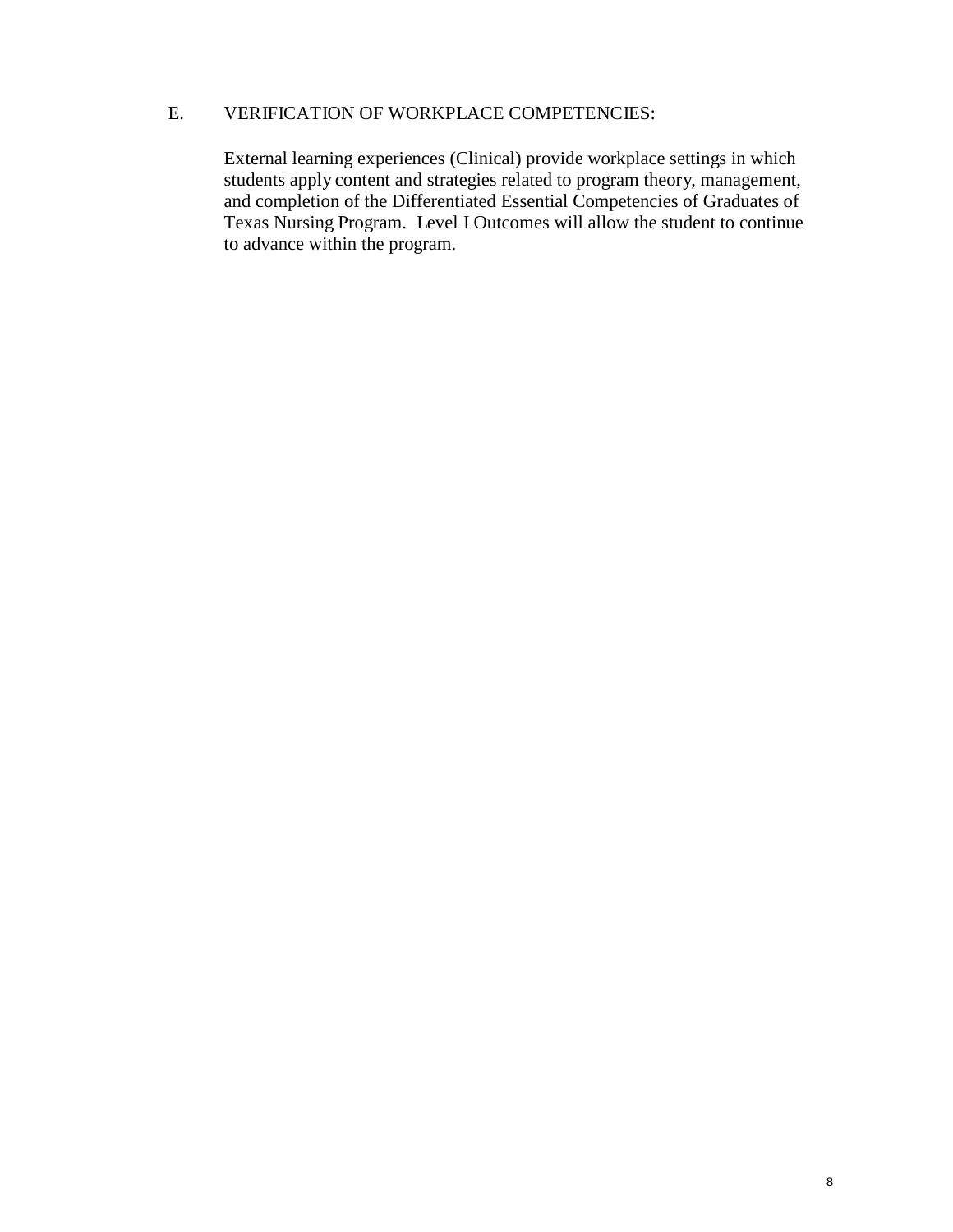#### **II. SPECIFIC COURSE/INSTRUCTOR REQUIREMENTS:**

#### A. ATTENDANCE POLICY

- 1. The SPC ADNP policy must be followed. Refer to the SPC ADNP Nursing Student Handbook to review this policy. In addition, refer to the attendance policy found in the South Plains College Catalog.
- 2. Punctual and regular clinical/attendance, as stated in the SPC handbook, is required of all students attending South Plains College. There are no excused absences. The instructor/course leader has the prerogative of dropping the student from the course for any absences.
	- a. Students are expected to attend all scheduled days of the clinical experience. In the event of illness, it is the student's responsibility to notify his/her instructor. The student can miss no more than four (4) clinical hours. A student missing more than four (4) clinical hours will be dropped from RNSG 1160

#### B. ASSIGNMENT POLICY

- 1. All required work should be in on time in order that the student may benefit from the corrections. Assigned outside work is due on the dates specified by the instructor. Assignments turned in later than the due date will not be accepted unless the student clears the circumstances with the instructor. Late work will be assessed penalty points by the instructor. The assignment, including the Clinical Evaluation Tool, will be docked one (1) point per day for each late day. Students should keep a copy of all assignments to prevent repeating the assignment should the assignment be lost.
- 2. Lab prescriptions are considered student assignments and documentation of completion must be returned to the assigning instructor.

#### C. GRADING POLICY

- 1. Refer to SPC ADNP Nursing Student Handbook Grading System.
- 2. In order to pass the UAP clinical experience the student must pass all of the critical elements of the UAP Experience Grading Criteria. Failure of the UAP Clinical Experience (including arriving no later than 0630 and leaving before all documentation and skills have been completed as assigned) will result into a Formal Learning Contract.
- 3. The Clinical SIMS Laboratory Experience Performance Evaluation must be passed with 77% or better. Failure will result for not arriving at assigned time and leaving before debriefing has been completed.
- 4. In order to pass the Hospital clinical experience the student must pass the Performance Evaluation with a minimum of 77, including arriving at 0615, not leaving before all documentation, skills have been completed as assigned and meeting the \* requirements.
- 5. The minimal passing grade/score on a nursing process is two (2). The student must pass the 2 nursing processes with a minimum grade/score of two (2) based on the patients in the hospital setting. The student will have only 1 opportunity to correct 1 nursing process if a grade/score of two is not obtained initially. The corrected nursing process must score a minimal of two (2).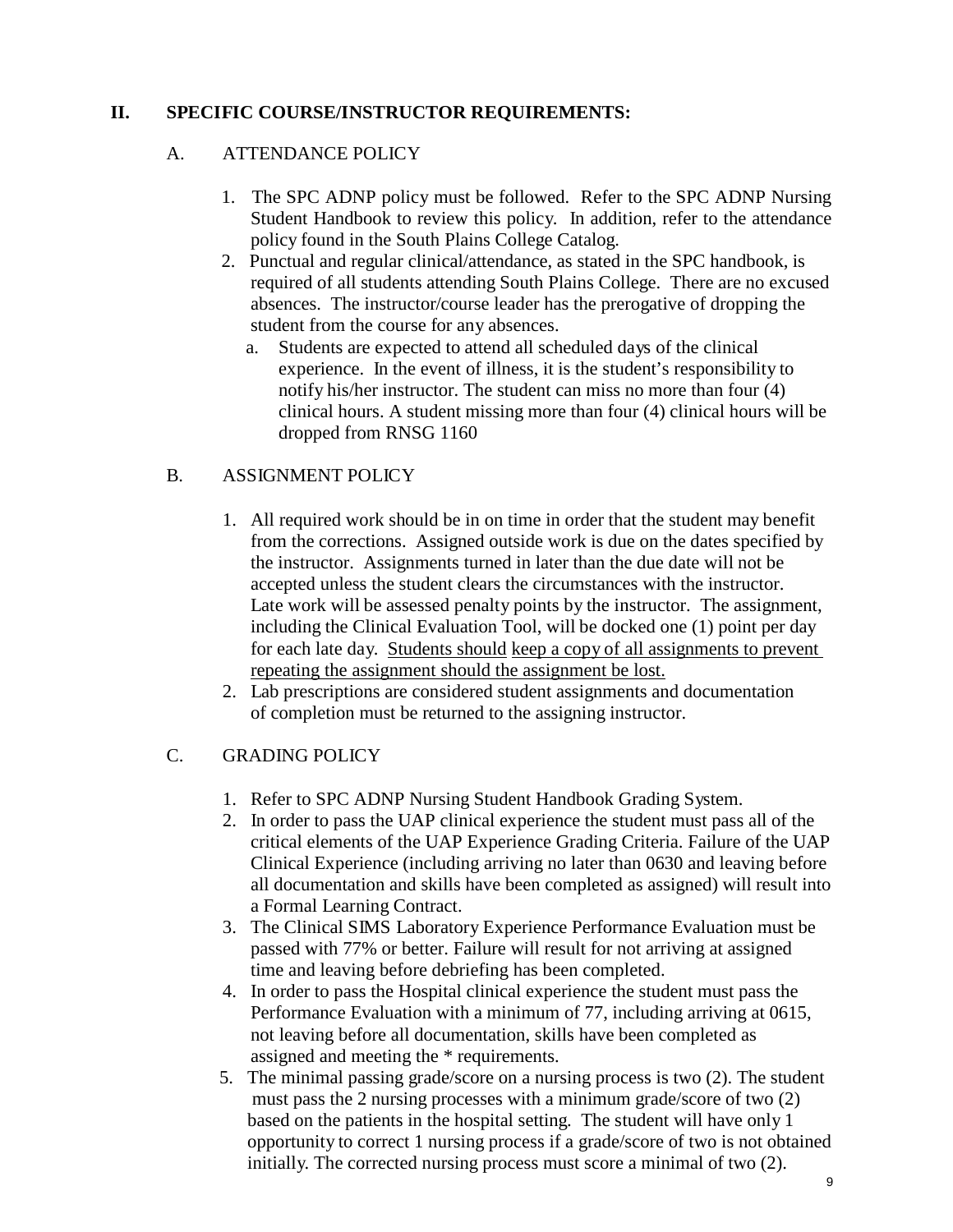- 6. A nursing diagnosis can be used only one (1) time on a nursing process during the semester. You cannot repeat a nursing diagnosis previously submitted for a nursing process in any clinical setting (including the SIMS clinical experience). **Repeating a nursing diagnosis in a nursing care plan will result in a grade of "0" for the clinical rotation and thus resulting failure in RNSG 1160.** You are required to submit one (1) nursing diagnosis for your nursing process. Any additional nursing processes submitted will not be graded. Only one (1) process per clinical experience will be graded.
- 7. A medical diagnosis assignment document can be used only one (1) time per clinical rotation during the semester. You cannot repeat a medical diagnosis previously submitted in any of the clinical settings. **Repeating a medical diagnosis in the submitted clinical database packet will result in a "0" on the Nursing Care Plan Grading Criteria**
- 8. **All clinical objectives on the Student Clinical Evaluation Tool must Score satisfactory (S) on the final clinical rotation. See Appendix A for clinical objectives**. Refer to the Student Clinical Evaluation Tool which indicates what is considered satisfactory for Level I Semester I.
- 9. Successfully validating skills competencies at the end of the semester requires validation of a minimum of 3 out of 4 skills. (2 of the skills that must be validated are sterile technique and pharmacology).
- 10. Satisfactory completion of individual/group student skills presentations and its corresponding peer validation (see student demonstration grading criteria).
- 11. Failure of RNSG 1413, 1160, 1144, 1105, and/or 1115 will necessitate repeating all Level I Semester I courses. When repeating any course, the student is required to complete all aspects of the course including the required written work.
- 12. RNSG 1160 is a pass/fail course.

#### D. CLINICAL COMPONENT

- 1. It is the student's responsibility to seek opportunities during his/her clinical experience to perform the required skills.
- 2. A Clinical Performance Evaluation will be completed at the end of each clinical day. All asterisks must be completed each day and a minimal score of 77% to pass RNSG 1160.
- 3. Prior to beginning administration of medication in the clinical area, each student must have passed the math competency unit test within the last 90 days.
- 4. All students must pass a clinical math competency exam, missing no more than two (2). If a scheduled clinical math exam is missed it cannot be made up. This missed attempt will count as a failure. Failure on the  $3<sup>rd</sup>$  exam will result in a failure in RNSG 1160.
- 5. Prior to administration of medication in the clinical area, each student must discuss the medications with the instructor with a minimal score of two (2).
- 6. Each student must demonstrate competency in performing a physical assessment within the last 90 days.
- 7. The clinical instructor will remove the student from the clinical setting if the student demonstrates unsafe clinical performance. **Unsafe clinical performance**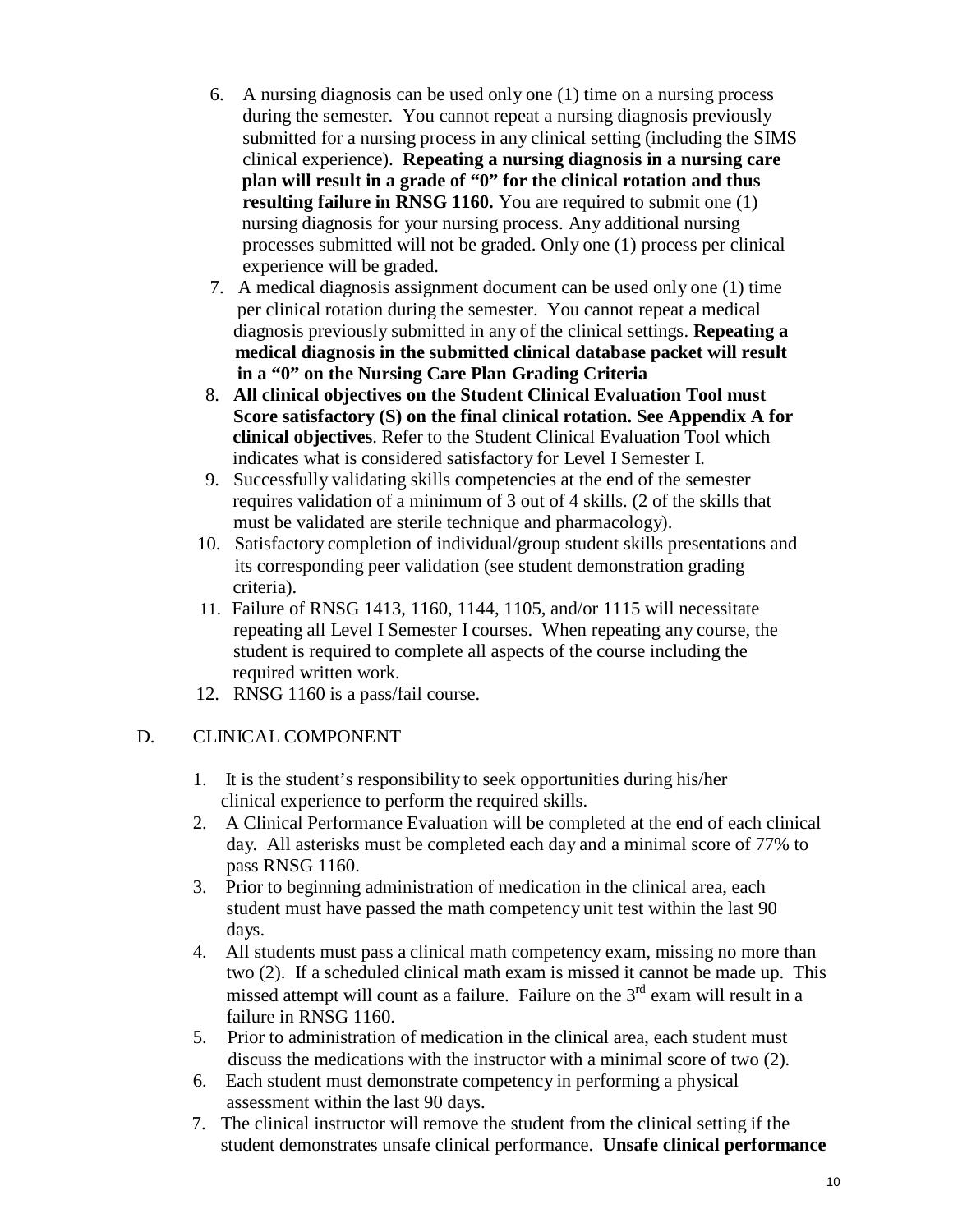#### **may result in clinical failure and/or dismissal from the**

**ADNP.** Examples of unsafe clinical performance includes but are not limited to the following:

- a. failure to complete assignments as instructed
- b. places a client in physical or emotional jeopardy
- c. inadequately and/or inaccurately utilizes the nursing process d. violates previously mastered principles/learning outcomes in carrying out nursing care skills and/or delegated medical functions
- e. assumes inappropriate independence in action or decisions f. fails to recognize own limitations, incompetence and/or legal responsibilities
- g. fails to accept moral and legal responsibility for his/her own actions; therapy, violating professional integrity as expressed in the Code of Nurses.
- 8. Lab prescriptions a prescription will be assigned by the clinical instructor for any specific skill that he/she decides needs further practice. The student must perform the prescribed task in the Nursing Learning Resource Lab until the learning objectives are safely met before the student returns to the clinical site.
- 9. The SPC Uniform Policy must be followed in the clinical area. See the ADNP Student Handbook. The student is expected to be in total compliance with the uniform dress code at any time the SPC uniform is worn. Long hair must not touch the collar of the uniform and bangs must be contained. A student will be sent home for noncompliance of the SPC Uniform Policy.
- 10. **No cell phones or pagers are allowed in the clinical setting.** Any student found with a cell phone/pager during any clinical rotation will be sent home, resulting in a failure for that clinical day. (Refer to II.C.10)

#### E. GRIEVANCE POLICY

The student is responsible for scheduling an appointment with the instructor/course leader to discuss the final grade or discipline action. If the student is not satisfied, he/she should schedule an appointment with the Level I Semester I Coordinator. The next chain of command is to make an appointment with the Health Occupation Dean. The procedure will follow the same as found in the student handbook.

#### F. COURSE REQUIREMENTS

- 1. Prerequisites: Psychology 2314, Biology 2401 & 2420 and English 1301. Concurrent enrollment of RNSG 1413, RNSG 1105, RNSG 1144, and RNSG 1115. If RNSG 1115 has been successfully completed concurrent enrollment is not required.
- 2. Meet all requirements for admission into the Associate Degree Nursing Program.
- 3. Completion of student contract.
- 4. RNSG 1115 must be successfully completed prior to attendance of the clinical rotation.
- 5. Satisfactory completion of math competency test within 90 days.
- 6. All clinical procedures must be performed and passed in the skills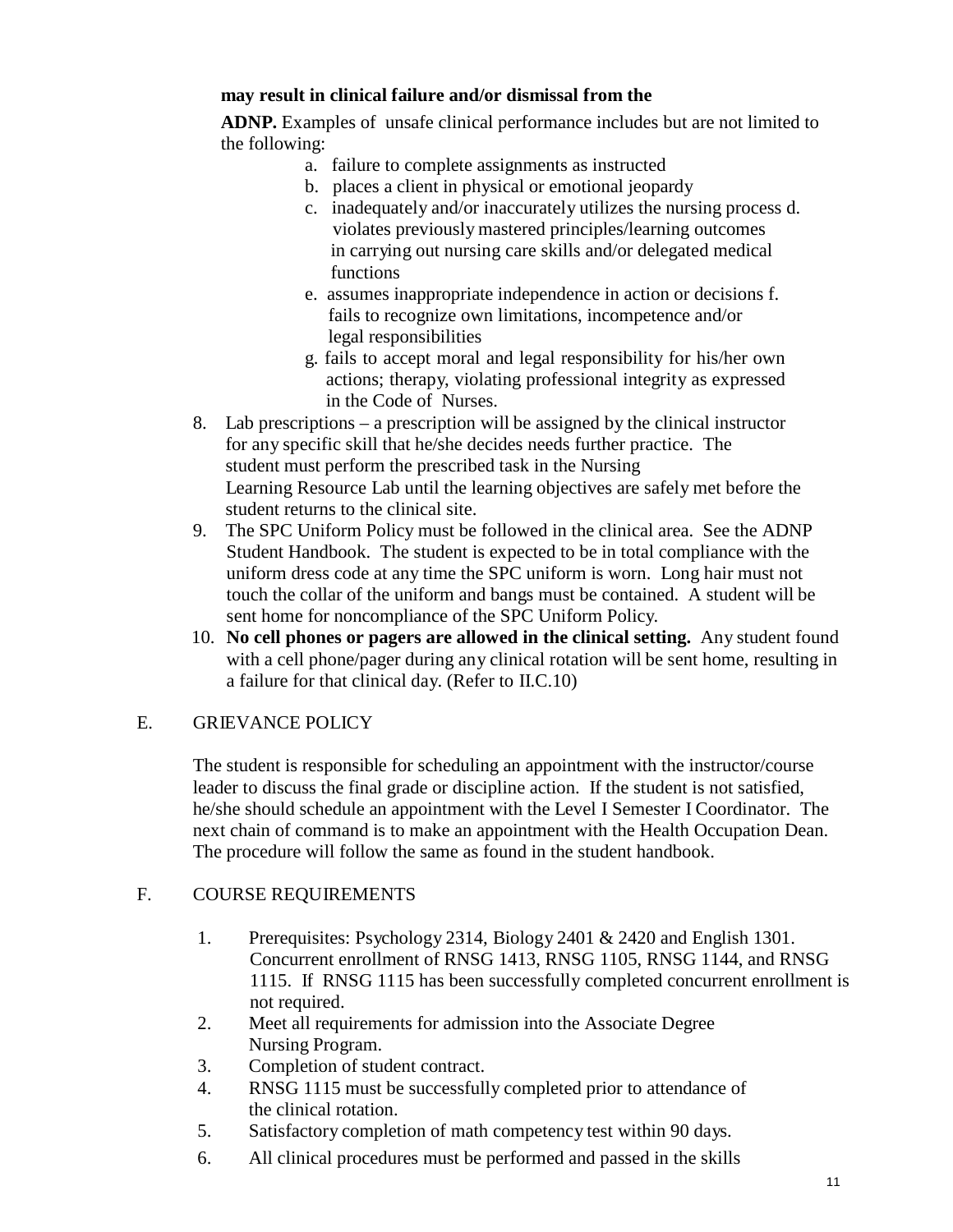laboratory prior to performing the skill in the clinical setting.

- 7. Satisfactory completion of the student demonstration of basic nursing skills from RNSG 1144 or 1105 with a grade of 77 or better. See student demonstration grade sheet, see appendix.
- 8. Satisfactory achievement of behavioral course outcomes (see unit outcomes) and clinical evaluation tool.
- 9. Satisfactory administers medications in the clinical setting.
- 10. Regular attendance.
- 11. Successfully validating skills competencies at the end of the semester requires validation of a minimum of 3 out of 4 skills. (2 of the skills that must be validated are sterile technique and pharmacology).

#### **III. COURSE OUTLINE**

- A. Student Demonstration
- B. Skills Group Presentation
- C. Clinical Evaluation Tool
- D. Clinical Packet
- E. Math Competency

#### **IV. ACCOMMODATIONS**

#### **Diversity Statement**

In this class, the instructor will establish and support an environment that values and nurtures individual and group differences and encourages engagement and interaction. Understanding and respecting multiple experiences and perspectives will serve to challenge and stimulate all of us to learn about others, about the larger world and about ourselves. By promoting diversity and intellectual exchange, we will not only mirror society as it is, but also model society as it should and can be.

#### **ADA Statement**

Students with disabilities, including but not limited to physical, psychiatric, or learning disabilities, who wish to request accommodations in this class should notify the Disability Services Office early in the semester so that the appropriate arrangements may be made. In accordance with federal law, a student requesting accommodations must provide acceptable documentation of his/her disability to the Disability Services Office. For more information, call or visit the Disability Services Office at Levelland (Student Health & Wellness Office) 806-716-2577, Reese Center (Building 8) 806-716-4675, or Plainview Center (Main Office) 806-716-4302 or 806- 296-9611.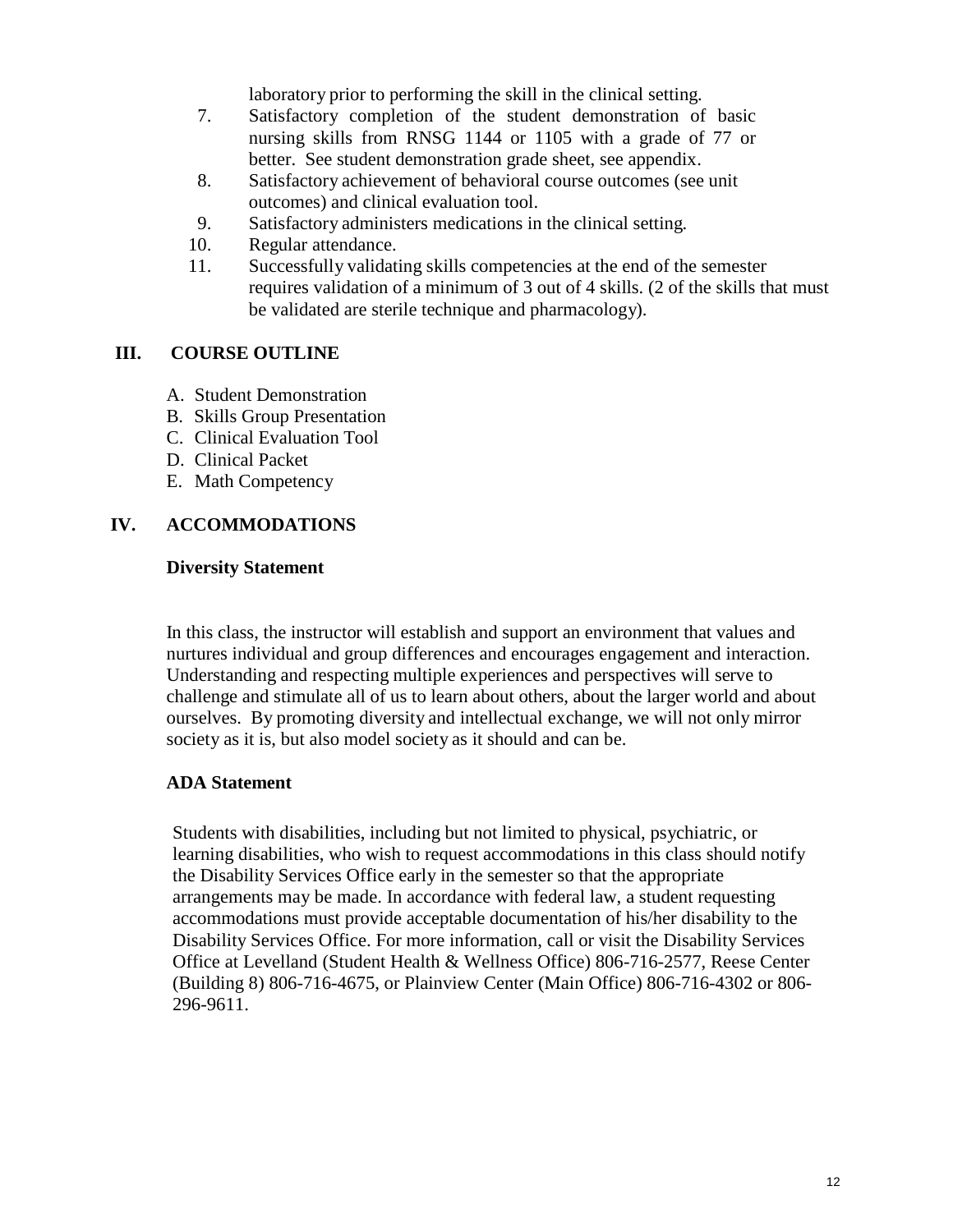#### **STUDENT DEMONSTRATION**

**Student:**

| <b>Maximum Point Possible</b> | Objectives                                                                                                                                                  | Comments |
|-------------------------------|-------------------------------------------------------------------------------------------------------------------------------------------------------------|----------|
| 10                            | 1. Group Participation<br>Practices the<br><b>Demonstration Skills as</b><br>A member of the group<br>in the Lab                                            |          |
| 25                            | 2. Demonstration: 1:1 to<br>Check-off. Each skill<br>demonstrated correctly                                                                                 |          |
| 25                            | Knowledge: 1:1 To<br>Check-off, Able to<br>3.<br>discuss appropriate<br>rationales during<br>procedure or when<br>questioned<br>Classroom<br>Demonstration: |          |
| 10                            | Group Cohesiveness –<br>Shows Planning and<br>Who Will Do What<br>4.                                                                                        |          |
| 10                            | 5. Thoroughness – Cover<br>All Required Skills                                                                                                              |          |
| 10                            | 6. Competency Air –<br>Comfortable, At Ease,<br>Relaxed                                                                                                     |          |
| 10                            | 7. Responsible for<br>evaluating peers during<br>mass<br>Check off.                                                                                         |          |
|                               | <b>Total Score</b>                                                                                                                                          |          |

\*\*Minimum acceptable score for passing the clinical component is 77.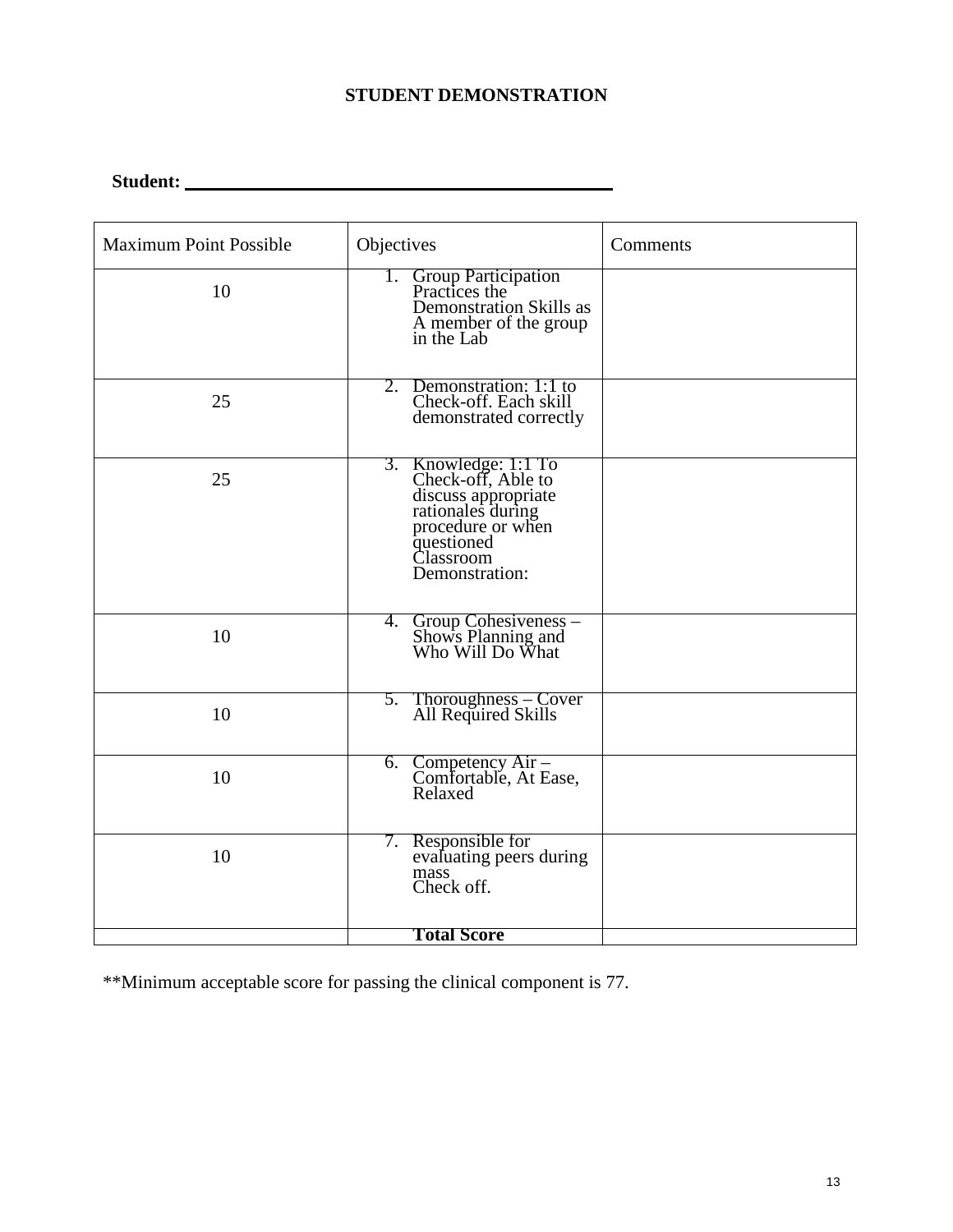# **SOUTH PLAINS COLLEGE**

# **SKILLS GROUP PRESENTATIONS Example**

Each student is required to assist in the planning and implementation of one of the group presentations listed. After signing up for a group you will need to see the appropriate instructor to obtain assignment and instructions. Due dates for the presentation are listed below. **You must check-off individually 2 weeks prior to the demonstration date. The group will then check off 1 week prior to demonstration date. It is the group's responsibility to initiate contact with the appropriate instructor.**

#### **GROUP I STUDENT NAMES**

| <b>Asepsis Demonstration Date:</b>              |    |
|-------------------------------------------------|----|
| <b>Instructors:</b>                             |    |
|                                                 | 3. |
|                                                 |    |
|                                                 |    |
| 1. Medical Hand washing<br>$\sim$ $\sim$ $\sim$ | 6. |

2. Isolation

#### **Assisting the Client in Meeting Basic Needs Demonstration Date:**

- 1. Urinal
- 2. Bedpan
- 3. Bedside Commode
- 4. Feeding
- 5. Intake & Output

#### **GROUP II STUDENT NAMES**

| Mobility                   |    |
|----------------------------|----|
| <b>Demonstration Date:</b> |    |
| <b>Instructor:</b>         | 3. |
|                            |    |
| 1. Active & Passive ROM    | 5. |
| 2. Positioning & Lifting   | 6. |

- 3. Assistive Ambulation Devices
- 4. Transfers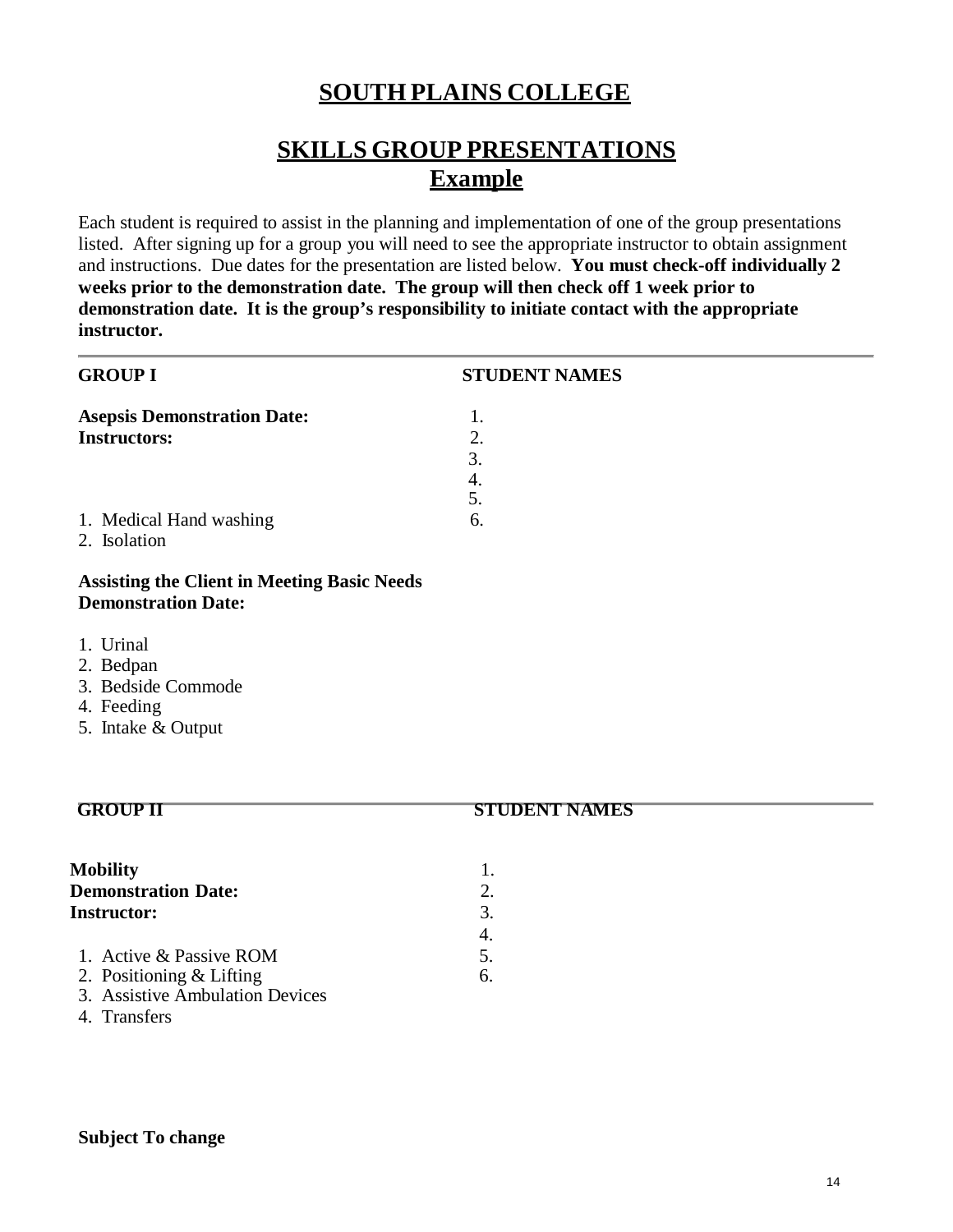| <b>Hygiene</b>                         | 1. |  |
|----------------------------------------|----|--|
| <b>Demonstration Date:</b>             | 2. |  |
| <b>Instructor:</b>                     | 3. |  |
|                                        | 4. |  |
|                                        | 5. |  |
| 1. Bed Bath                            |    |  |
| 2. Shampooing                          |    |  |
| Hair                                   |    |  |
| 3. Brushing Teeth                      |    |  |
| 4. Back Rubs                           |    |  |
| 5. Changing an Occupied/unoccupied Bed |    |  |
| 6. Mouth Care                          |    |  |

7. Nail & FootCare

#### **GROUP IV STUDENT NAMES**

| Oxygen                       |    |
|------------------------------|----|
| <b>Demonstration Date:</b>   |    |
| <b>Instructor:</b>           | 3. |
|                              | 4. |
| 1. TCDB/Incentive Spirometer | 5. |
| 2. $O2$ Tank                 | б. |
| 3. O2 Administrative Devices |    |
|                              |    |

- 4. Yankauer Suctioning
- 5. Oral Airways

| <b>Urinary</b>             |  |
|----------------------------|--|
| <b>Demonstration Date:</b> |  |
| <b>Instructor:</b>         |  |
|                            |  |

- 1. Condom Catheter
- 2. Catheter Care
- 3. Urinary Specimens
- 4. Removing a Retention Catheter

#### **Nutrition Demonstration Date: Instructor:**

1. NG Tube Insertion **& Removal**

2. Feeding, Suctioning, & Irrigation

#### **Subject To Change**

#### **GROUP V STUDENT NAMES**

 $rac{4}{5}$ .

## **GROUP III** STUDENT NAMES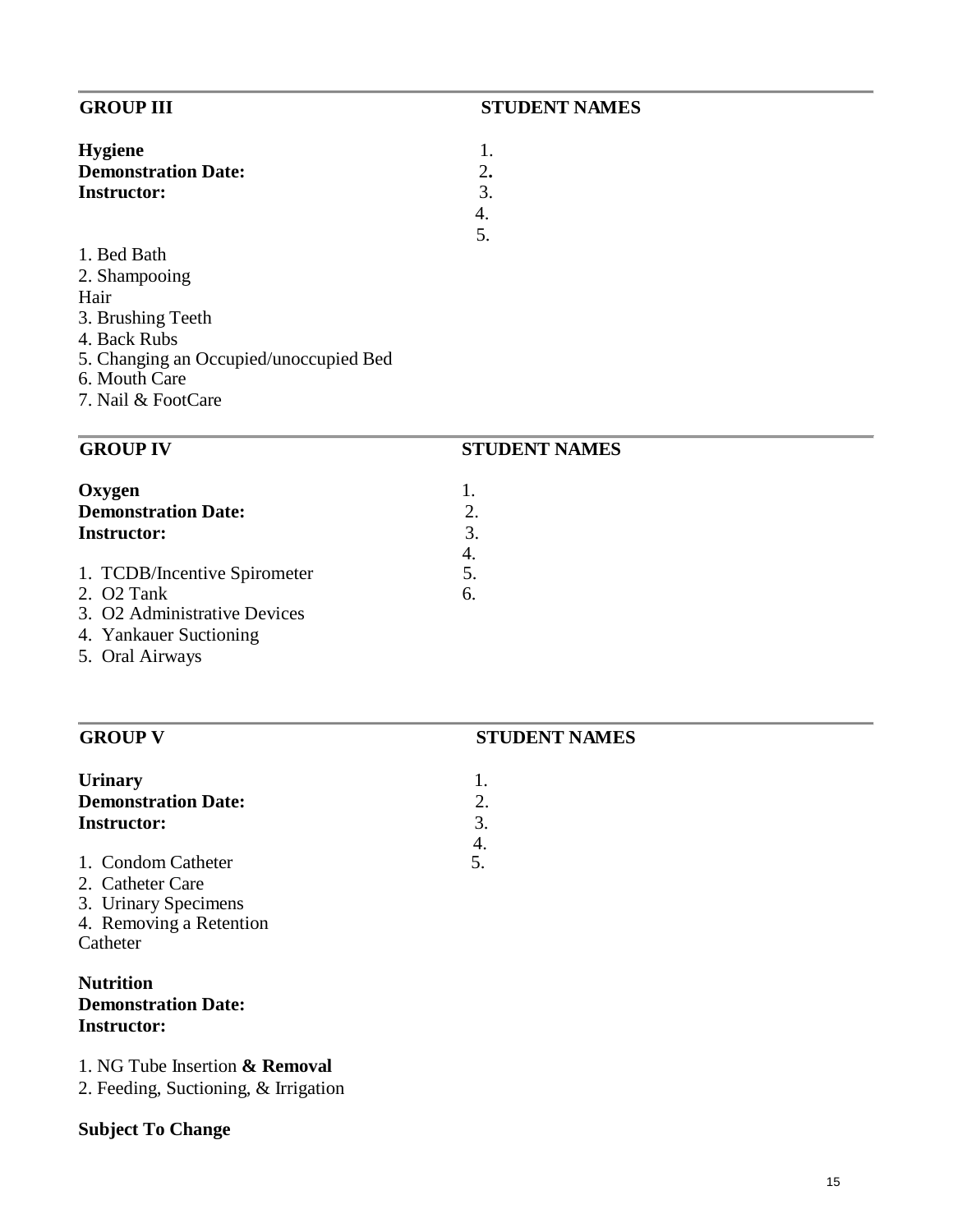#### **GROUP VI** STUDENT NAMES

- **Wounds** 1.<br>**Demonstration Date:** 2. **Demonstration Date: Instructor:** 3.<br>4. 4.
	-
	-
	-
	- 5.
- 1. Application of Binders/Splinting 6.
- 2. Application of Bandages
- 3. Removal of Sutures

#### **GROUP VII STUDENT NAMES**

| <b>Bowels</b>              |    |
|----------------------------|----|
| <b>Demonstration Date:</b> | 3. |
| <b>Instructor:</b>         |    |
|                            |    |
|                            |    |

- 1. Enemas
- 2. Colostomy Pouching

3. Colostomy Irrigation

4. Rectal Tube

#### **Subject To Change**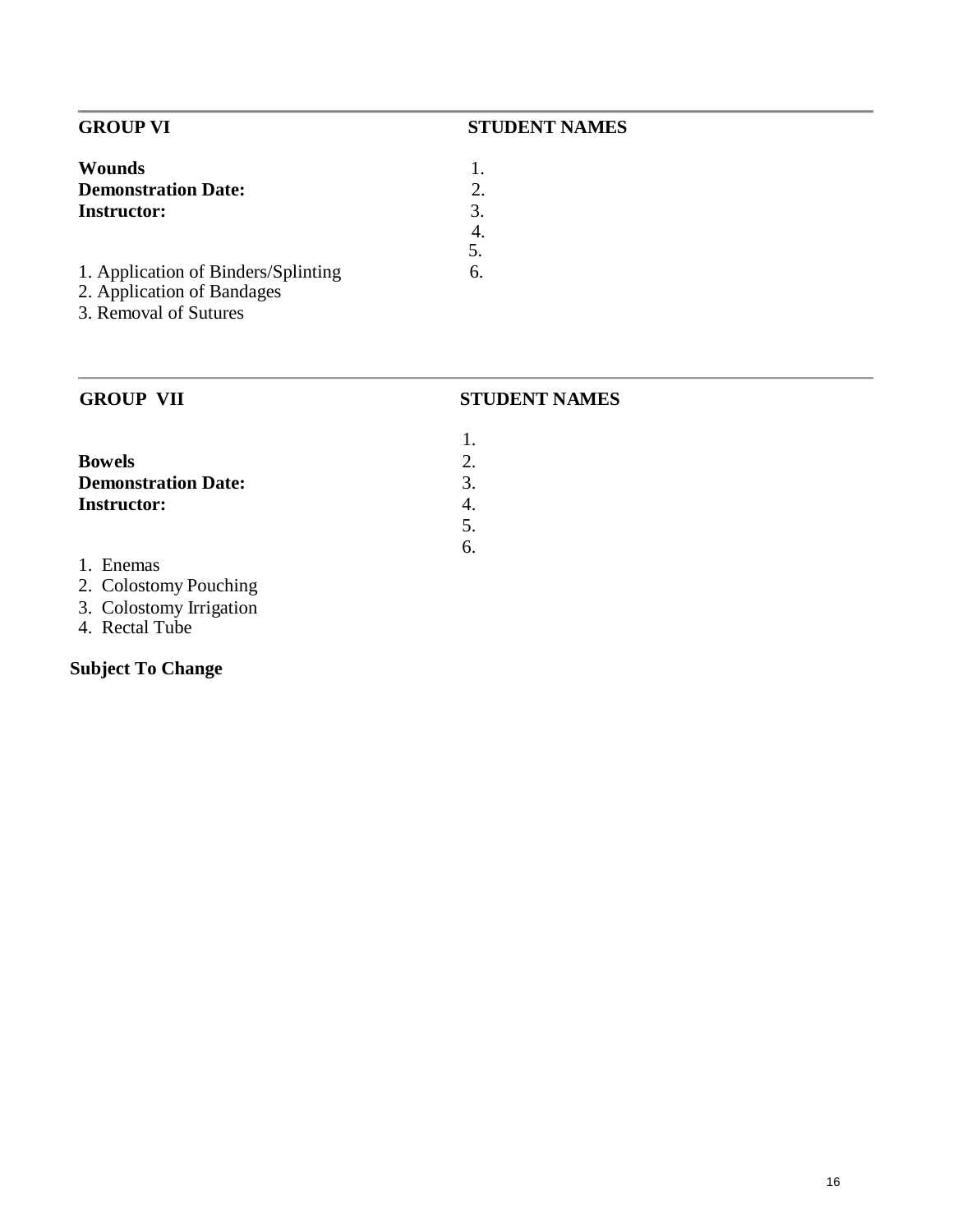#### **SOUTH PLAINS COLLEGE ASSOCIATE DEGREE NURSING PROGRAM**

# **MATH COMPETENCY UNIT**

All students must pass clinical math competency exam, missing no more than two (2). Each line on the math exam count as one (1). If a scheduled clinical math exam is missed it cannot be made up. This missed attempt will count as a failure. Failure on the 3<sup>rd</sup> exam will result in a clinical failure and thus a failure in RNSG 1160.

Required Text: Macklin Chernecky, Infortuna (2009) or updated edition if available. Math for Clinical Practice, Evolve.

#### **Math Unit – Steps for Completion**

- 1. Complete review on following pages.
- 2. Begin math review utilizing required text chapters 1-15 at your own pace.
- 3. View CAI program Med Prep in the Computer Lab.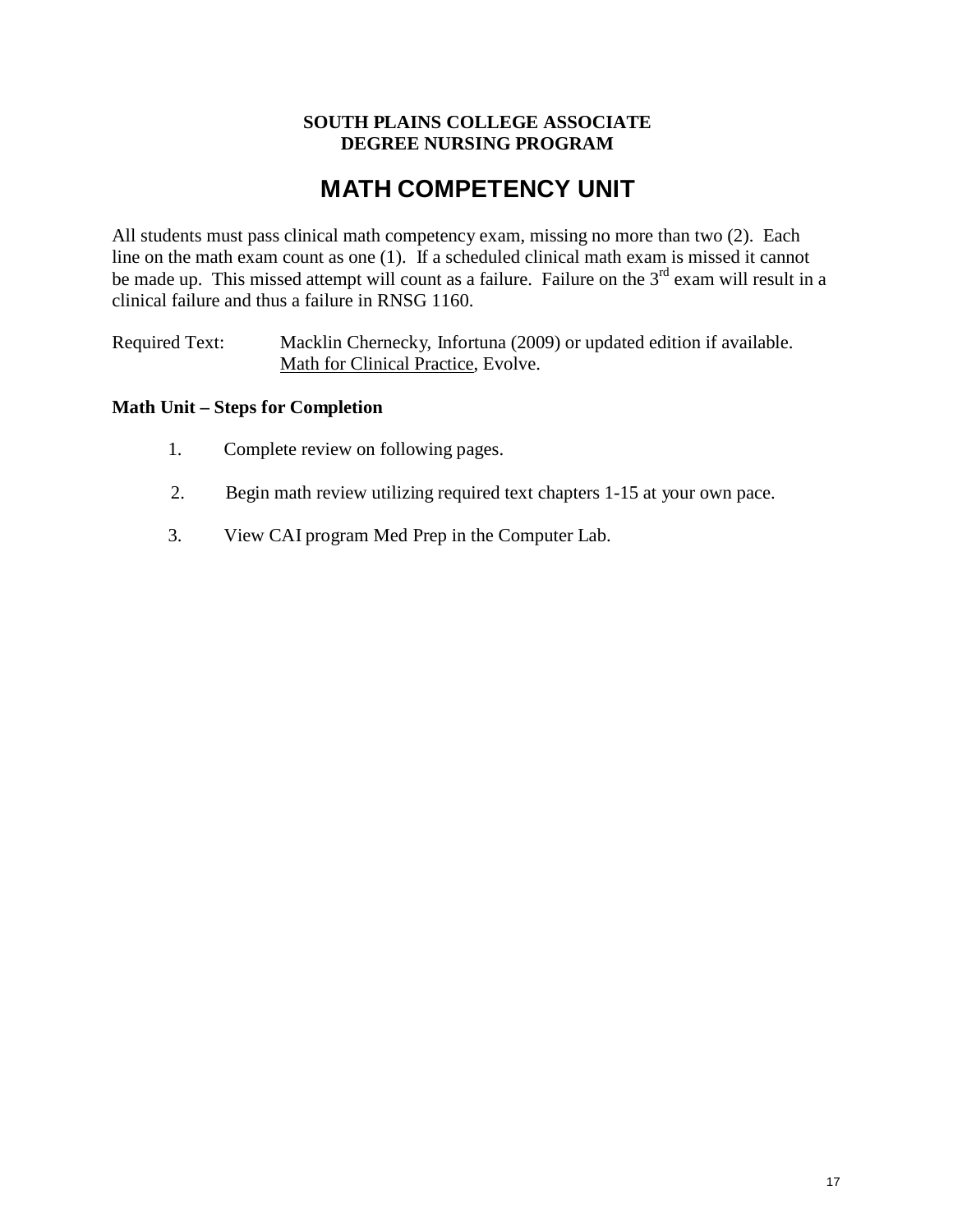## **TEST REVIEW**

|                                                                                  | 1. Your patient is ready to receive morning medications: aspirin 81 mg, Coumadin 7.5 mg, |  |  |  |
|----------------------------------------------------------------------------------|------------------------------------------------------------------------------------------|--|--|--|
| Lasix 20 mg, and digoxin 0.25 mg. What is the total number of milligrams for all |                                                                                          |  |  |  |
|                                                                                  | medications?                                                                             |  |  |  |

- 2. **Prescription:** 40 mg **What You HAVE:** One 18.8 mg tablet How many more milligrams must you get from the pharmacy?
- 3. Your patient has an elevated temperature and is to receive 243 mg aspirin orally now 81 mg orally in 6 hours. What is the difference?
- 4. Your patient is to receive 2 tablets of 0.06 mg strength and 1  $\frac{1}{2}$  tablets of 1.5 mg strength. What is the total strength to be given?
- 5. You are to administer 30 mcg thyroid tablets.

What You HAVE:  $2<sup>1</sup>/2$  tablets. How many mcg is each tablet?

- 6. A patient is supposed to have 1500 mL fluid every 24 hours. You know that the patient is to ingest two thirds of the fluid between breakfast (8 AM) and dinner (6 PM). How many milliliters of fluid should be ingested between breakfast and dinner?
- 7. You are to give your patient the lowest percentage eye ointment the pharmacy has on hand for his eye infection. The pharmacy has  $\frac{2}{100}$  ,  $\frac{3}{8}$  , and  $\frac{1}{5}$  eye ointment available. Which is the lowest?
- 8. Decrease total fluid intake by  $\frac{1}{6}$  X  $\frac{3}{2}$  daily for your patient who is in renal failure.

Write answer as both fraction and decimal forms.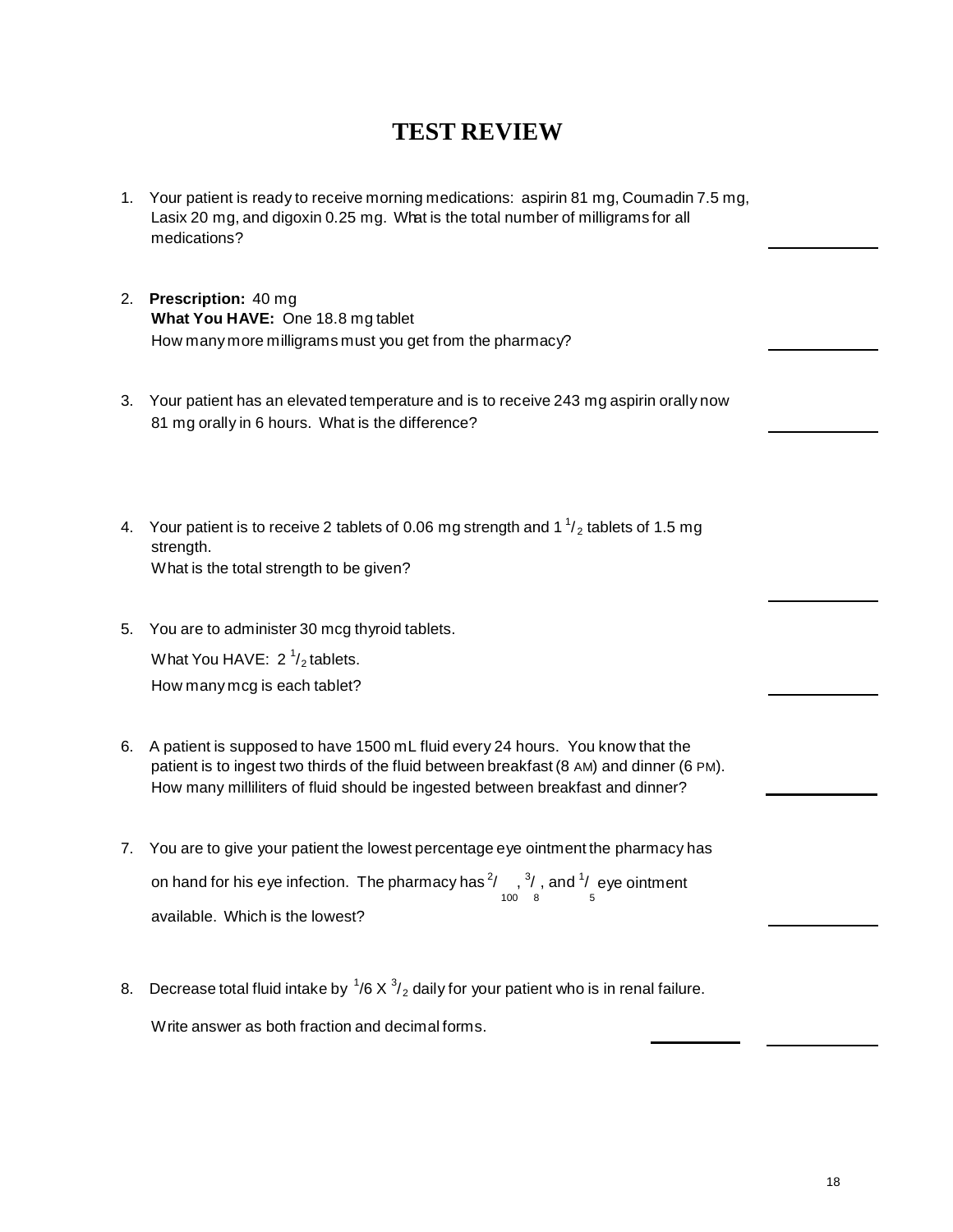**DIRECTIONS:** Questions 9 & 10**.** Determine the following medication doses (X) based on the mathematical information given. Write your answer to the nearest tenth.

9.  $X = \frac{1}{2}I_{1/8} \times 5$ 

10.  $X = {^{1.5}}/_2 X {^{3.5}}_6$ 

**DIRECTIONS:** Write the following as you would see it written in the clinical setting using the abbreviation for each unit of measure and identify each unit as weight, length, or volume.

- 11. One hundred micrograms of triiodithyronine  $(T_3, T_{10})$  for myxedema.
- 12. Three liters of bladder irrigant to run over 12 hours for hematuria.

**DIRECTIONS:** Convert the following metric measurements.

13. **Prescription:** 400 mg cefonicide (Monocid) intravenous for the treatment of *S. pneumoniae* septicemia

What is the equivalent dose in grams?

- 14. Aspirin 81 mg is equal to \_\_\_\_\_\_\_\_\_\_\_ grains Round to the nearest tenth.
- 15. Cimetidine (Tagamet) 800 mg orally is prescribed for the treatment of acid indigestion. This medication is equal to \_\_\_\_\_\_\_\_\_\_\_\_\_\_\_\_\_\_g.
- 16. Your patient has a maximum dose of metformin (Glucophage) 2 g per day to control diabetes mellitus. This medication is equal to mg.
- 17. **Prescription:** Premarin, a conjugated estrogen 2.5 mg by mouth daily as adjunct therapy for postmenopausal osteoporosis treatment **What You HAVE:** 625 mcg tablets Convert milligrams to micrograms: How many tablets will you give the patient daily?
- 18. The physician writes a prescription for gentamicin 2 mg / kg intravenously every 8 hours for 7 days. What is the patient's weight in kg? What is the dose for a patient weighing 171.6 pounds?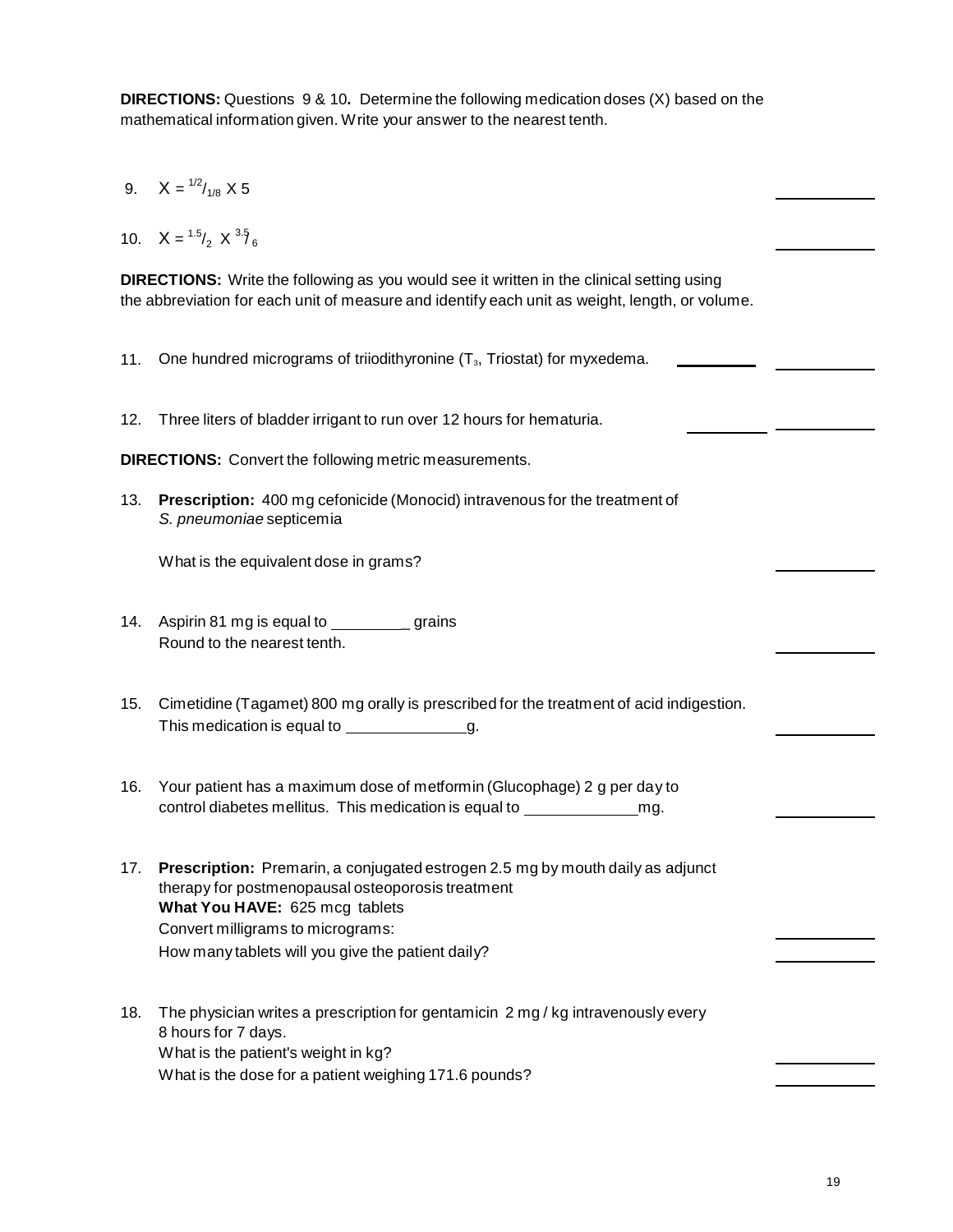**DIRECTIONS:** Write each percentage as a fraction and as a decimal for intravenous fluids and medications.

19. 2.5% peritoneal dialysate

**DIRECTIONS:** Question 20. In the following clinical situation, determine the number of grams of drug the solution will contain.

20. **Prescription:** 500 mL bladder irrigation with a 25% acetic acid solution

**DIRECTIONS:** Question 21 & 22. Write a ratio from the following medication information using both a fraction line and a colon.

21. Omeprazole (Prilosec) 20 mg in 1 capsule

22. Ibuprofen (Motrin) 100mg in 5 mL suspension for moderate pain or or

23. Your patient's eye ointment is prescribed as 5mg / 1000mg erythromycin ointment.

Write this as a ratio and reduce it.

24. The nurse practitioner prescribes lindane shampoo 1%

What is this as a ratio?

**DIRECTIONS:** Solve the following problems using the ratio-proportion method.

- 25. **Prescription:** ranitidine hydrochloride (Zantac) syrup 120 mg by mouth **What You HAVE:** 15mg per 1 mL How many milliliters will be administered?
- 26. A patient is to receive captopril (Capoten) 37.5 mg orally three times daily for treatment of hypertension. The patient's prescription bottle from home contains Capoten 25 mg tablets.

The patient will receive \_\_\_\_\_\_\_\_\_\_\_\_\_\_\_\_\_\_tablet(s) for one dose.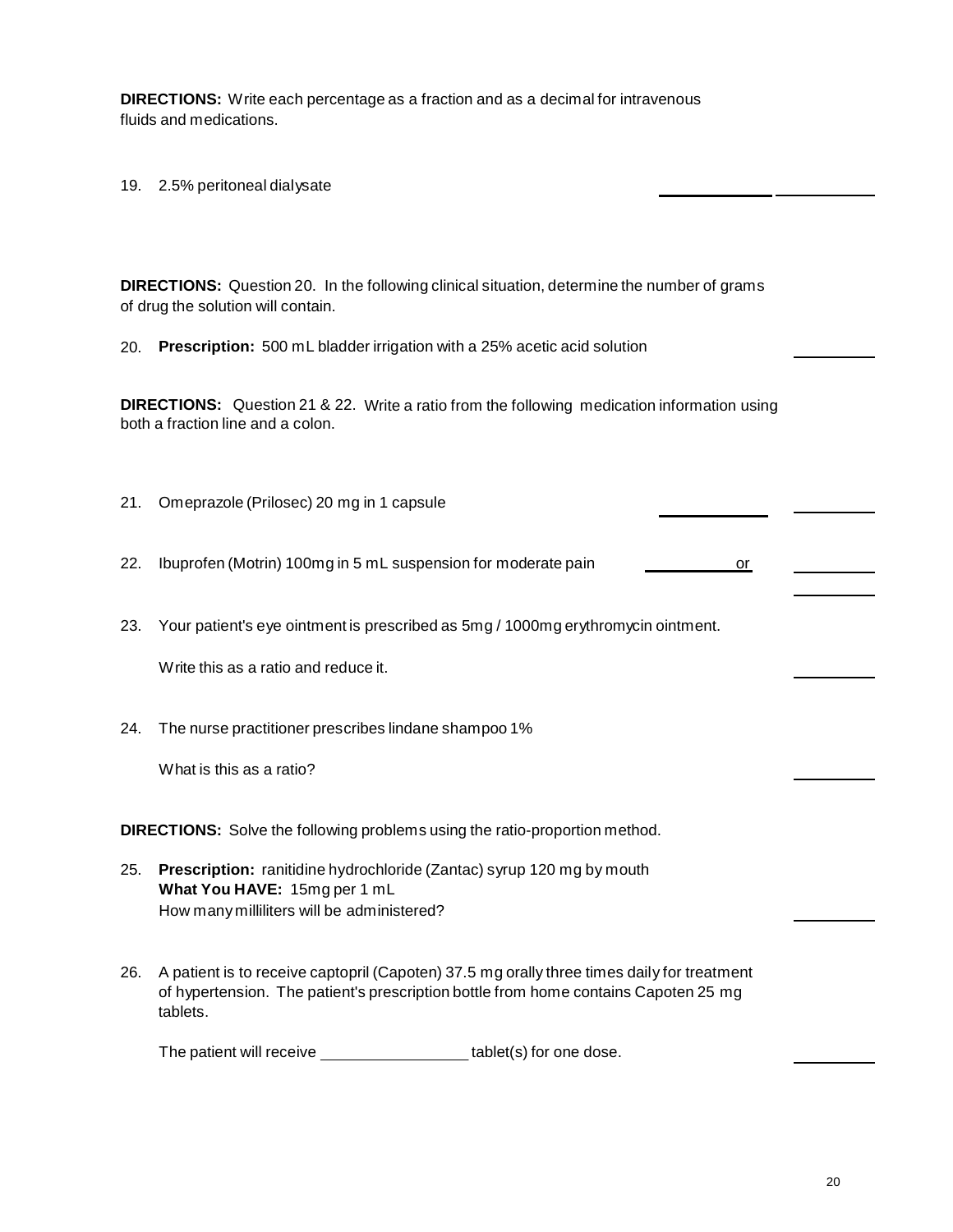27. Administer naloxone (Narcan) 0.1 mg intravenous push as per standing order to counteract morphine given for pain because respirations are less than 7 per minute. The medication cabinet contains vials with Narcan 0.4mg/mL.

The nurse administers **EXECUTE:** The nurse administers **NATION** 

**DIRECTIONS:** Convert when needed and solve for the unknown quantity.

28. The nurse practitioner prescribes ostreotide (Sandostatin) 500 mcg subcutaneous twice daily for acromegaly. The pharmacy dispenses a multidose vial with 5mg / 5 ml.

The patient will receive \_\_\_\_\_\_\_\_\_\_\_ how many mls in one dose.

**DIRECTIONS:** Determine the dose of medication for each problem. Round your answers to the nearest whole number, and label your answer with the appropriate units of measure.

29. **Prescription:** metoclopramide (Reglan) 0.8 mg/kg intravenous every 4 hours over 15 minutes for three doses beginning 2 hours before chemotherapy **What You KNOW:** Patient weight is 140.8 lb. What is the patient's weight in Kg? How many mg will the patient receive with each dose?

**DIRECTIONS:** Solve for *X.* Label you answer*.*

- 30.  $^{200mg}/1$  tablet  $=$   $^{100\,mg}/x$  tablet
- 31.  $12.5mg / 5m = 50mg / xm$

**DIRECTIONS:** Calculate the correct dose of the following liquid medications.

32. **Prescription:** Mycostatin 400,000 units swish and swallow now **What You HAVE:** Mycostatin 100,000 units / 5 mL How many mls will the patient get?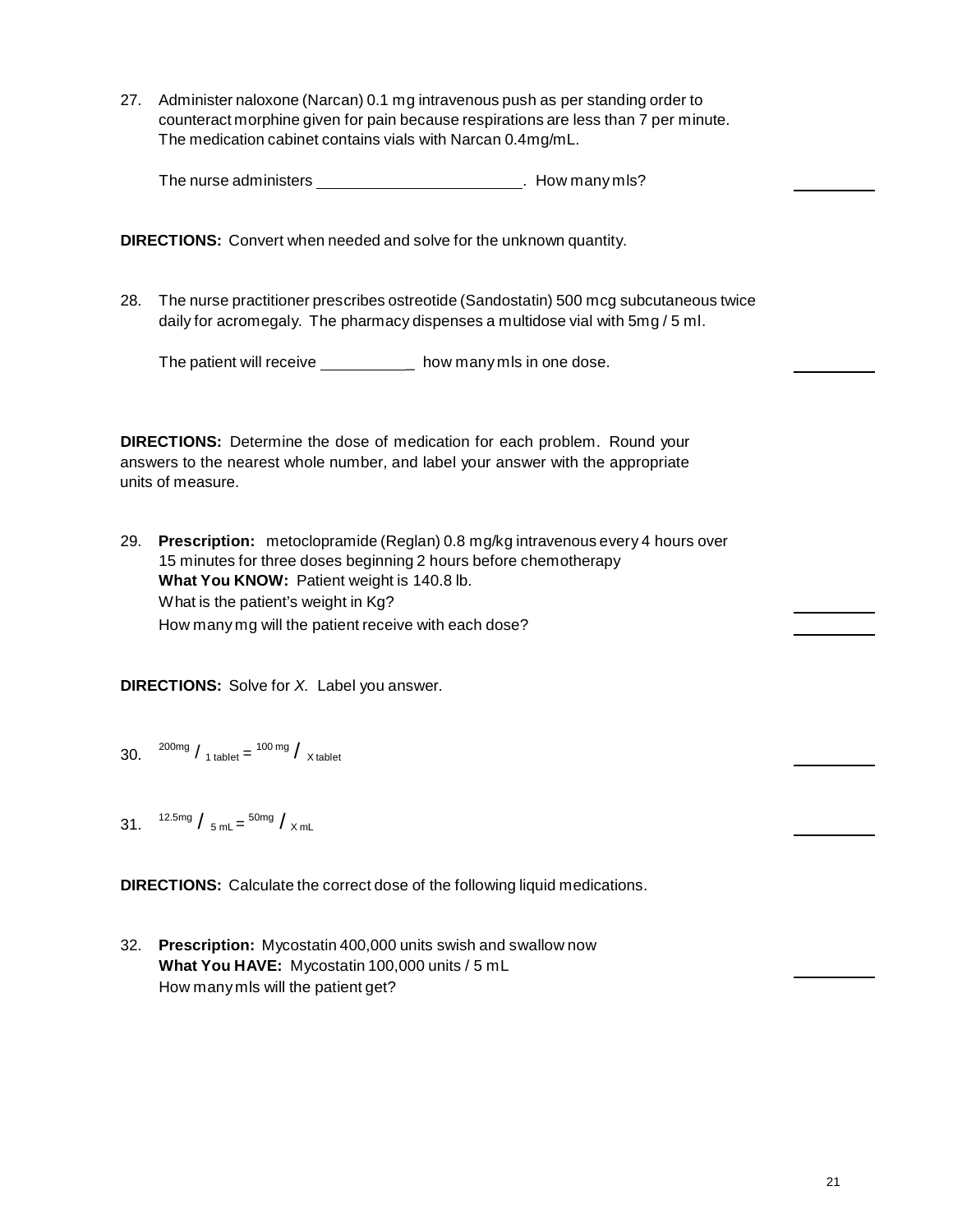33. **Afternoon/Evening Prescription:** codeine phosphate 15 mg intramuscularly every 6 hours as needed for pain.

**What You KNOW:** The patient tells the physician that the medication does not relieve her pain. The physician instructs you to give the patient an additional 15 mg codeine intramuscularly now, along with the afternoon / evening dose.

**What You HAVE:** Medications drawer contains prefilled cartridges that contain codeine 30 mg/ml.

How many milliliters are needed to administer the new afternoon/evening injection?

34. **Prescription:** 750mg valproic acid (Depakote) by mouth **What You HAVE:** 250mg capsules

How many capsules should be given?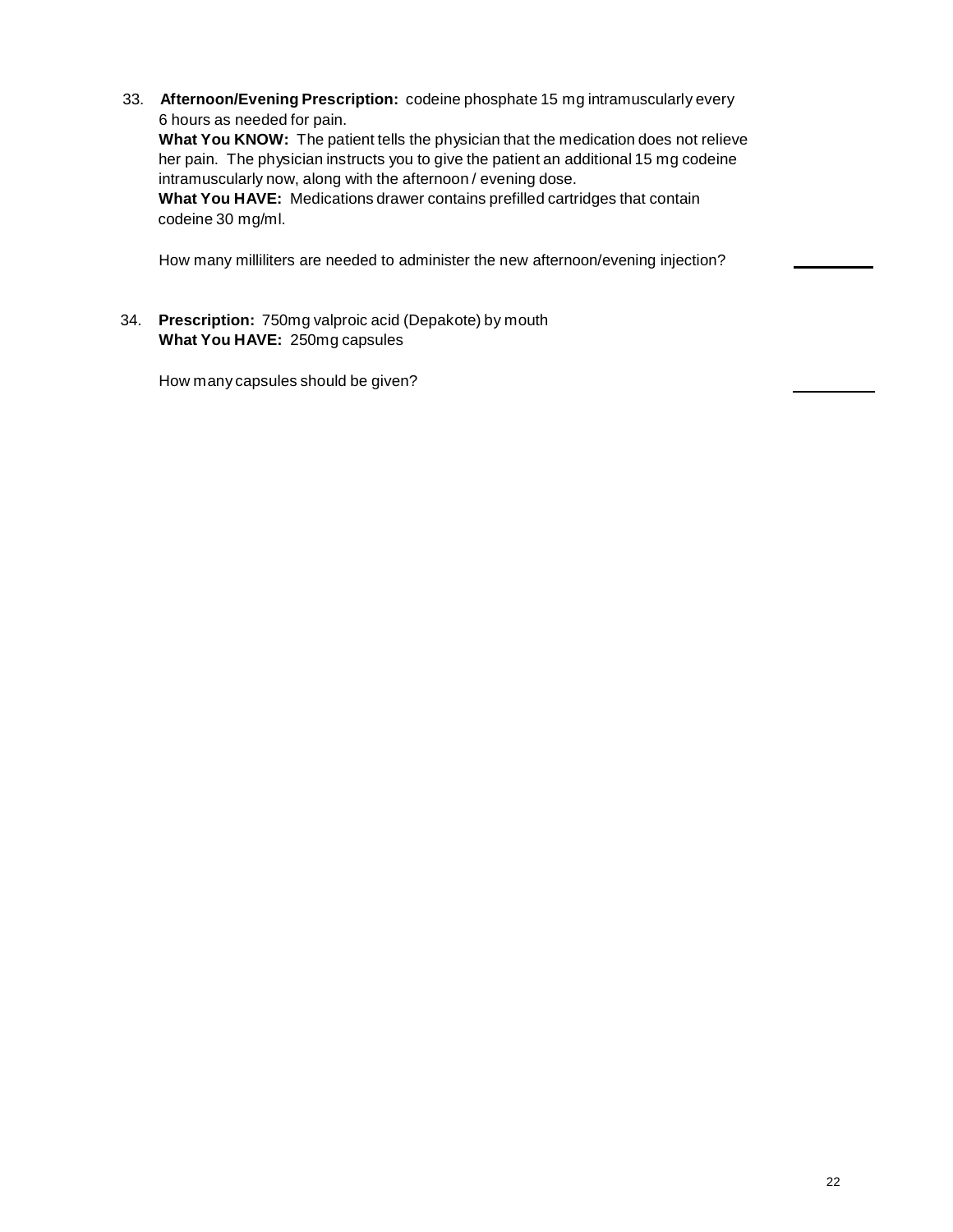# **TEST REVIEW ANSWER SHEET**

| 1 <sub>1</sub> | Your patient is ready to receive morning medications: aspirin 81 mg, Coumadin 7.5 mg,<br>Lasix 20 mg, and digoxin 0.25 mg. What is the total number of milligrams for all<br>medications?                                                                   | 108.75mg           |
|----------------|-------------------------------------------------------------------------------------------------------------------------------------------------------------------------------------------------------------------------------------------------------------|--------------------|
| 2.             | Prescription: 40 mg<br>What You HAVE: One 18.8 mg tablet<br>How many more milligrams must you get from the pharmacy?                                                                                                                                        | 21.2 <sub>ma</sub> |
| 3.             | Your patient has an elevated temperature and is to receive 243mg aspirin orally now<br>81 mg orally in 6 hours. What is the difference?                                                                                                                     | 162 <sub>ma</sub>  |
| 4.             | Your patient is to receive 2 tablets of 0.06 mg strength and $1\frac{1}{2}$ tablets of 1.5 mg<br>strength.<br>What is the total strength to be given?                                                                                                       | 2.37 <sub>ma</sub> |
| 5.             | You are to administer 30 mcg thyroid tablets.                                                                                                                                                                                                               |                    |
|                | What You HAVE: $2^{1/2}$ tablets.                                                                                                                                                                                                                           |                    |
|                | How many mcg is each tablet?                                                                                                                                                                                                                                | $12 \text{ m}$ co  |
| 6.             | A patient is supposed to have 1500 mL fluid every 24 hours. You know that the<br>patient is to ingest two thirds of the fluid between breakfast (8 AM) and dinner (6 PM).<br>How many milliliters of fluid should be ingested between breakfast and dinner? | $1000$ ml          |
| 7.             | You are to give your patient the lowest percentage eye ointment the pharmacy has                                                                                                                                                                            |                    |
|                | on hand for his eye infection. The pharmacy has $2/3$ , $3/3$ , and $1/3$ eye ointment<br>100                                                                                                                                                               |                    |
|                | available. Which is the lowest?                                                                                                                                                                                                                             | በ በ2               |
| 8.             | Decrease total fluid intake by $\frac{1}{6}$ X $\frac{3}{2}$ daily for your patient who is in renal failure.                                                                                                                                                |                    |
|                | Write answer as both fraction and decimal forms.                                                                                                                                                                                                            | 0.25               |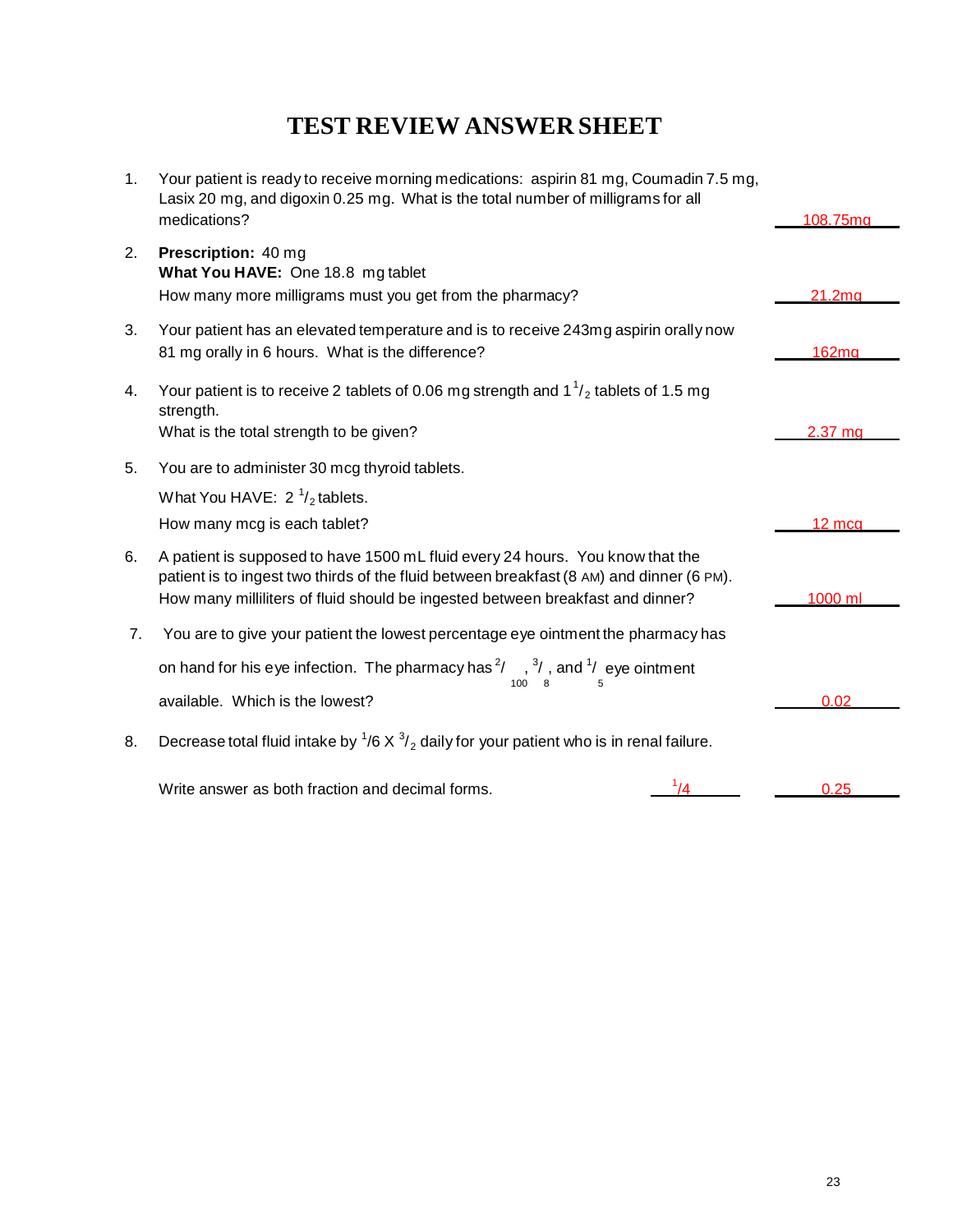9.  $X = \frac{1/2}{1/8} X 5$  20 10.  $X = {^{1.5}} /_2 X {^{3.5}} /$ **DIRECTIONS:** Questions 9 & 10**.** Determine the following medication doses (X) based on the mathematical information given. Write your answer to the nearest tenth.  $\frac{0.4}{0.4}$ **DIRECTIONS:** Write the following as you would see it written in the clinical setting using the abbreviation for each unit of measure and identify each unit as weight, length, or volume. 11. One hundred micrograms of triiodithyronine (T<sub>3</sub>, Triostat) for myxedema. 100mcg <u>weight</u> 12. Three liters of bladder irrigant to run over 12 hours for hematuria. 3L volume **DIRECTIONS:** Convert the following metric measurements. 13. **Prescription:** 400 mg cefonicide (Monocid) intravenous for the treatment of *S. pneumoniae* septicemia What is the equivalent dose in grams? Contact the contact of the contact of the contact of the contact of the contact of the contact of the contact of the contact of the contact of the contact of the contact of the contact 14. Aspirin 81 mg is equal to **grains** Round to the nearest tenth. The number of the nearest tenth. 1.4gr 15. Cimetidine (Tagamet) 800 mg orally is prescribed for the treatment of acid indigestion. 0.8g This medication is equal to \_\_\_\_\_\_\_\_\_\_\_\_\_\_\_\_\_\_g. 16. Your patient has a maximum dose of metformin (Glucophage) 2 g per day to control diabetes mellitus. This medication is equal to mg. This medication is equal to my mg. 2000mg 17. **Prescription:** Premarin, a conjugated estrogen 2.5 mg by mouth daily as adjunct therapy for postmenopausal osteoporosis treatment **What You HAVE:** 625 mcg tablets Convert milligrams to micrograms: 2500mcg How many tablets will you give the patient daily? 18. The physician writes a prescription for gentamicin 2 mg / kg intravenously every 8 hours for 7 days. What is the patient's weight in kg? The state of the state of the state of the state of the state of the state of the state of the state of the state of the state of the state of the state of the state of the state of the What is the dose for a patient weighing 171.6 pounds? 156mg and the state of the state of the state of the state of the state of the state of the state of the state of the state of the state of the state of the state of th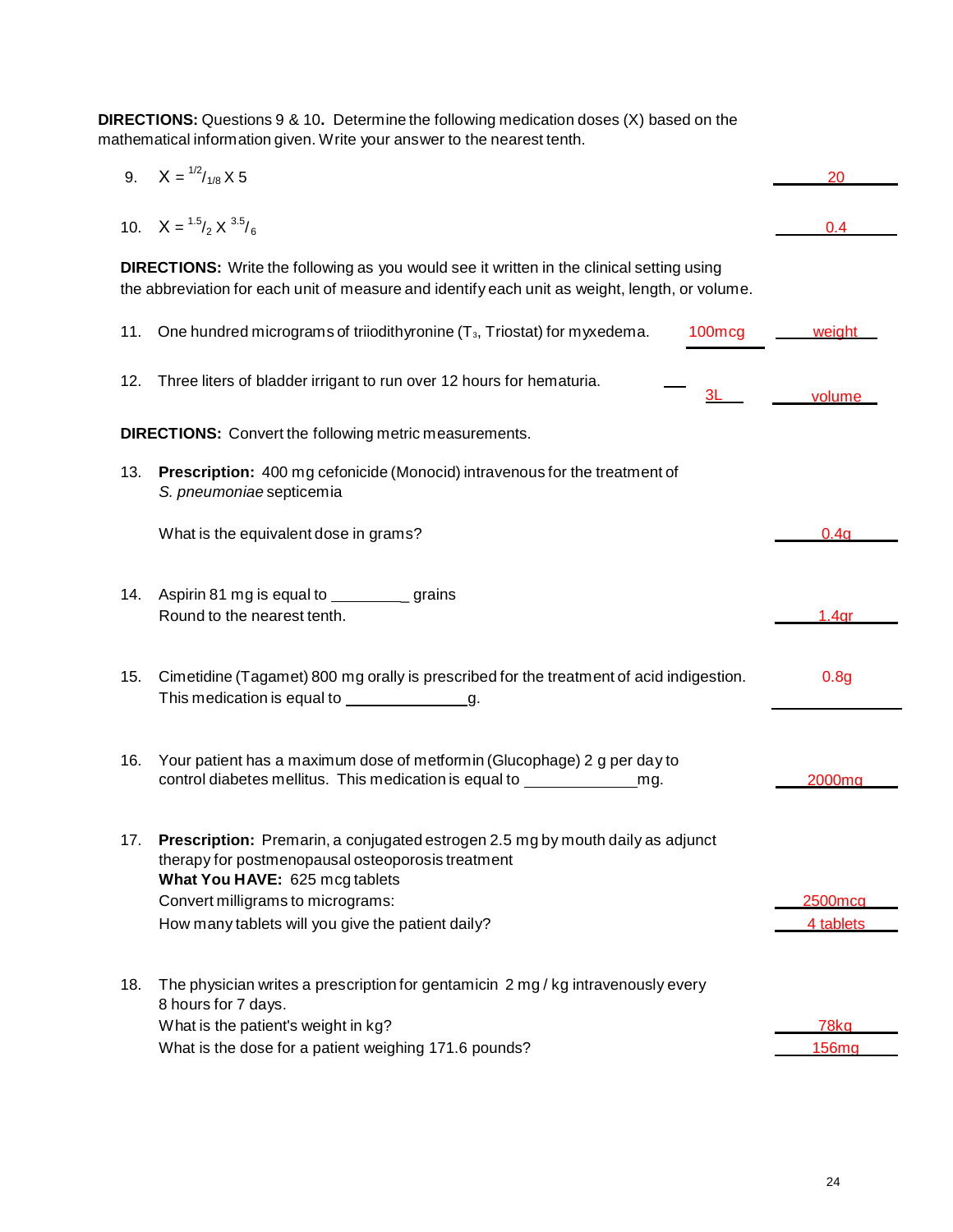**DIRECTIONS:** Write each percentage as a fraction and as a decimal for intravenous fluids and medications.

| 19.                                                                                                                                    | 2.5% peritoneal dialysate                                                                                                                                                                     | $^{1}/_{40}$   | 0.025                |  |
|----------------------------------------------------------------------------------------------------------------------------------------|-----------------------------------------------------------------------------------------------------------------------------------------------------------------------------------------------|----------------|----------------------|--|
|                                                                                                                                        | <b>DIRECTIONS:</b> Questions 20. In each of the following clinical situations, determine the number of grams<br>of drug the solution will contain.                                            |                |                      |  |
| 20.                                                                                                                                    | Prescription: 500 mL bladder irrigation with a 25% acetic acid solution                                                                                                                       |                | 125a                 |  |
| <b>DIRECTIONS:</b> Questions 21 & 22 Write a ratio from the following medication information<br>using both a fraction line and a colon |                                                                                                                                                                                               |                |                      |  |
| 21.                                                                                                                                    | Omeprazole (Prilosec) 20 mg in 1 capsule                                                                                                                                                      | 20mg/1 capsule | $20mg$ :<br>1capsule |  |
| 22.                                                                                                                                    | Ibuprofen (Motrin) 100 mg in 5 mL suspension for moderate pain                                                                                                                                | 100mg/5 ml     | 100mg:5 ml           |  |
| 23.                                                                                                                                    | Your patient's eye ointment is prescribed as 5 mg / 1000 mg erythromycin ointment.                                                                                                            |                |                      |  |
|                                                                                                                                        | Write this as a ratio and reduce it.                                                                                                                                                          |                | 5:1000; 1:200        |  |
| 24.                                                                                                                                    | The nurse practitioner prescribes lindane shampoo 1%                                                                                                                                          |                |                      |  |
|                                                                                                                                        | What is this as a ratio?                                                                                                                                                                      |                | 1:100                |  |
| <b>DIRECTIONS:</b> Solve the following problems using the ratio-proportion method.                                                     |                                                                                                                                                                                               |                |                      |  |
| 25.                                                                                                                                    | Prescription: ranitidine hydrochloride (Zantac) syrup 120 mg by mouth<br>What You HAVE: 15mg per 1 mL<br>How many millilters will be administered?                                            |                | 8 mL                 |  |
| 26.                                                                                                                                    | A patient is to receive captopril (Capoten) 37.5 mg orally three times daily for treatment<br>of hypertension. The patient's prescription bottle from home contains Capoten 25 mg<br>tablets. |                |                      |  |
|                                                                                                                                        | The patient will receive<br>tablet(s) for one dose.                                                                                                                                           |                | 1.5 tablets          |  |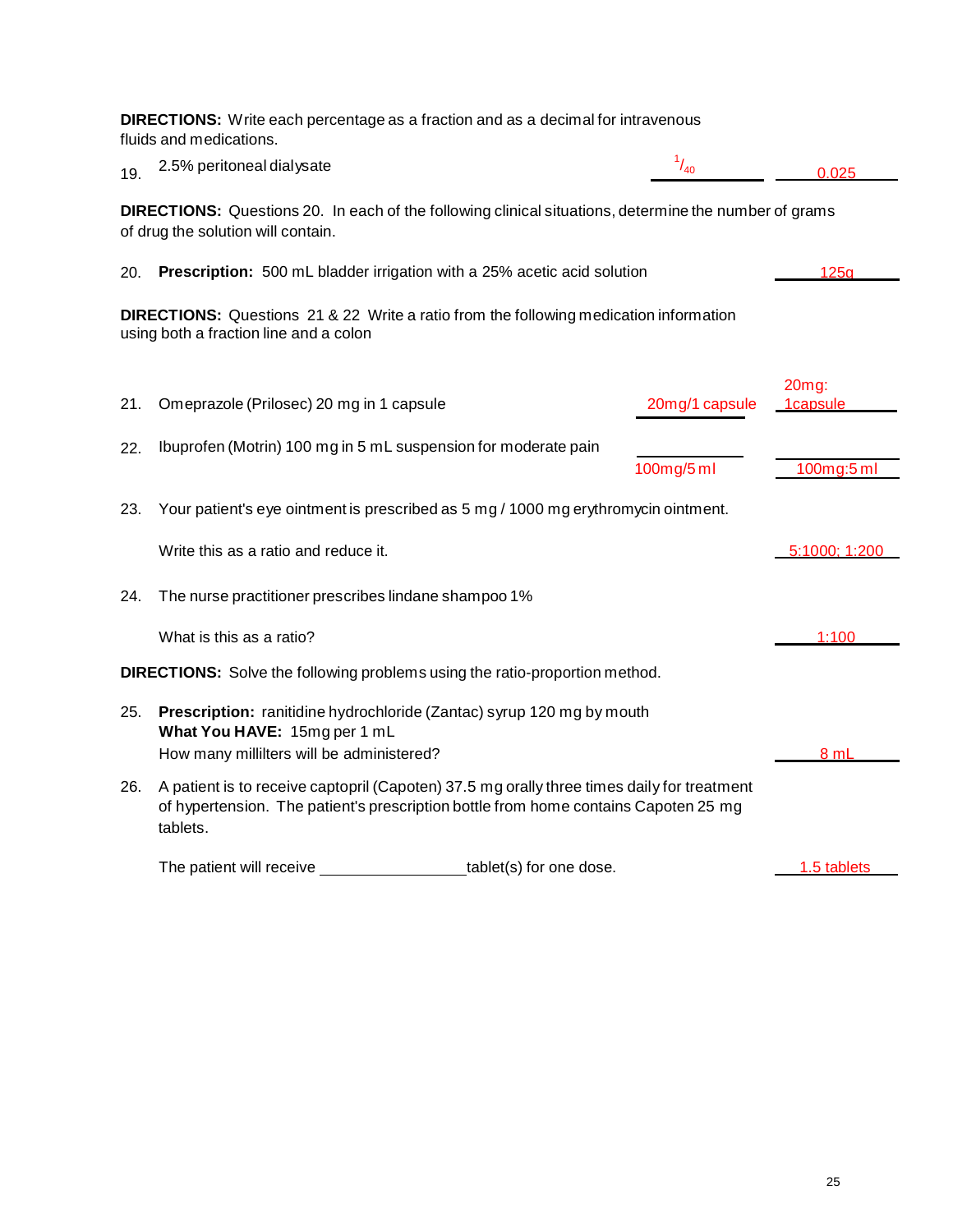| 27.                                                                                                                                                                                      | Administer naloxone (Narcan) 0.1 mg intravenous push as per standing order to<br>counteract morphine given for pain because respirations are less than 7 per minute.<br>The medication cabinet contains vials with Narcan 0.4 mg/mL. |                         |  |  |
|------------------------------------------------------------------------------------------------------------------------------------------------------------------------------------------|--------------------------------------------------------------------------------------------------------------------------------------------------------------------------------------------------------------------------------------|-------------------------|--|--|
|                                                                                                                                                                                          |                                                                                                                                                                                                                                      | $0.25$ mL               |  |  |
|                                                                                                                                                                                          | <b>DIRECTIONS:</b> Convert when needed and solve for the unknown quantity.                                                                                                                                                           |                         |  |  |
| 28.                                                                                                                                                                                      | The nurse practitioner prescribes ostreotide (Sandostatin) 500 mcg subcutaneous twice<br>daily for acromegaly. The pharmacy dispenses a multidose vial with $5 \text{ mg} / 5 \text{ mL}$ .                                          |                         |  |  |
|                                                                                                                                                                                          | The patient will receive _______________ How many mls in one dose.                                                                                                                                                                   | $0.5$ mL                |  |  |
| <b>DIRECTIONS:</b> Determine the dose of medication for each problem. Round your<br>answers to the nearest whole number, and label your answer with the appropriate<br>units of measure. |                                                                                                                                                                                                                                      |                         |  |  |
| 29.                                                                                                                                                                                      | <b>Prescription:</b> metoclopramide (Reglan) 0.8 mg/kg intravenous every 4 hours over<br>15 minutes for three doses beginning 2 hours before chemotherapy<br>What You KNOW: Patient weight is 140.8 lb.                              |                         |  |  |
|                                                                                                                                                                                          | What is the patients weight in Kg?                                                                                                                                                                                                   | 64lb                    |  |  |
|                                                                                                                                                                                          | How many mg will the patient receive with each dose?                                                                                                                                                                                 | 51 <sub>mq</sub>        |  |  |
|                                                                                                                                                                                          | <b>DIRECTIONS:</b> Solve for X. Label you answer.                                                                                                                                                                                    |                         |  |  |
| 30.                                                                                                                                                                                      | $200mg / 1$ tablet = $100mg / x$ tablet                                                                                                                                                                                              | $X= 0.5(1/2)$<br>tablet |  |  |
|                                                                                                                                                                                          | 31. $\frac{12.5mg}{5mL} = \frac{50mg}{xmL}$                                                                                                                                                                                          | $X = 20$ mL             |  |  |
|                                                                                                                                                                                          | <b>DIRECTIONS:</b> Calculate the correct dose of the following liquid medications.                                                                                                                                                   |                         |  |  |
| 32.                                                                                                                                                                                      | <b>Prescription:</b> Mycostatin 400,000 units swish and swallow now<br>What You HAVE: Mycostatin 100,000 units / 5 mL<br>How many mls will the patient get?                                                                          | 20mL                    |  |  |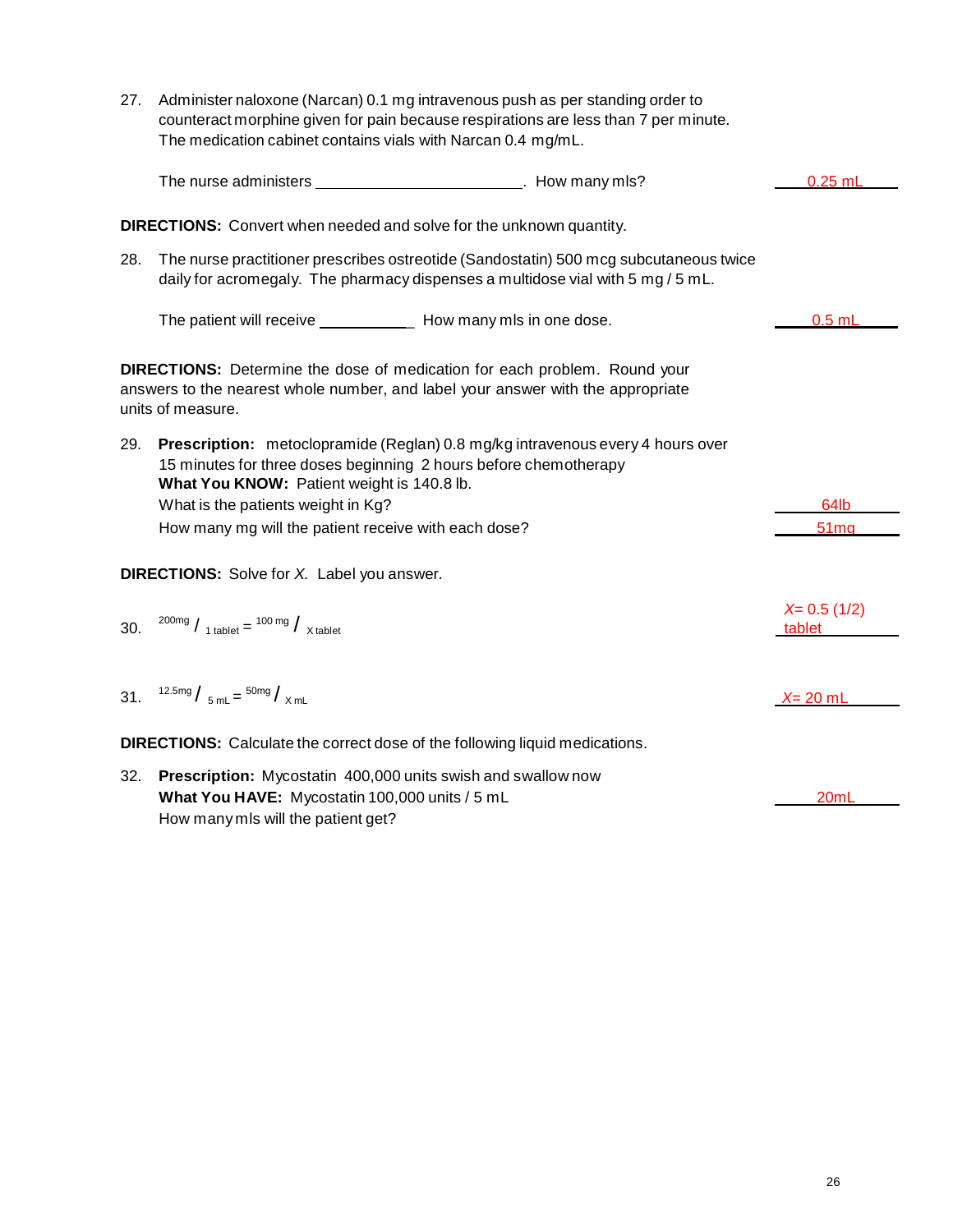| 33. | Afternoon/Evening Prescription: codeine phosphate 15 mg intramuscularly every<br>6 hours as needed for pain.<br>What You KNOW: The patient tells the physician that the medication does not relieve<br>her pain. The physician instructs you to give the patient additional 15 mg codeine<br>intramuscularly now, along with the afternoon / evening dose.<br>What You HAVE: Medications drawer contains prefilled cartridges that contain |            |
|-----|--------------------------------------------------------------------------------------------------------------------------------------------------------------------------------------------------------------------------------------------------------------------------------------------------------------------------------------------------------------------------------------------------------------------------------------------|------------|
|     | codeine 30 mg/ml.<br>How many milliliters are needed to administer the new afternoon/evening injection?                                                                                                                                                                                                                                                                                                                                    | 1mL        |
| 34. | Prescription: 750mg valproic acid (Depakote) by mouth<br>What You HAVE: 250mg capsules<br>How many capsules should be given?                                                                                                                                                                                                                                                                                                               | 3 capsules |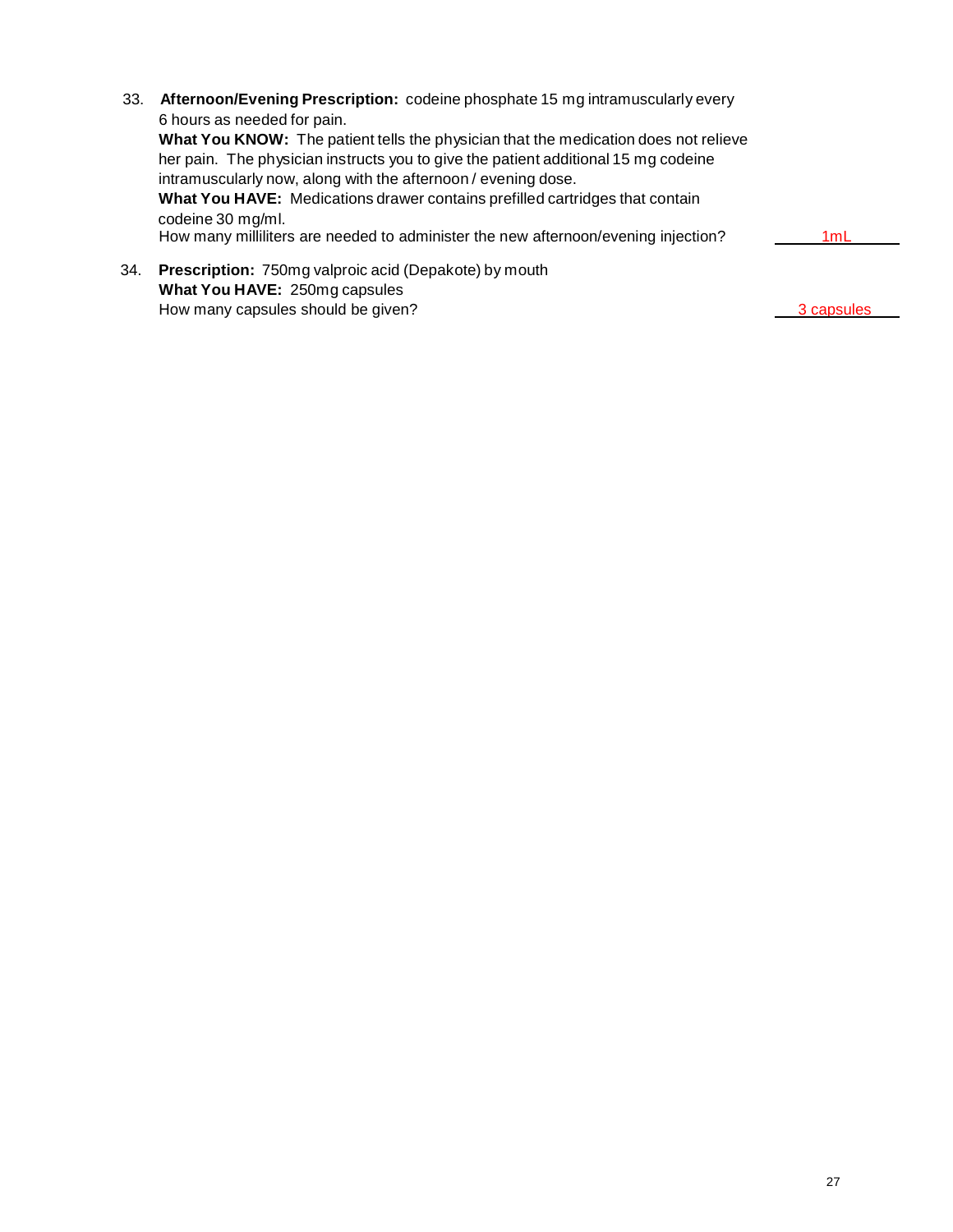#### CLINICAL PACKET INSTRUCTIONS

- A. Medication Card and Criteria (see Skills I Syllabus [Pharmacology])
- B. Data Base example (see Foundation Syllabus [Nursing Process]). You may not use a Nursing Diagnosis more than one time during the semester.
- C. Instructions for Medical Diagnosis Form found on page 26. (You may not use a Medical Diagnosis more than one (1) time during the semester).
- D. Review Skills I syllabus documentation (May bring the charting terms and abbreviations to clinical with you).
- E. Review Foundation Syllabus Communication

## **UAP Clinical packets should include and placed in a colored pocket folder (no brackets): Colors should be blue for Jan, yellow for Connie and, orange for Delia.**

- 1. UAP Clinical Experience Grading Criteria
- 2. Hygiene Check Off list

## **SIMS Clinical packets should include and placed in a colored pocket folder (no brackets): Colors should be blue for Jan, yellow for Connie and, orange for Delia.**

- 1. SIMS Clinical Performance Evaluation
- 2. Report From Off Going Nurse Form
- 3. Drug Card Criteria As It Pertains to your client
- 4. Medical Diagnosis Form
- 5. Laboratory Tests & Diagnostic Studies
- 6. Simulation Rotation Critique Form (8)
- 7. Performance Checklist Physical Assessment
- 8. Nursing Documentation
- 9. Nursing Process Grade Criteria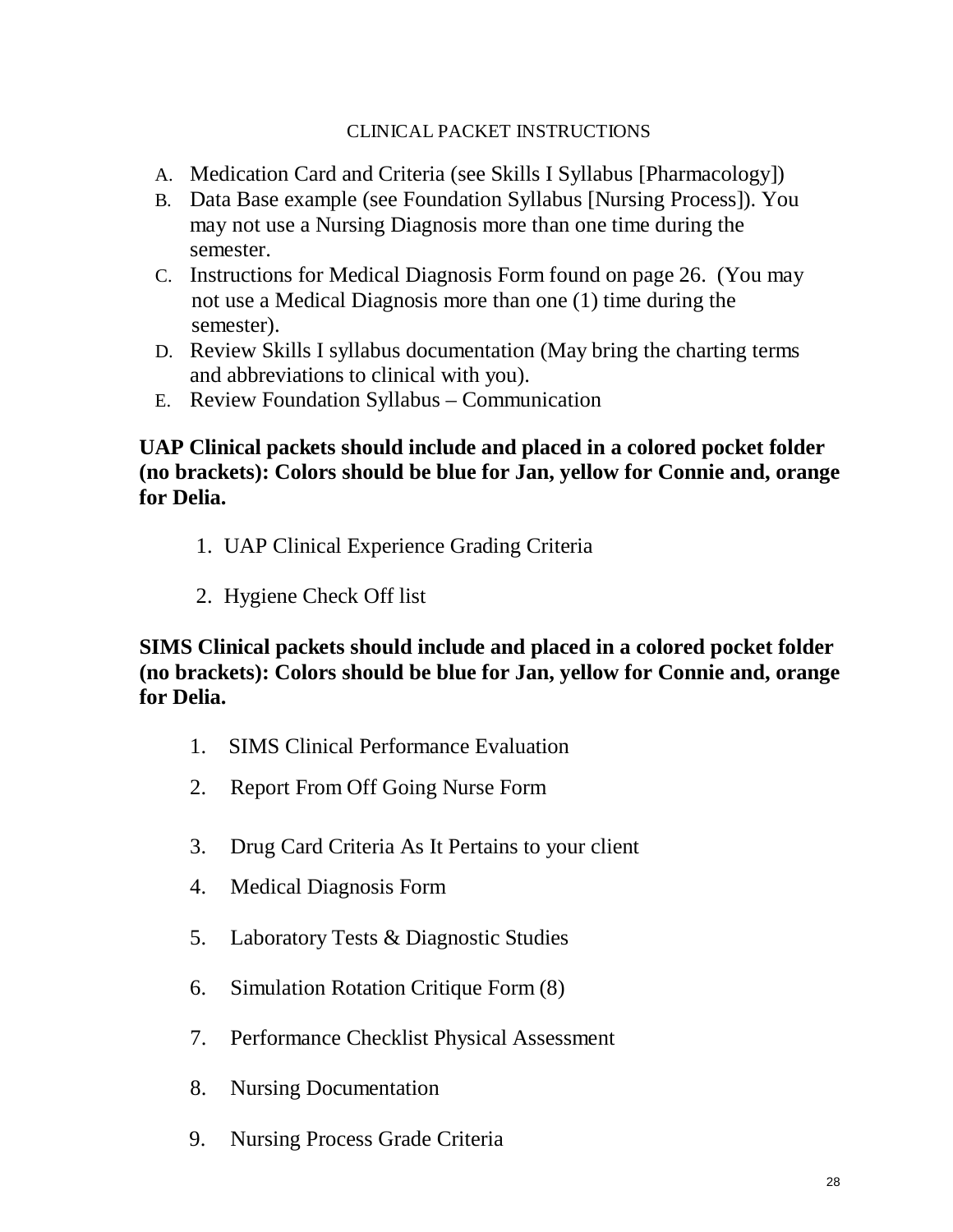#### 10. Nursing Process Form

**Clinical packets should include and placed in a colored pocket folder (no brackets): Colors should be blue for Jan, yellow for Connie and, orange for Delia.**

- 1. Clinical Performance Evaluation
- 2. Report from Off Going Nurse
- 3. Student's Skill Communication to TPCN
- 4. Data Base
- 5. Laboratory Data for RNSG 1160
- 6. Nursing Care Assignment Card

7. Nurse Drug Card Criteria as It Pertains to your client. You may need to make more copies

- 8. Medical Diagnosis
- 9. Nursing Care Plan Grading Criteria
- 10. Nursing Process (may need to make copies for your care plan)
- 11. Clinical Performance Criteria
- 12. Student Clinical Evaluation Tool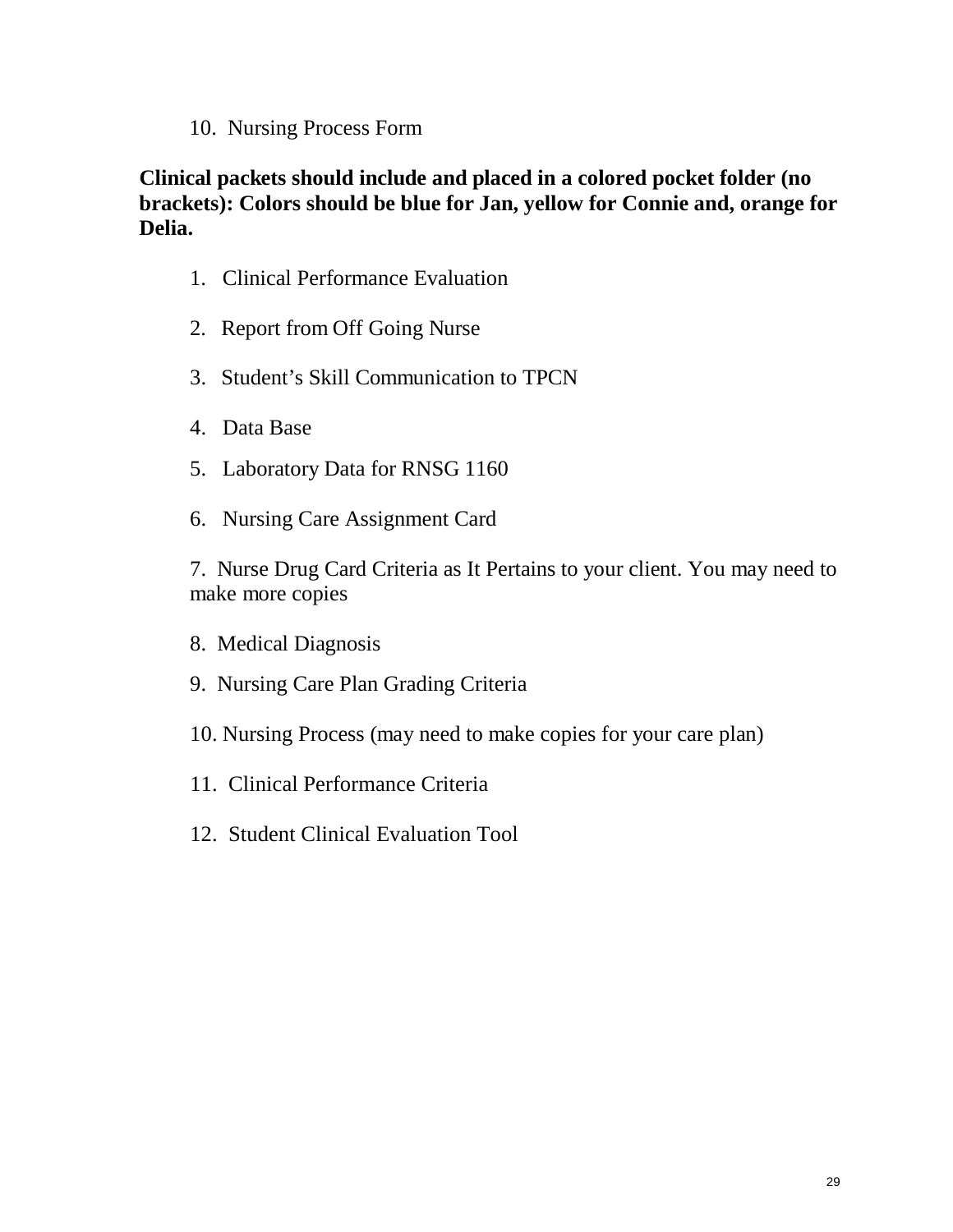#### MEDICAL DIAGNOSIS FORM INSTRUCTIONS

#### **What is the medical diagnosis?**

Diabetes Mellitus Type I

#### **What pathological condition causes the medical diagnosis**?

Inefficient production of insulin of the pancreas.

#### **What does the medical diagnosis cause?**

High blood glucose, PVD and Neuropathy,

#### **What are the signs and symptoms the patient is having?**

Weakness, dizziness and polyuria, etc.

**What laboratory and diagnostic studies are used to determine the medical diagnosis?** Blood glucose levels etc.

**What medications are needed for management of this medical diagnosis?**  Insulin and oral antidiabetics, etc.

**What nursing care and teaching does the patient need to help/her adapt to this medical diagnosis?** 

Monitoring of blood glucose levels, dietary teaching, etc.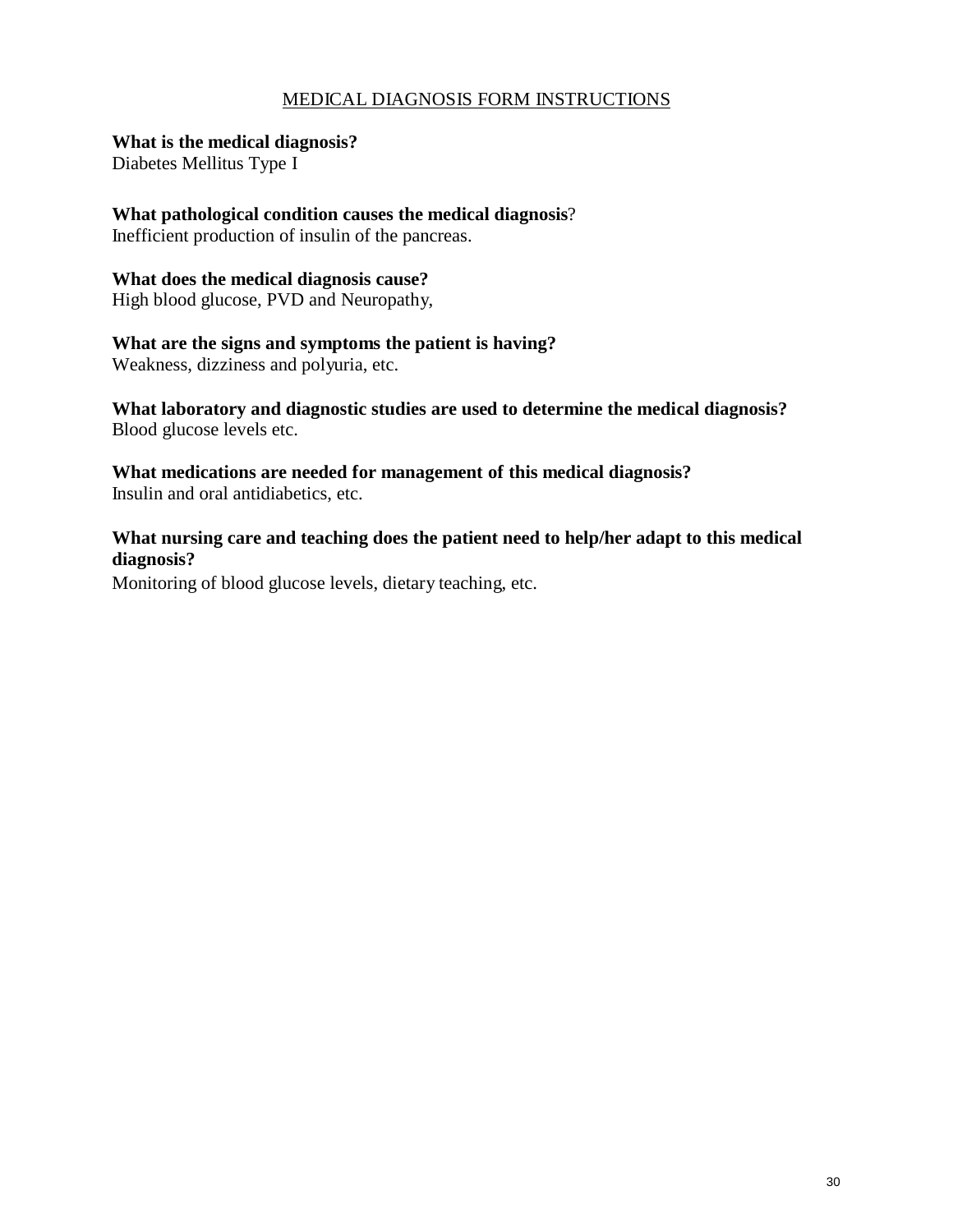#### MEDICALDIAGNOSIS

| What pathological condition causes the medical diagnosis?<br><u>Languara and the medical diagnosis</u>                                                                                                                                 |
|----------------------------------------------------------------------------------------------------------------------------------------------------------------------------------------------------------------------------------------|
|                                                                                                                                                                                                                                        |
|                                                                                                                                                                                                                                        |
|                                                                                                                                                                                                                                        |
| Lab work and other diagnostic studies are used to determine the medical diagnosis:<br>,我们也不会有什么。""我们的人,我们也不会有什么?""我们的人,我们也不会有什么?""我们的人,我们也不会有什么?""我们的人,我们也不会有什么?""我们的人                                                                 |
| What medications are needed for management of this medical diagnosis?<br><u>Letter and the set of the set of the set of the set of the set of the set of the set of the set of the set of the set of the set of the set of the set</u> |
| What nursing care and/or teaching does the patient need to help him/her adapt to this medical diagnosis?                                                                                                                               |
|                                                                                                                                                                                                                                        |
|                                                                                                                                                                                                                                        |
| Date:                                                                                                                                                                                                                                  |
|                                                                                                                                                                                                                                        |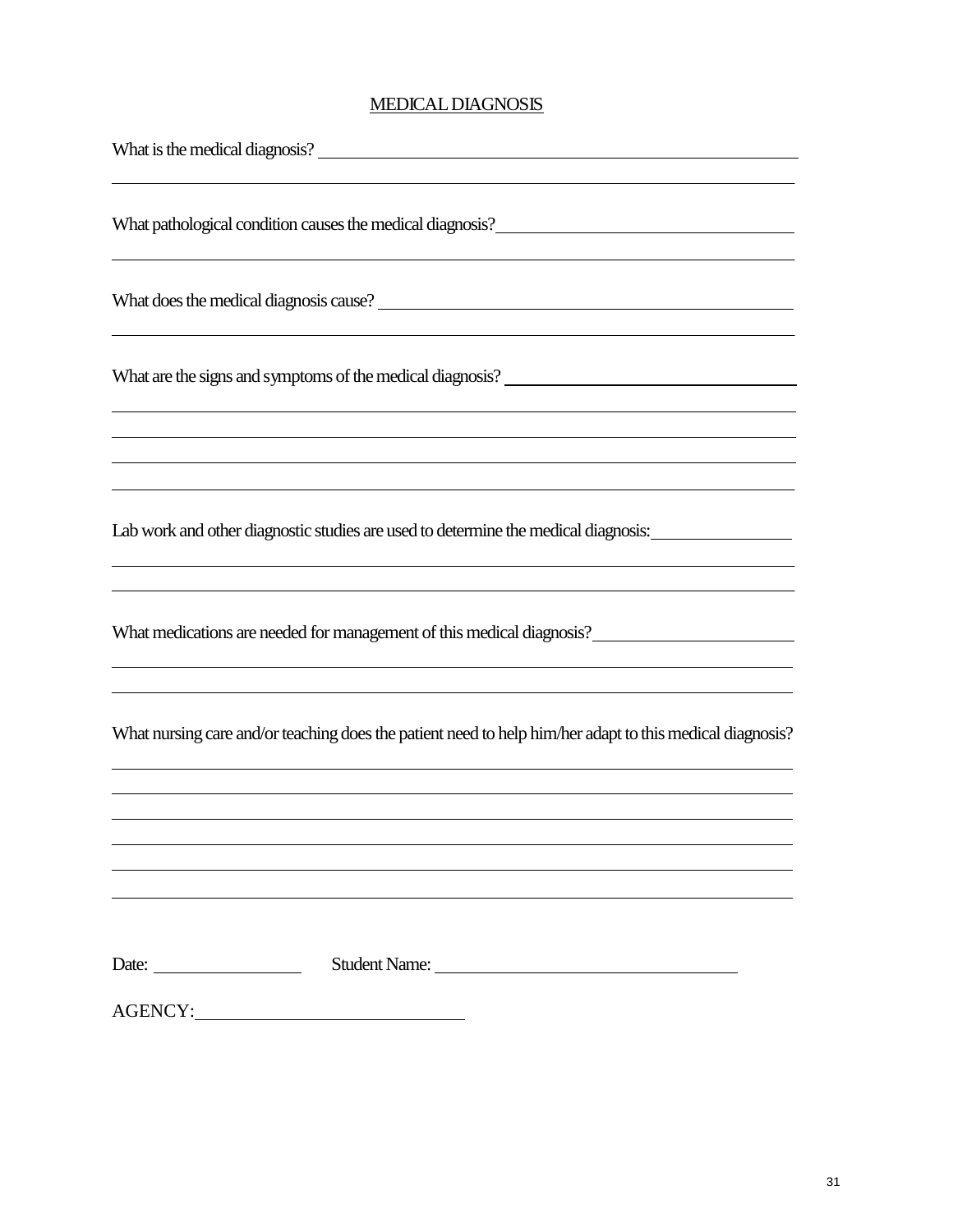#### **SOUTH PLAINS COLLEGE ASSOCIATE DEGREE NURSING PROGRAM**

#### CLINICAL INSTRUCTOR'S EVALUATION OF STUDENT

| Student's Printed Name          |  |
|---------------------------------|--|
| NCP Grade                       |  |
| Clinical Performance Evaluation |  |
| Clinical Evaluation Tool        |  |
|                                 |  |
|                                 |  |

Signature of Faculty:

Signature of Student:

Date: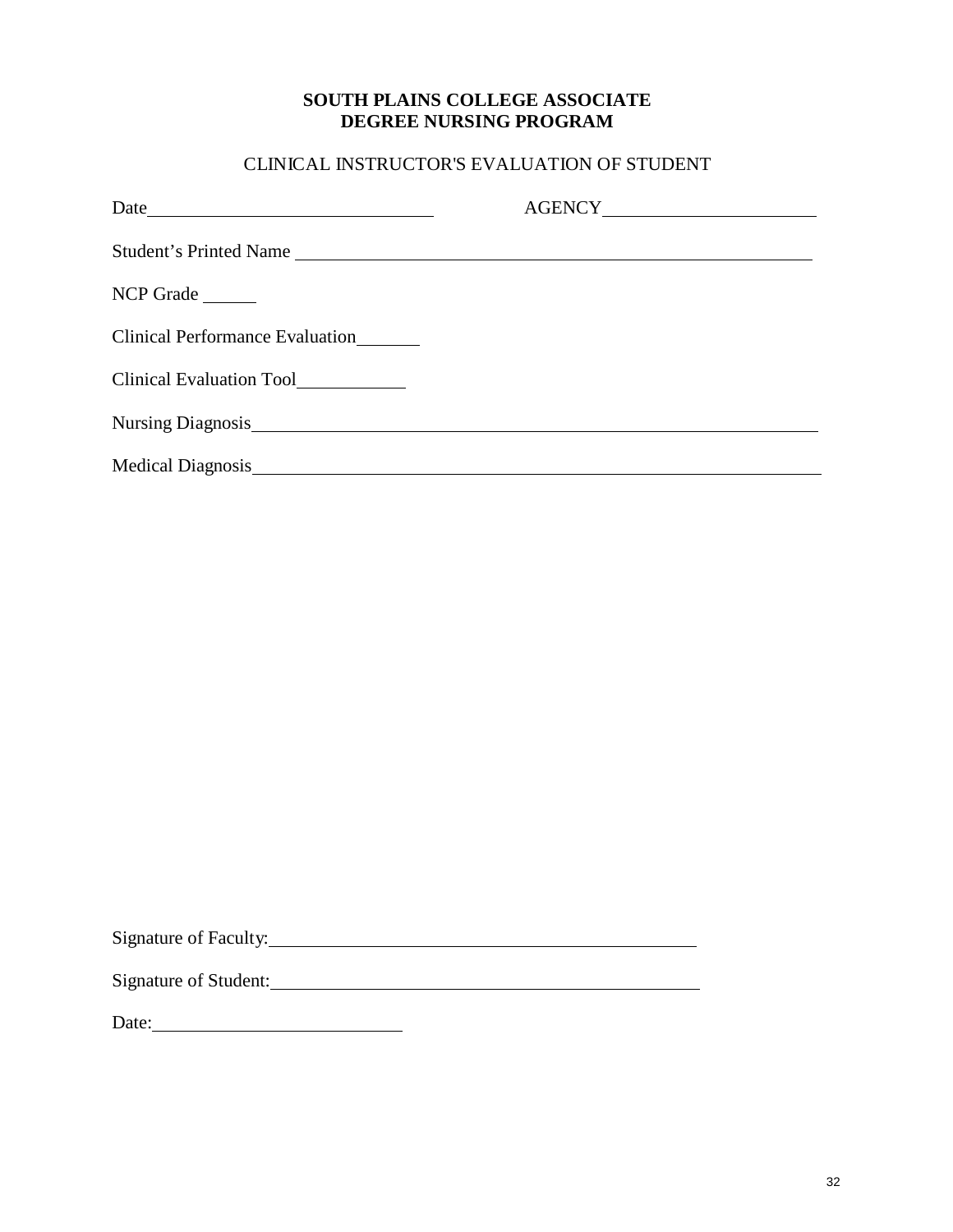|                        | <b>South Plains College - Associate Degree Nursing Program</b> |                |              |
|------------------------|----------------------------------------------------------------|----------------|--------------|
|                        | <b>Student Clinical Evaluation Tool</b>                        |                |              |
|                        | <b>Semester</b>                                                |                |              |
| <b>Student's Name:</b> | <b>Course Grade:</b>                                           | <b>Course:</b> | <b>Year:</b> |

Clinical practice standards for student performance are based on the SPC Graduate Outcomes (NLN Educational Competencies for Graduates of Associate Degree Nursing Programs, 2002). For each graduate outcome, a level of achievement is indicated in the table below. Students are expected to complete the semester at the level indicated, showing progress and increasing competency throughout the semester. Student performance standards/levels are defined as follows (adapted from Krichbaum et al., 1994):

1. Provisional: performs safely under supervision; requires continuous supportive and directive cues; performance often uncoordinated and slow; focus is entirely on task or own behavior; beginning to identify principles but application of principles are sometimes lacking.

2. Assisted: performs safely and accurately each time observed but requires frequent supportive and occasional directive cues; time management skills still developing; skill accuracy still developing; focus is primarily on task or own behavior with more attention to client; identifies principles but still may need direction in application of principles.

3. Supervised: performs safely and accurately each time behavior is observed; requires occasional supportive and directive cues; spends reasonable time on task and appears generally relaxed and confident; applies theoretical knowledge accurately with occasional cues; focuses on clients initially but as complexity increases, may still focus more on task.

4. Independent: performs safely and accurately each time behavior is observed and without need of supportive cues; demonstrates dexterity in skills; spends minimum time on task; applies theoretical knowledge accurately; focuses on client while giving care.

| <b>GRADUATE OUTCOMES</b>                              | ı St<br>semester | $2nd$ semester | $3rd$ semester | semester |
|-------------------------------------------------------|------------------|----------------|----------------|----------|
| <b>Clinical Decision Making</b>                       |                  |                |                |          |
| <b>Communication &amp;</b><br><b>Information Mgt.</b> |                  |                |                |          |
| <u>Leadership</u>                                     |                  |                |                |          |
| <b>Safety</b>                                         |                  |                |                |          |
| <b>Professionalism</b>                                |                  |                |                |          |

The student will be evaluated throughout the semester at the level indicated as well as on Work Ethics. All Clinical Objectives in the Clinical Evaluation Tool must score satisfactory on the final hospital clinical rotation to pass RNSG 1160. Upon satisfactory completion of the course, the student will be progressing toward meeting the SPC Graduate Outcomes and the Texas BON "Differentiated Essential Competencies" (DECS). The DECS are listed by letters and numbers in the numbered role columns on the clinical evaluation tool (1=Member of the Profession; 2=Provider of Patient-Centered Care; 3=Patient Safety Advocate; and 4=Member of the Health Care Team)

Krichbaum, K., Rowan, M., Duckett, L., Ryden, M., & Savik, K. (1994). The Clinical Evaluation Tool: A measure of the quality of clinical performance of baccalaureate nursing students. *Journal of Nursing Education,* 33 (9), 395-404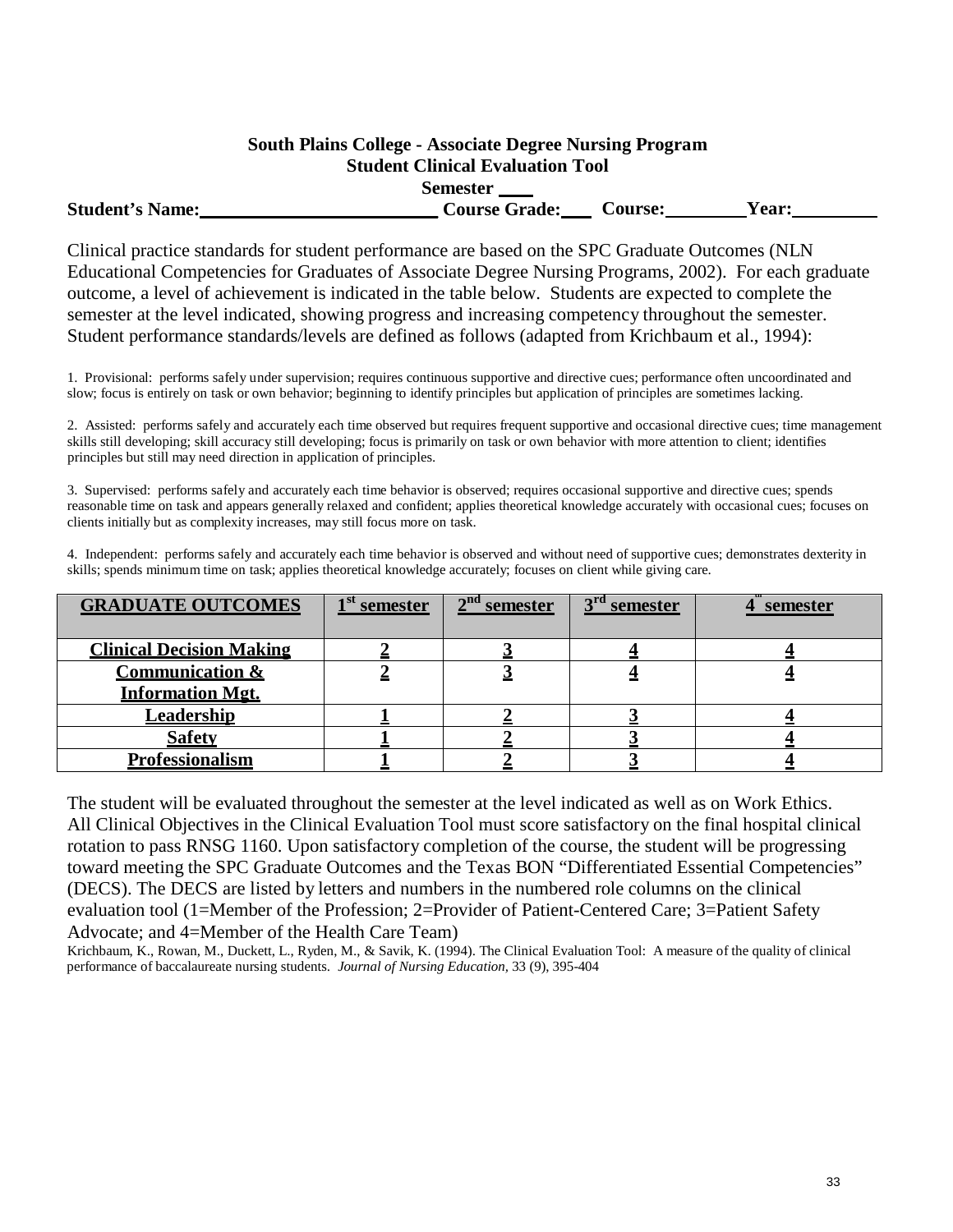|              |                 | <b>Student Printed Name:</b> |                |                                                                                                                                                                                                                                                                  |         |       |       |       |
|--------------|-----------------|------------------------------|----------------|------------------------------------------------------------------------------------------------------------------------------------------------------------------------------------------------------------------------------------------------------------------|---------|-------|-------|-------|
|              |                 |                              |                | KEY: ELA: Expected Level of Achievement<br>RATING: N/O: Not Observed (can only be used at mid-term)                                                                                                                                                              |         |       |       |       |
|              |                 |                              |                | DECS: Differentiated Essential Competencies (Texas BON, 2010)<br>S: Satisfactory                                                                                                                                                                                 |         |       |       |       |
|              |                 | * Critical Objective         |                | U: Unsatisfactory                                                                                                                                                                                                                                                |         |       |       |       |
|              |                 |                              |                | NI: Needs Improvement                                                                                                                                                                                                                                            |         |       |       |       |
|              |                 |                              |                | Graduate Outcome: CLINICAL DECISION MAKING - Provides competent nursing interventions based on application of the nursing process and<br>demonstrates critical thinking, independent judgment and self-direction while caring for patients and families. (ELA 2) |         |       |       |       |
|              |                 | <b>DECS</b> (clinical)       |                | Clinical objectives and examples of knowledge, skills, & behaviors                                                                                                                                                                                               | $R - 1$ | $R-2$ | $R-3$ | $R-4$ |
| $\mathbf{1}$ | $\overline{2}$  | $\overline{3}$               | 4              | 1. Identify theoretical concepts with nursing knowledge and skills to meet the basic needs of patients and                                                                                                                                                       |         |       |       |       |
|              | A2              |                              | A1             | their families throughout the lifespan in a variety of settings.                                                                                                                                                                                                 |         |       |       |       |
|              | <b>B2</b>       |                              | A2             | Satisfactory: Consistently identifies physiological and psychosocial needs utilizing Maslow's Hierarchy and                                                                                                                                                      |         |       |       |       |
|              | B <sub>3</sub>  |                              | <b>B1</b>      | Erikson's Developmental Level. Performs skills correctly.                                                                                                                                                                                                        |         |       |       |       |
|              | <b>B6</b>       |                              | <b>B2</b>      |                                                                                                                                                                                                                                                                  |         |       |       |       |
|              | B <sub>8</sub>  |                              | D <sub>1</sub> |                                                                                                                                                                                                                                                                  |         |       |       |       |
|              | C1              |                              | D <sub>3</sub> |                                                                                                                                                                                                                                                                  |         |       |       |       |
|              | C <sub>3</sub>  |                              | D <sub>4</sub> | Needs Improvement: Requires assistance identifying physiological and psychosocial needs utilizing Maslow's                                                                                                                                                       |         |       |       |       |
|              | E8              |                              |                | Hierarchy and Erikson's Developmental Level. Performs skills but requires assistance with basic skills.                                                                                                                                                          |         |       |       |       |
|              | E10             |                              |                |                                                                                                                                                                                                                                                                  |         |       |       |       |
|              | F <sub>6</sub>  |                              |                |                                                                                                                                                                                                                                                                  |         |       |       |       |
|              |                 |                              |                | Unsatisfactory: Does not identify physiological and psychosocial needs utilizing Maslow's Hierarchy and<br>Erikson's Developmental Level. Does not perform skills safely.                                                                                        |         |       |       |       |
| A2           | A1              | <b>B2</b>                    | A2             | 2. Recognize the five steps of the nursing process into nursing practice.                                                                                                                                                                                        |         |       |       |       |
|              | A2              | B <sub>3</sub>               | <b>B1</b>      | Satisfactory: Consistently identifies the five steps of the nursing process.                                                                                                                                                                                     |         |       |       |       |
|              | A4              | <b>B5</b>                    | C1             |                                                                                                                                                                                                                                                                  |         |       |       |       |
|              | <b>B1</b>       |                              | D <sub>3</sub> |                                                                                                                                                                                                                                                                  |         |       |       |       |
|              | B <sub>3</sub>  |                              | D <sub>4</sub> |                                                                                                                                                                                                                                                                  |         |       |       |       |
|              | <b>B4</b>       |                              | E <sub>1</sub> |                                                                                                                                                                                                                                                                  |         |       |       |       |
|              | <b>B5</b>       |                              |                | Needs Improvement: Requires assistance in identifying the five steps of the nursing process.                                                                                                                                                                     |         |       |       |       |
|              | C <sub>2</sub>  |                              |                |                                                                                                                                                                                                                                                                  |         |       |       |       |
|              | $\overline{C3}$ |                              |                |                                                                                                                                                                                                                                                                  |         |       |       |       |
|              | C5, E6          |                              |                |                                                                                                                                                                                                                                                                  |         |       |       |       |
|              | D2,E1           |                              |                |                                                                                                                                                                                                                                                                  |         |       |       |       |
|              | <b>D3E2</b>     |                              |                |                                                                                                                                                                                                                                                                  |         |       |       |       |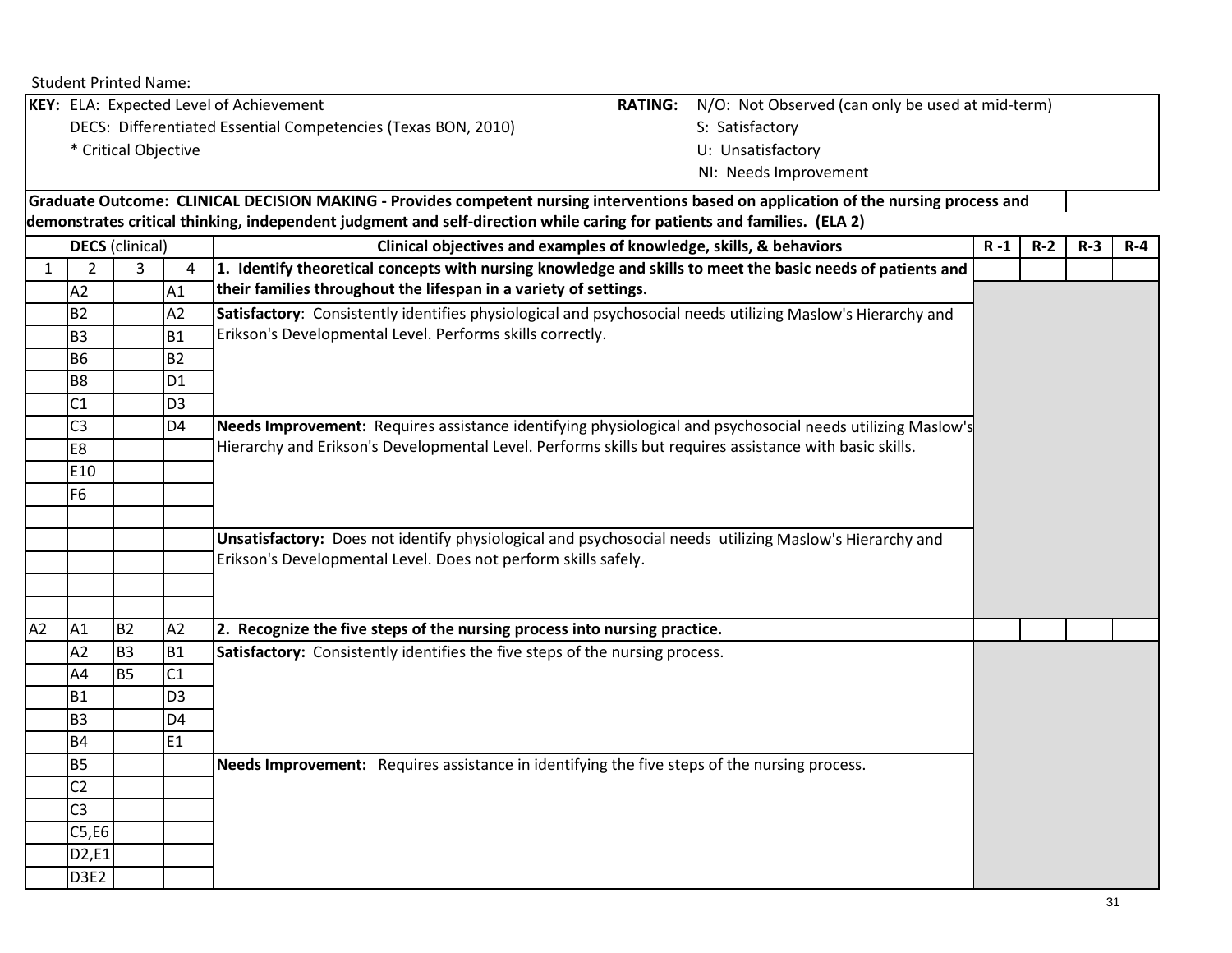#### Graduate Outcome: CLINICAL DECISION MAKING - Provides competent nursing interventions based on application of the nursing process and **demonstrates critical thinking, independent judgment and self-direction while caring for patients and families. (ELA 2)**

|                |                               | <b>DECS</b> (clinical) |                | Clinical objectives and examples of knowledge, skills, & behaviors                                                                                                                                                         | $R - 1$ | $R-2$ | $R-3$ | $R-4$ |
|----------------|-------------------------------|------------------------|----------------|----------------------------------------------------------------------------------------------------------------------------------------------------------------------------------------------------------------------------|---------|-------|-------|-------|
| 1              | $\overline{2}$                | 3                      | 4              | 2. Recognize the five steps of the nursing process into nursing practice.                                                                                                                                                  |         |       |       |       |
|                |                               |                        |                | Unsatisfactory: Does not identify the five steps of the nursing process.                                                                                                                                                   |         |       |       |       |
|                |                               |                        |                |                                                                                                                                                                                                                            |         |       |       |       |
|                |                               |                        |                |                                                                                                                                                                                                                            |         |       |       |       |
|                |                               |                        |                |                                                                                                                                                                                                                            |         |       |       |       |
|                |                               |                        |                |                                                                                                                                                                                                                            |         |       |       |       |
| A2             | A1                            | A3                     | A <sub>3</sub> | 3. Use critical thinking, problem solving, and the nursing process in a variety of setting through direct care                                                                                                             |         |       |       |       |
| B4             | A2                            | <b>B1B2</b>            | <b>B2</b>      | assignment.                                                                                                                                                                                                                |         |       |       |       |
| B <sub>6</sub> | A3                            | <b>B7</b>              | D <sub>4</sub> | Satisfactory: Consistently collects data and applies the nursing process.                                                                                                                                                  |         |       |       |       |
|                | AA                            | C <sub>2</sub>         | E1             |                                                                                                                                                                                                                            |         |       |       |       |
|                | <b>B1</b>                     |                        | E <sub>2</sub> |                                                                                                                                                                                                                            |         |       |       |       |
|                | <b>B3</b>                     |                        |                |                                                                                                                                                                                                                            |         |       |       |       |
|                | <b>B4</b>                     |                        |                |                                                                                                                                                                                                                            |         |       |       |       |
|                | <b>B5</b>                     |                        |                | Needs Improvement: Requires assistance recognizing problems, collecting data and applying the nursing                                                                                                                      |         |       |       |       |
|                | <b>B7</b>                     |                        |                | process.                                                                                                                                                                                                                   |         |       |       |       |
|                | C2C5                          |                        |                |                                                                                                                                                                                                                            |         |       |       |       |
|                | D1D2                          |                        |                |                                                                                                                                                                                                                            |         |       |       |       |
|                | E1E2                          |                        |                |                                                                                                                                                                                                                            |         |       |       |       |
|                | E <sub>3</sub>                |                        |                | Unsatisfactory: Cannot utilize the nursing process.                                                                                                                                                                        |         |       |       |       |
|                | E10                           |                        |                |                                                                                                                                                                                                                            |         |       |       |       |
|                | F1F4                          |                        |                |                                                                                                                                                                                                                            |         |       |       |       |
|                | F6G2                          |                        |                |                                                                                                                                                                                                                            |         |       |       |       |
|                |                               |                        |                |                                                                                                                                                                                                                            |         |       |       |       |
| A2             | A1                            | A <sub>3</sub>         | A <sub>3</sub> | 4. Explore critical thinking and problem solving skills in prioritizing, management, and coordination of all                                                                                                               |         |       |       |       |
| <b>B4</b>      | A2                            | <b>B1B2</b>            | <b>B2</b>      | aspects of care.                                                                                                                                                                                                           |         |       |       |       |
| <b>B6</b>      | A <sub>3</sub>                | <b>B7</b>              | D <sub>4</sub> | Satisfactory: Organizes schedule to allow sufficient time for obtaining client care assignment and preparing<br>for clinical experiences. Does not violate previously mastered principles/learning in carrying out nursing |         |       |       |       |
|                | A4                            | C <sub>2</sub>         | E1             | intervention skills. Organize work priorities to conserve energy of the client and self. Completes clinical                                                                                                                |         |       |       |       |
|                | <b>B1</b>                     |                        | E <sub>2</sub> | assignments within allotted time.                                                                                                                                                                                          |         |       |       |       |
|                | B <sub>3</sub>                |                        |                |                                                                                                                                                                                                                            |         |       |       |       |
|                | <b>B4</b>                     |                        |                |                                                                                                                                                                                                                            |         |       |       |       |
|                | <b>B5</b>                     |                        |                | Needs Improvement: Is disorganized in obtaining client care assignment and preparing for clinical<br>experiences. Needs assistance with previously mastered principles/learning in carrying out nursing                    |         |       |       |       |
|                | <b>B7</b>                     |                        |                | intervention skills. Disorganized work priorities. Late with clinical assignments.                                                                                                                                         |         |       |       |       |
|                | C <sub>2</sub> C <sub>5</sub> |                        |                |                                                                                                                                                                                                                            |         |       |       |       |
|                |                               |                        |                |                                                                                                                                                                                                                            |         |       |       |       |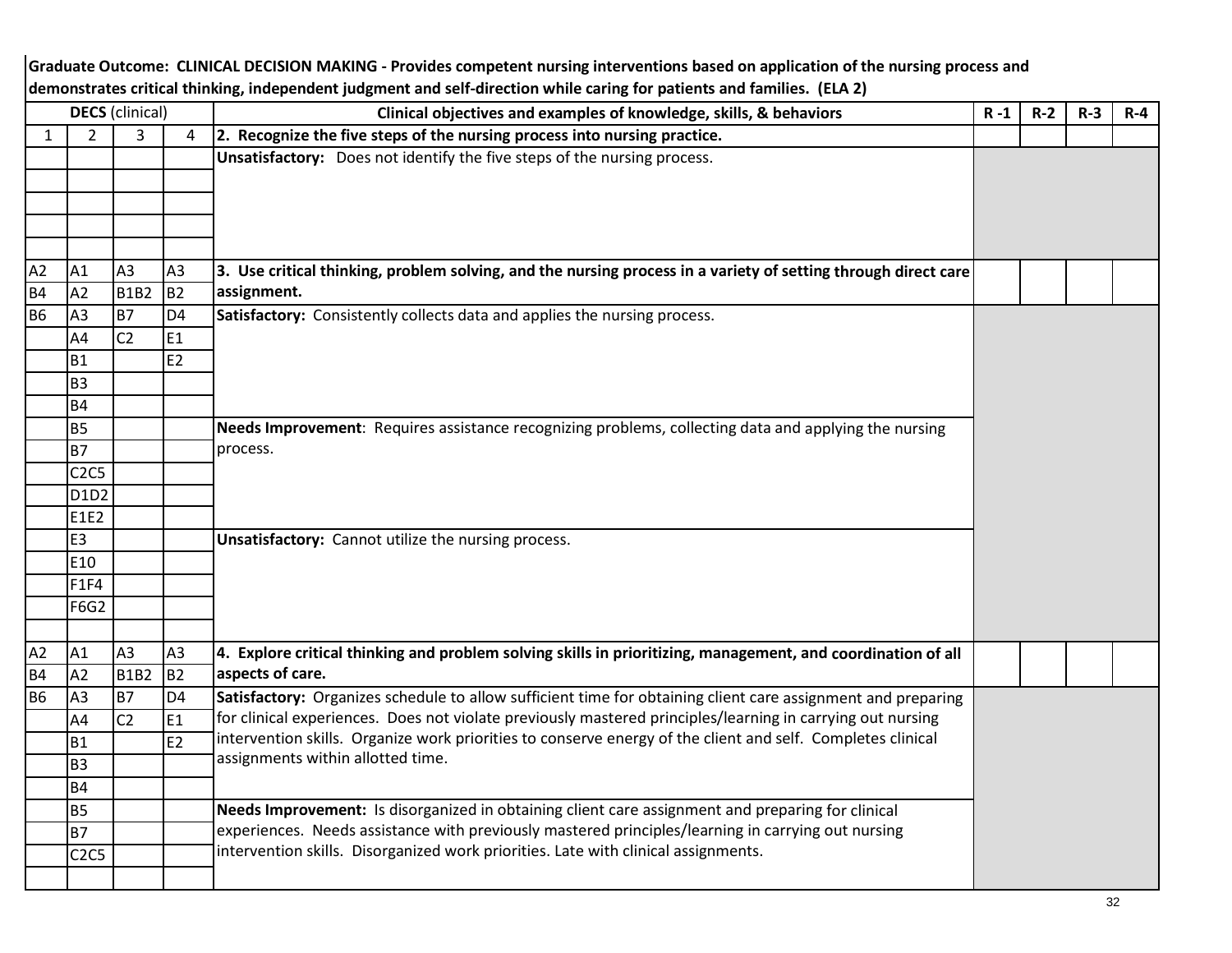|                |                |                        |                | Graduate Outcome: CLINICAL DECISION MAKING - Provides competent nursing interventions based on application of the nursing process and demonstrates<br>critical thinking, independent judgment and self-direction while caring for patients and families. (ELA 2) |         |       |       |       |
|----------------|----------------|------------------------|----------------|------------------------------------------------------------------------------------------------------------------------------------------------------------------------------------------------------------------------------------------------------------------|---------|-------|-------|-------|
|                |                | <b>DECS</b> (clinical) |                | Clinical objectives and examples of knowledge, skills, & behaviors                                                                                                                                                                                               |         |       |       |       |
| $\mathbf{1}$   | 2              | 3                      | 4              | 4. Explore critical thinking and problem solving skills in prioritizing, management, and coordination of all                                                                                                                                                     |         |       |       |       |
|                | D1D2           |                        |                | aspects of care.                                                                                                                                                                                                                                                 |         |       |       |       |
|                | E1E2           |                        |                | Unsatisfactory: Client care assignment incomplete. Violates previously mastered principles/learned skills,                                                                                                                                                       |         |       |       |       |
|                | E <sub>3</sub> |                        |                | unable to prioritize. Does not turn in clinical assignments.                                                                                                                                                                                                     |         |       |       |       |
|                | E10            |                        |                |                                                                                                                                                                                                                                                                  |         |       |       |       |
|                | F1F4           |                        |                |                                                                                                                                                                                                                                                                  |         |       |       |       |
|                | F6G2           |                        |                |                                                                                                                                                                                                                                                                  |         |       |       |       |
|                |                |                        |                | Graduate Outcome: COMMUNICATION & INFORMATION MANAGEMENT - Communicates effectively utilizing technology, written documentation, and verbal<br>expression with members of the health care team, patients, and their families. (ELA 2)                            |         |       |       |       |
|                |                | <b>DECS</b> (clinical) |                | Clinical objectives and examples of knowledge, skills, & behaviors                                                                                                                                                                                               | $R - 1$ | $R-2$ | $R-3$ | $R-4$ |
|                | $\overline{2}$ | 3                      | 4              | 5. Develop effective skills of communication and collaboration with members of the health care team,                                                                                                                                                             |         |       |       |       |
| A <sub>5</sub> | <b>B1B3</b> B5 |                        | A2             | patient and their families.                                                                                                                                                                                                                                      |         |       |       |       |
| A7             | <b>B5</b>      |                        | <b>B3</b>      | Satisfactory: Consistently identifies verbal and non-verbal client messages. Utilizes therapeutic                                                                                                                                                                |         |       |       |       |
|                | D <sub>2</sub> |                        | C <sub>2</sub> | communication techniques during client assessments and interactions. Documents accurately, concisely, and                                                                                                                                                        |         |       |       |       |
|                | E4E5           |                        | D1             | legibly and sign all entries on nursing notes with minimal assistance.                                                                                                                                                                                           |         |       |       |       |
|                | E9             |                        | E <sub>2</sub> |                                                                                                                                                                                                                                                                  |         |       |       |       |
|                | E11            |                        | E <sub>3</sub> |                                                                                                                                                                                                                                                                  |         |       |       |       |
|                | F3             |                        | E4             | Needs Improvement: Requires assistance with identifying verbal and nonverbal client messages. Does not                                                                                                                                                           |         |       |       |       |
|                |                |                        |                | consistently utilize therapeutic communication techniques during client assessment and interactions. Needs                                                                                                                                                       |         |       |       |       |
|                |                |                        |                | assistance with documentation in the clients health record and reminders to sign all entries                                                                                                                                                                     |         |       |       |       |
|                |                |                        |                |                                                                                                                                                                                                                                                                  |         |       |       |       |
|                |                |                        |                |                                                                                                                                                                                                                                                                  |         |       |       |       |
|                |                |                        |                | Unsatisfactory: Does not recognize verbal and/or nonverbal client messages. Does not utilize therapeutic                                                                                                                                                         |         |       |       |       |
|                |                |                        |                | communication techniques during client assessment and interactions. Does not document pertinent or                                                                                                                                                               |         |       |       |       |
|                |                |                        |                | correct information.                                                                                                                                                                                                                                             |         |       |       |       |
|                |                |                        |                |                                                                                                                                                                                                                                                                  |         |       |       |       |
|                |                |                        |                |                                                                                                                                                                                                                                                                  |         |       |       |       |
| <b>B2</b>      | G <sub>1</sub> | B <sub>9</sub>         | A1             | 6. Identify principles of teaching-learning in providing information to patients and their families, regarding                                                                                                                                                   |         |       |       |       |
| <b>B6</b>      | G <sub>2</sub> |                        | A3             | health promotion, maintenance, and restoration of health or the process of death and dying.                                                                                                                                                                      |         |       |       |       |
| D <sub>1</sub> | G <sub>3</sub> |                        | <b>B1</b>      |                                                                                                                                                                                                                                                                  |         |       |       |       |
| D <sub>3</sub> | G <sub>4</sub> |                        | <b>B3</b>      | Satisfactory: Consistently documents patient teaching at a beginning level of proficiency.                                                                                                                                                                       |         |       |       |       |
|                | G <sub>5</sub> |                        | E3             |                                                                                                                                                                                                                                                                  |         |       |       |       |
|                | G <sub>6</sub> |                        |                |                                                                                                                                                                                                                                                                  |         |       |       |       |
|                | G7             |                        |                |                                                                                                                                                                                                                                                                  |         |       |       |       |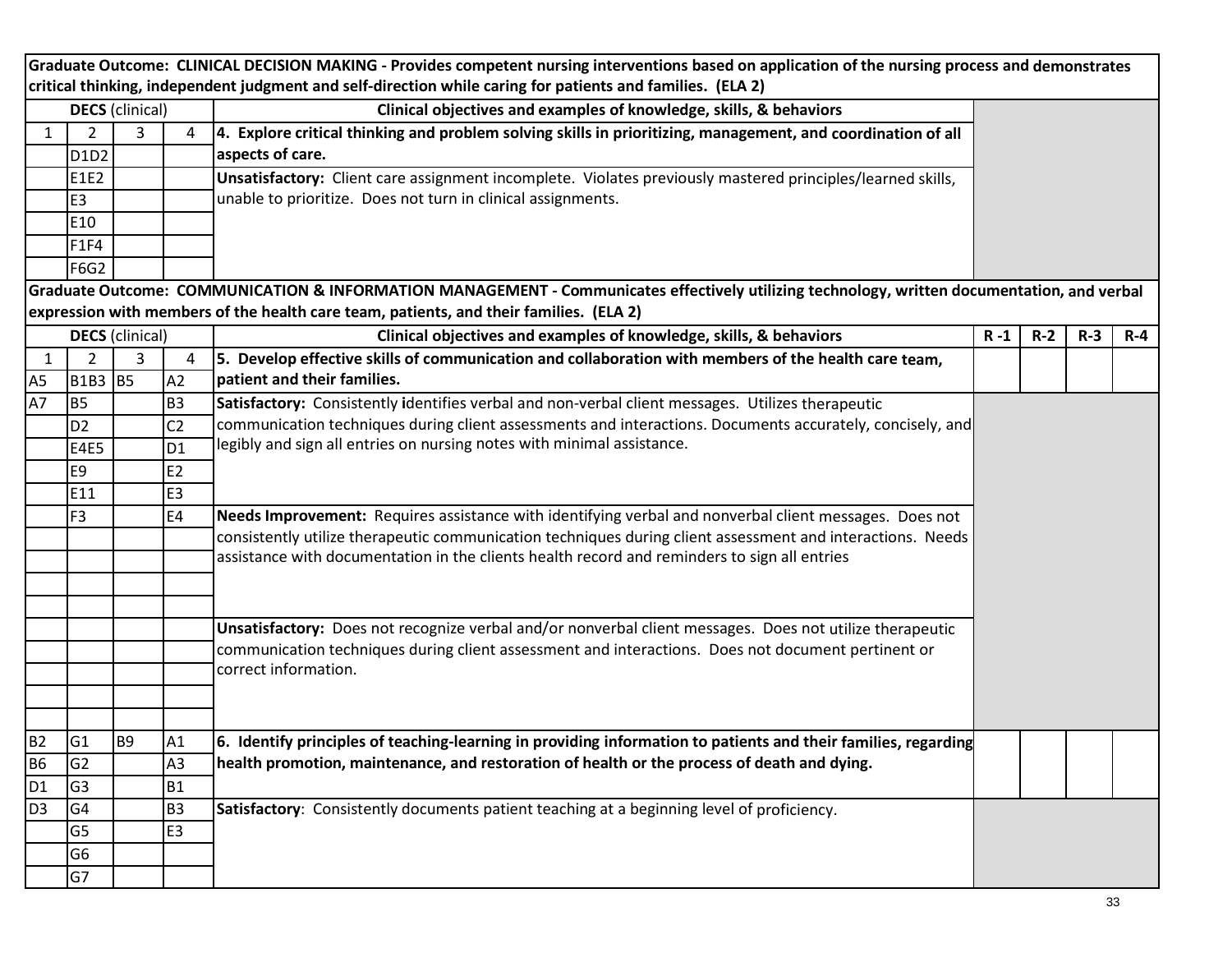|                |                |                        |                 | Graduate Outcome: COMMUNICATION & INFORMATION MANAGEMENT - Communicates effectively utilizing technology, written documentation, and verbal<br>expression with members of the health care team, patients, and their families. |         |       |       |         |
|----------------|----------------|------------------------|-----------------|-------------------------------------------------------------------------------------------------------------------------------------------------------------------------------------------------------------------------------|---------|-------|-------|---------|
|                |                | <b>DECS</b> (clinical) |                 | Clinical objectives and examples of knowledge, skills, & behaviors                                                                                                                                                            | $R - 1$ | $R-2$ | $R-3$ | $R - 4$ |
| $\mathbf{1}$   | 2              | 3                      | 4               | Needs Improvement: Requires assistance with documenting patient teaching at a beginning level of                                                                                                                              |         |       |       |         |
|                | H1             |                        |                 | proficiency.                                                                                                                                                                                                                  |         |       |       |         |
|                | H <sub>3</sub> |                        |                 |                                                                                                                                                                                                                               |         |       |       |         |
|                | A <sub>3</sub> |                        |                 |                                                                                                                                                                                                                               |         |       |       |         |
|                | A4             |                        |                 |                                                                                                                                                                                                                               |         |       |       |         |
|                | <b>B4</b>      |                        |                 | Unsatisfactory: Does not document patient teaching at a beginning level of proficiency.                                                                                                                                       |         |       |       |         |
|                | C <sub>3</sub> |                        |                 |                                                                                                                                                                                                                               |         |       |       |         |
|                | E <sub>4</sub> |                        |                 |                                                                                                                                                                                                                               |         |       |       |         |
|                | E10            |                        |                 |                                                                                                                                                                                                                               |         |       |       |         |
|                |                |                        |                 |                                                                                                                                                                                                                               |         |       |       |         |
|                |                |                        |                 | Graduate Outcome: LEADERSHIP - Demonstrates knowledge of basic delegation, leadership management skills, and coordinates                                                                                                      |         |       |       |         |
|                |                |                        |                 | resources to assure optimal levels of health care for patients and their families. (ELA 1)                                                                                                                                    |         |       |       |         |
|                |                | <b>DECS</b> (clinical) |                 | Clinical objectives and examples of knowledge, skills, & behaviors                                                                                                                                                            | $R - 1$ | $R-2$ | $R-3$ | $R - 4$ |
| $\mathbf{1}$   | $\overline{2}$ | $\overline{3}$         | 4               | 7. Identify the nurse's function within the organizational framework of various healthcare                                                                                                                                    |         |       |       |         |
| A1             | C <sub>4</sub> | A2                     | C <sub>2</sub>  | settings and recognize appropriate delegation of care to patients and their families.                                                                                                                                         |         |       |       |         |
| A <sub>3</sub> | E <sub>6</sub> | <b>B1</b>              | $\overline{C3}$ | Satisfactory: Consistently identifies and documents the nursing roles on the Clinical Performance Criteria.                                                                                                                   |         |       |       |         |
| B <sub>2</sub> | F <sub>3</sub> | <b>D1</b>              | C <sub>4</sub>  |                                                                                                                                                                                                                               |         |       |       |         |
| <b>B5</b>      | G <sub>2</sub> |                        | D <sub>1</sub>  |                                                                                                                                                                                                                               |         |       |       |         |
| <b>B6</b>      | H <sub>3</sub> |                        | D <sub>3</sub>  |                                                                                                                                                                                                                               |         |       |       |         |
| C4             |                |                        |                 |                                                                                                                                                                                                                               |         |       |       |         |
| C <sub>5</sub> |                |                        |                 | Needs Improvement: Requires assistance in identifying the nursing roles on the Clinical Performance                                                                                                                           |         |       |       |         |
| C <sub>6</sub> |                |                        |                 | Criteria.                                                                                                                                                                                                                     |         |       |       |         |
|                |                |                        |                 |                                                                                                                                                                                                                               |         |       |       |         |
|                |                |                        |                 |                                                                                                                                                                                                                               |         |       |       |         |
|                |                |                        |                 |                                                                                                                                                                                                                               |         |       |       |         |
|                |                |                        |                 | Unsatisfactory: Does not identify the nursing roles on the Clinical Performance Criteria.                                                                                                                                     |         |       |       |         |
|                |                |                        |                 |                                                                                                                                                                                                                               |         |       |       |         |
|                |                |                        |                 |                                                                                                                                                                                                                               |         |       |       |         |
|                |                |                        |                 |                                                                                                                                                                                                                               |         |       |       |         |
|                |                |                        |                 |                                                                                                                                                                                                                               |         |       |       |         |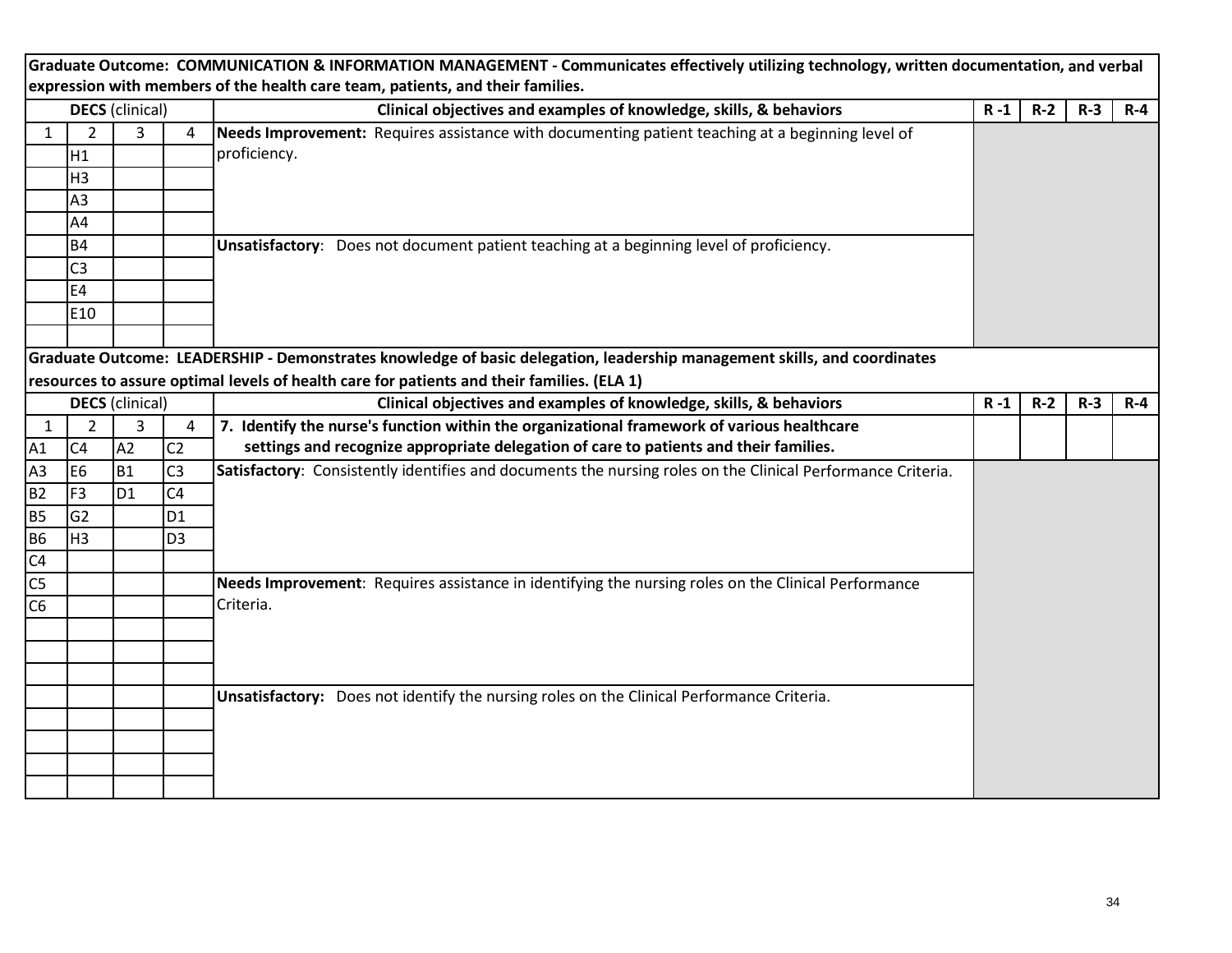|                |                                                                                                         |                |                | Graduate Outcome: LEADERSHIP - Demonstrates knowledge of basic delegation, leadership management skills, and coordinates resources to assure optimal<br>levels of health care for patients and their families. |  |  |  |         |
|----------------|---------------------------------------------------------------------------------------------------------|----------------|----------------|----------------------------------------------------------------------------------------------------------------------------------------------------------------------------------------------------------------|--|--|--|---------|
|                | Clinical objectives and examples of knowledge, skills, & behaviors<br><b>DECS</b> (clinical)<br>$R - 1$ |                |                |                                                                                                                                                                                                                |  |  |  | $R - 4$ |
| 1              | $\overline{2}$                                                                                          | 3              | 4              | 8. Identify the health care team in delivering care to patients and their families.                                                                                                                            |  |  |  |         |
| A1             | C <sub>2</sub>                                                                                          | A3             | B <sub>3</sub> | Satisfactory: Consistently identifies and documents additional members of the health care team on the                                                                                                          |  |  |  |         |
| <b>B5</b>      | C <sub>4</sub>                                                                                          | A <sub>5</sub> | <b>B5</b>      | Clinical Performance Criteria.                                                                                                                                                                                 |  |  |  |         |
| <b>B6</b>      | C <sub>5</sub>                                                                                          | B1             | C3             |                                                                                                                                                                                                                |  |  |  |         |
| <b>B9</b>      | D <sub>4</sub>                                                                                          | C1             | C4             |                                                                                                                                                                                                                |  |  |  |         |
| C1             | E <sub>3</sub>                                                                                          |                | D1             |                                                                                                                                                                                                                |  |  |  |         |
| C <sub>2</sub> | E <sub>6</sub>                                                                                          |                | D <sub>2</sub> | Needs Improvement: Requires assistance in identifying and documenting additional members of the health                                                                                                         |  |  |  |         |
| C <sub>3</sub> | E8                                                                                                      |                | D <sub>3</sub> | care team on the Clinical Performance Criteria.                                                                                                                                                                |  |  |  |         |
| D <sub>4</sub> | F <sub>3</sub>                                                                                          |                | D <sub>6</sub> |                                                                                                                                                                                                                |  |  |  |         |
|                | F <sub>5</sub>                                                                                          |                |                |                                                                                                                                                                                                                |  |  |  |         |
|                | G <sub>2</sub>                                                                                          |                |                |                                                                                                                                                                                                                |  |  |  |         |
|                | H <sub>3</sub>                                                                                          |                |                | Unsatisfactory: Does not identify or document additional members of the health care team on the Clinical                                                                                                       |  |  |  |         |
|                |                                                                                                         |                |                | Performance Criteria.                                                                                                                                                                                          |  |  |  |         |
|                |                                                                                                         |                |                |                                                                                                                                                                                                                |  |  |  |         |
|                |                                                                                                         |                |                |                                                                                                                                                                                                                |  |  |  |         |
|                |                                                                                                         |                |                |                                                                                                                                                                                                                |  |  |  |         |
| <b>B5</b>      | C <sub>2</sub>                                                                                          | <b>B1</b>      | A2             | 9. Identify appropriate referral sources to meet the needs of patients and their families.                                                                                                                     |  |  |  |         |
| <b>B9</b>      | C <sub>4</sub>                                                                                          | D <sub>2</sub> | A <sub>3</sub> | Satisfactory: Consistently identifies and documents appropriate referral sources on the Clinical Performance                                                                                                   |  |  |  |         |
| C <sub>2</sub> | C <sub>5</sub>                                                                                          |                | <b>B5</b>      | Criteria.                                                                                                                                                                                                      |  |  |  |         |
| D <sub>4</sub> | G <sub>2</sub>                                                                                          |                | C <sub>2</sub> |                                                                                                                                                                                                                |  |  |  |         |
|                | H <sub>3</sub>                                                                                          |                | D <sub>2</sub> |                                                                                                                                                                                                                |  |  |  |         |
|                |                                                                                                         |                |                |                                                                                                                                                                                                                |  |  |  |         |
|                |                                                                                                         |                |                | Needs Improvement: Requires assistance in identifying and documenting appropriate referral sources on                                                                                                          |  |  |  |         |
|                |                                                                                                         |                |                | the Clinical Performance Criteria.                                                                                                                                                                             |  |  |  |         |
|                |                                                                                                         |                |                |                                                                                                                                                                                                                |  |  |  |         |
|                |                                                                                                         |                |                |                                                                                                                                                                                                                |  |  |  |         |
|                |                                                                                                         |                |                |                                                                                                                                                                                                                |  |  |  |         |
|                |                                                                                                         |                |                | Unsatisfactory: Does not identify or document appropriate referral sources on the Clinical Performance                                                                                                         |  |  |  |         |
|                |                                                                                                         |                |                | Criteria.                                                                                                                                                                                                      |  |  |  |         |
|                |                                                                                                         |                |                |                                                                                                                                                                                                                |  |  |  |         |
|                |                                                                                                         |                |                |                                                                                                                                                                                                                |  |  |  |         |
|                |                                                                                                         |                |                |                                                                                                                                                                                                                |  |  |  |         |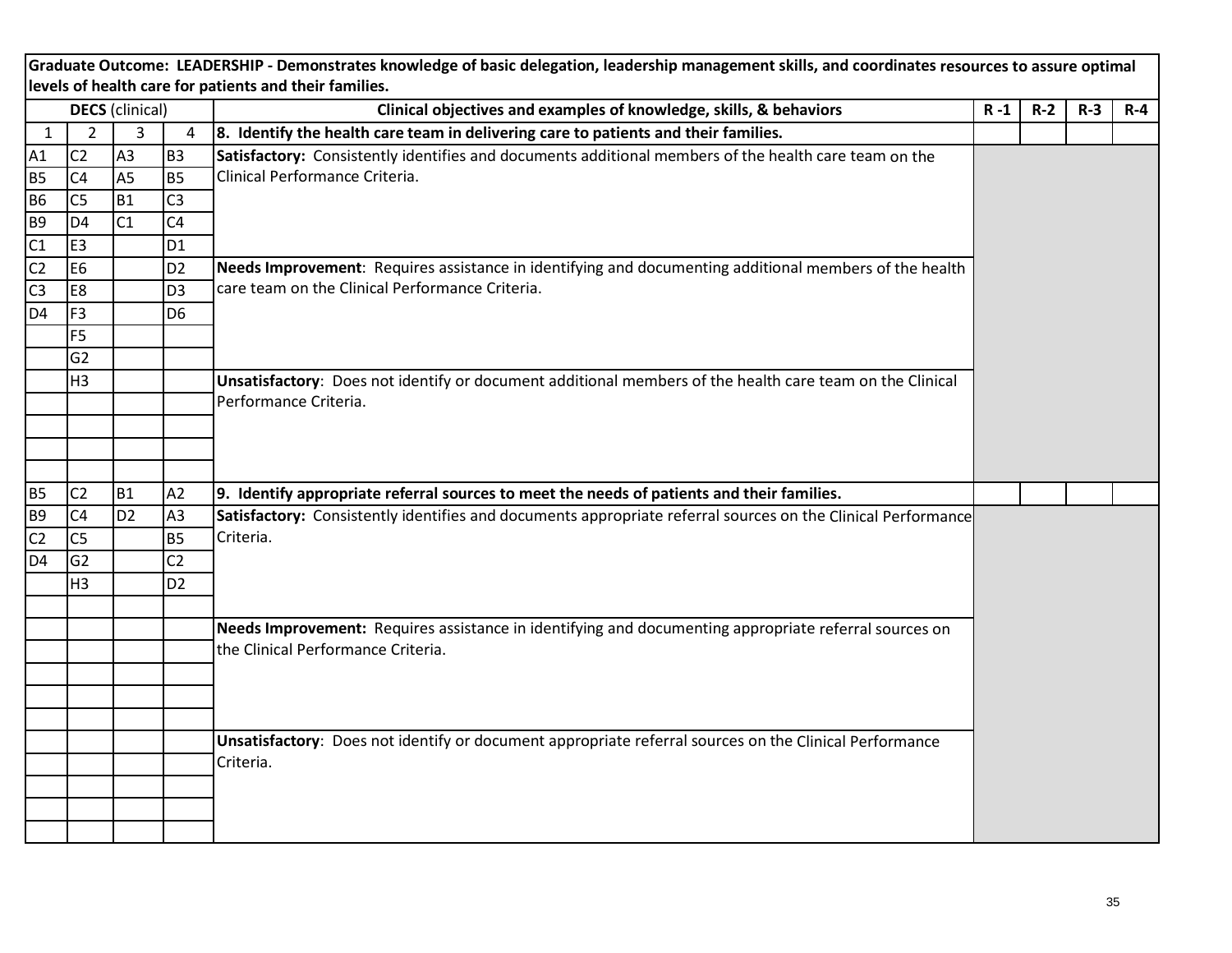| <b>DECS</b> (clinical)<br>Clinical objectives and examples of knowledge, skills, & behaviors<br>$R - 1$<br>$R-2$<br>$R-3$<br>10. Recognize National Patient Safety Goals, Standards of Care, and Policy and Procedures in a variety of<br>3<br>2<br>4<br>1<br>health care settings.<br>A <sub>2</sub><br>A3<br>A1<br>Satisfactory: Consistently looks up Policy and Procedures and delivers care utilizing Standards of Care and<br>B <sub>5</sub><br>A4<br>A4<br>National Patient Safety Goals.<br><b>B6</b><br>B <sub>3</sub><br>C1<br>C <sub>6</sub><br>C <sub>3</sub><br><b>B4</b><br>D <sub>4</sub><br>C <sub>5</sub><br><b>B7</b><br>C <sub>3</sub><br>D <sub>5</sub><br>D <sub>1</sub><br>Needs Improvement: Requires reminding of necessity of utilizing Policy and Procedures, Standards of Care<br>F <sub>2</sub><br>and National Patient Safety Goals to deliver care.<br>G <sub>2</sub><br>H <sub>6</sub><br>Unsatisfactory: Does not utilize Policy and Procedures, Standards of Care or the National Patient Safety<br>Goals to deliver care.<br>11. Implement safe care for cost effective nursing care in collaboration with members of the healthcare<br>A2<br>C1<br>D <sub>1</sub><br>A2<br><b>B6</b><br>C <sub>6</sub><br>A4<br>team.<br>C <sub>5</sub><br>Satisfactory: Consistently implements safe, cost effective nursing care in collaboration with members of the<br><b>B1</b><br>D <sub>2</sub><br>health care team as evidenced by organizing and prioritizing patient care.<br>E10<br>B <sub>6</sub><br>E12<br>C <sub>2</sub><br>D <sub>1</sub><br>Needs Improvement: Requires assistance in organizing and prioritizing safe, cost effective nursing care.<br>Unsatisfactory: Does not organize or prioritize in delivering safe, cost effective nursing care. |  |  | Graduate Outcome: SAFETY - Implements appropriate interventions to promote a quality and safe environment for patients and their families. (ELA 1) |  |         |
|---------------------------------------------------------------------------------------------------------------------------------------------------------------------------------------------------------------------------------------------------------------------------------------------------------------------------------------------------------------------------------------------------------------------------------------------------------------------------------------------------------------------------------------------------------------------------------------------------------------------------------------------------------------------------------------------------------------------------------------------------------------------------------------------------------------------------------------------------------------------------------------------------------------------------------------------------------------------------------------------------------------------------------------------------------------------------------------------------------------------------------------------------------------------------------------------------------------------------------------------------------------------------------------------------------------------------------------------------------------------------------------------------------------------------------------------------------------------------------------------------------------------------------------------------------------------------------------------------------------------------------------------------------------------------------------------------------------------------------------------------------------------------------------------|--|--|----------------------------------------------------------------------------------------------------------------------------------------------------|--|---------|
|                                                                                                                                                                                                                                                                                                                                                                                                                                                                                                                                                                                                                                                                                                                                                                                                                                                                                                                                                                                                                                                                                                                                                                                                                                                                                                                                                                                                                                                                                                                                                                                                                                                                                                                                                                                             |  |  |                                                                                                                                                    |  | $R - 4$ |
|                                                                                                                                                                                                                                                                                                                                                                                                                                                                                                                                                                                                                                                                                                                                                                                                                                                                                                                                                                                                                                                                                                                                                                                                                                                                                                                                                                                                                                                                                                                                                                                                                                                                                                                                                                                             |  |  |                                                                                                                                                    |  |         |
|                                                                                                                                                                                                                                                                                                                                                                                                                                                                                                                                                                                                                                                                                                                                                                                                                                                                                                                                                                                                                                                                                                                                                                                                                                                                                                                                                                                                                                                                                                                                                                                                                                                                                                                                                                                             |  |  |                                                                                                                                                    |  |         |
|                                                                                                                                                                                                                                                                                                                                                                                                                                                                                                                                                                                                                                                                                                                                                                                                                                                                                                                                                                                                                                                                                                                                                                                                                                                                                                                                                                                                                                                                                                                                                                                                                                                                                                                                                                                             |  |  |                                                                                                                                                    |  |         |
|                                                                                                                                                                                                                                                                                                                                                                                                                                                                                                                                                                                                                                                                                                                                                                                                                                                                                                                                                                                                                                                                                                                                                                                                                                                                                                                                                                                                                                                                                                                                                                                                                                                                                                                                                                                             |  |  |                                                                                                                                                    |  |         |
|                                                                                                                                                                                                                                                                                                                                                                                                                                                                                                                                                                                                                                                                                                                                                                                                                                                                                                                                                                                                                                                                                                                                                                                                                                                                                                                                                                                                                                                                                                                                                                                                                                                                                                                                                                                             |  |  |                                                                                                                                                    |  |         |
|                                                                                                                                                                                                                                                                                                                                                                                                                                                                                                                                                                                                                                                                                                                                                                                                                                                                                                                                                                                                                                                                                                                                                                                                                                                                                                                                                                                                                                                                                                                                                                                                                                                                                                                                                                                             |  |  |                                                                                                                                                    |  |         |
|                                                                                                                                                                                                                                                                                                                                                                                                                                                                                                                                                                                                                                                                                                                                                                                                                                                                                                                                                                                                                                                                                                                                                                                                                                                                                                                                                                                                                                                                                                                                                                                                                                                                                                                                                                                             |  |  |                                                                                                                                                    |  |         |
|                                                                                                                                                                                                                                                                                                                                                                                                                                                                                                                                                                                                                                                                                                                                                                                                                                                                                                                                                                                                                                                                                                                                                                                                                                                                                                                                                                                                                                                                                                                                                                                                                                                                                                                                                                                             |  |  |                                                                                                                                                    |  |         |
|                                                                                                                                                                                                                                                                                                                                                                                                                                                                                                                                                                                                                                                                                                                                                                                                                                                                                                                                                                                                                                                                                                                                                                                                                                                                                                                                                                                                                                                                                                                                                                                                                                                                                                                                                                                             |  |  |                                                                                                                                                    |  |         |
|                                                                                                                                                                                                                                                                                                                                                                                                                                                                                                                                                                                                                                                                                                                                                                                                                                                                                                                                                                                                                                                                                                                                                                                                                                                                                                                                                                                                                                                                                                                                                                                                                                                                                                                                                                                             |  |  |                                                                                                                                                    |  |         |
|                                                                                                                                                                                                                                                                                                                                                                                                                                                                                                                                                                                                                                                                                                                                                                                                                                                                                                                                                                                                                                                                                                                                                                                                                                                                                                                                                                                                                                                                                                                                                                                                                                                                                                                                                                                             |  |  |                                                                                                                                                    |  |         |
|                                                                                                                                                                                                                                                                                                                                                                                                                                                                                                                                                                                                                                                                                                                                                                                                                                                                                                                                                                                                                                                                                                                                                                                                                                                                                                                                                                                                                                                                                                                                                                                                                                                                                                                                                                                             |  |  |                                                                                                                                                    |  |         |
|                                                                                                                                                                                                                                                                                                                                                                                                                                                                                                                                                                                                                                                                                                                                                                                                                                                                                                                                                                                                                                                                                                                                                                                                                                                                                                                                                                                                                                                                                                                                                                                                                                                                                                                                                                                             |  |  |                                                                                                                                                    |  |         |
|                                                                                                                                                                                                                                                                                                                                                                                                                                                                                                                                                                                                                                                                                                                                                                                                                                                                                                                                                                                                                                                                                                                                                                                                                                                                                                                                                                                                                                                                                                                                                                                                                                                                                                                                                                                             |  |  |                                                                                                                                                    |  |         |
|                                                                                                                                                                                                                                                                                                                                                                                                                                                                                                                                                                                                                                                                                                                                                                                                                                                                                                                                                                                                                                                                                                                                                                                                                                                                                                                                                                                                                                                                                                                                                                                                                                                                                                                                                                                             |  |  |                                                                                                                                                    |  |         |
|                                                                                                                                                                                                                                                                                                                                                                                                                                                                                                                                                                                                                                                                                                                                                                                                                                                                                                                                                                                                                                                                                                                                                                                                                                                                                                                                                                                                                                                                                                                                                                                                                                                                                                                                                                                             |  |  |                                                                                                                                                    |  |         |
|                                                                                                                                                                                                                                                                                                                                                                                                                                                                                                                                                                                                                                                                                                                                                                                                                                                                                                                                                                                                                                                                                                                                                                                                                                                                                                                                                                                                                                                                                                                                                                                                                                                                                                                                                                                             |  |  |                                                                                                                                                    |  |         |
|                                                                                                                                                                                                                                                                                                                                                                                                                                                                                                                                                                                                                                                                                                                                                                                                                                                                                                                                                                                                                                                                                                                                                                                                                                                                                                                                                                                                                                                                                                                                                                                                                                                                                                                                                                                             |  |  |                                                                                                                                                    |  |         |
|                                                                                                                                                                                                                                                                                                                                                                                                                                                                                                                                                                                                                                                                                                                                                                                                                                                                                                                                                                                                                                                                                                                                                                                                                                                                                                                                                                                                                                                                                                                                                                                                                                                                                                                                                                                             |  |  |                                                                                                                                                    |  |         |
|                                                                                                                                                                                                                                                                                                                                                                                                                                                                                                                                                                                                                                                                                                                                                                                                                                                                                                                                                                                                                                                                                                                                                                                                                                                                                                                                                                                                                                                                                                                                                                                                                                                                                                                                                                                             |  |  |                                                                                                                                                    |  |         |
|                                                                                                                                                                                                                                                                                                                                                                                                                                                                                                                                                                                                                                                                                                                                                                                                                                                                                                                                                                                                                                                                                                                                                                                                                                                                                                                                                                                                                                                                                                                                                                                                                                                                                                                                                                                             |  |  |                                                                                                                                                    |  |         |
|                                                                                                                                                                                                                                                                                                                                                                                                                                                                                                                                                                                                                                                                                                                                                                                                                                                                                                                                                                                                                                                                                                                                                                                                                                                                                                                                                                                                                                                                                                                                                                                                                                                                                                                                                                                             |  |  |                                                                                                                                                    |  |         |
|                                                                                                                                                                                                                                                                                                                                                                                                                                                                                                                                                                                                                                                                                                                                                                                                                                                                                                                                                                                                                                                                                                                                                                                                                                                                                                                                                                                                                                                                                                                                                                                                                                                                                                                                                                                             |  |  |                                                                                                                                                    |  |         |
|                                                                                                                                                                                                                                                                                                                                                                                                                                                                                                                                                                                                                                                                                                                                                                                                                                                                                                                                                                                                                                                                                                                                                                                                                                                                                                                                                                                                                                                                                                                                                                                                                                                                                                                                                                                             |  |  |                                                                                                                                                    |  |         |
|                                                                                                                                                                                                                                                                                                                                                                                                                                                                                                                                                                                                                                                                                                                                                                                                                                                                                                                                                                                                                                                                                                                                                                                                                                                                                                                                                                                                                                                                                                                                                                                                                                                                                                                                                                                             |  |  |                                                                                                                                                    |  |         |
|                                                                                                                                                                                                                                                                                                                                                                                                                                                                                                                                                                                                                                                                                                                                                                                                                                                                                                                                                                                                                                                                                                                                                                                                                                                                                                                                                                                                                                                                                                                                                                                                                                                                                                                                                                                             |  |  |                                                                                                                                                    |  |         |
|                                                                                                                                                                                                                                                                                                                                                                                                                                                                                                                                                                                                                                                                                                                                                                                                                                                                                                                                                                                                                                                                                                                                                                                                                                                                                                                                                                                                                                                                                                                                                                                                                                                                                                                                                                                             |  |  |                                                                                                                                                    |  |         |
|                                                                                                                                                                                                                                                                                                                                                                                                                                                                                                                                                                                                                                                                                                                                                                                                                                                                                                                                                                                                                                                                                                                                                                                                                                                                                                                                                                                                                                                                                                                                                                                                                                                                                                                                                                                             |  |  |                                                                                                                                                    |  |         |
|                                                                                                                                                                                                                                                                                                                                                                                                                                                                                                                                                                                                                                                                                                                                                                                                                                                                                                                                                                                                                                                                                                                                                                                                                                                                                                                                                                                                                                                                                                                                                                                                                                                                                                                                                                                             |  |  |                                                                                                                                                    |  |         |
|                                                                                                                                                                                                                                                                                                                                                                                                                                                                                                                                                                                                                                                                                                                                                                                                                                                                                                                                                                                                                                                                                                                                                                                                                                                                                                                                                                                                                                                                                                                                                                                                                                                                                                                                                                                             |  |  |                                                                                                                                                    |  |         |
|                                                                                                                                                                                                                                                                                                                                                                                                                                                                                                                                                                                                                                                                                                                                                                                                                                                                                                                                                                                                                                                                                                                                                                                                                                                                                                                                                                                                                                                                                                                                                                                                                                                                                                                                                                                             |  |  |                                                                                                                                                    |  |         |
|                                                                                                                                                                                                                                                                                                                                                                                                                                                                                                                                                                                                                                                                                                                                                                                                                                                                                                                                                                                                                                                                                                                                                                                                                                                                                                                                                                                                                                                                                                                                                                                                                                                                                                                                                                                             |  |  |                                                                                                                                                    |  |         |
|                                                                                                                                                                                                                                                                                                                                                                                                                                                                                                                                                                                                                                                                                                                                                                                                                                                                                                                                                                                                                                                                                                                                                                                                                                                                                                                                                                                                                                                                                                                                                                                                                                                                                                                                                                                             |  |  |                                                                                                                                                    |  |         |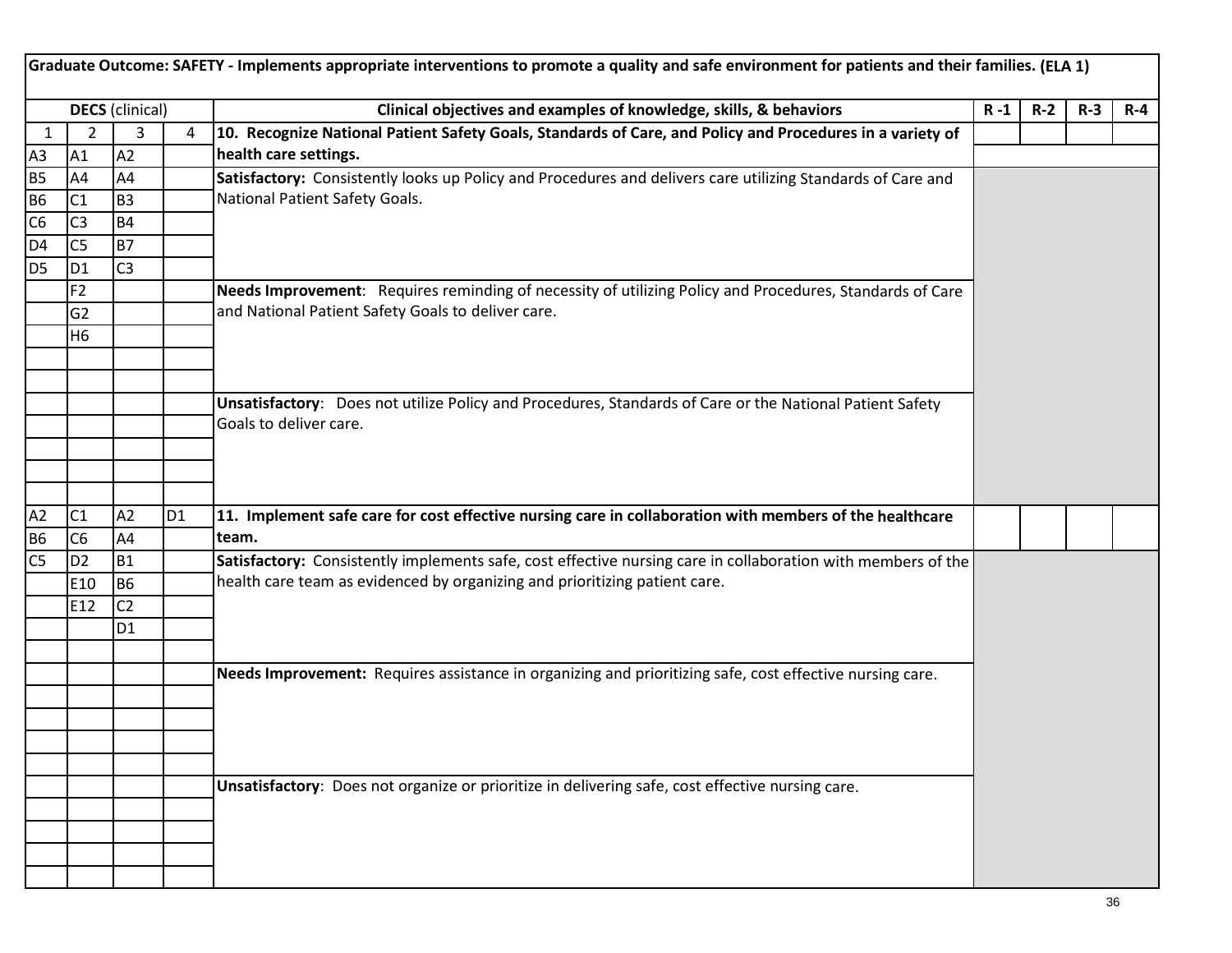| Graduate Outcome: PROFESSIONALISM - Demonstrates knowledge of professional development and incorporates evidence-based practice in the nursing              |
|-------------------------------------------------------------------------------------------------------------------------------------------------------------|
| profession. Incorporates concepts of caring, including moral, ethical, legal standards while embracing the spiritual, cultural, and religious influences on |
| patients and their families. (ELA1)                                                                                                                         |

|                |                | <b>DECS</b> (clinical)<br>Clinical objectives and examples of knowledge, skills, & behaviors |                | $R - 1$                                                                                                                                                                                                                                             | $R-2$ | $R-3$ | $R-4$ |  |
|----------------|----------------|----------------------------------------------------------------------------------------------|----------------|-----------------------------------------------------------------------------------------------------------------------------------------------------------------------------------------------------------------------------------------------------|-------|-------|-------|--|
| 1              | $\overline{2}$ | 3                                                                                            | 4              | 12. Recognize clinical data, current literature, and resources and outcomes to therapeutic interventions to                                                                                                                                         |       |       |       |  |
| <b>B6</b>      | A3             | B <sub>3</sub>                                                                               | A <sub>3</sub> | make appropriate nursing practice decisions.                                                                                                                                                                                                        |       |       |       |  |
| C1             | A4             | <b>B7</b>                                                                                    | D <sub>4</sub> | Satisfactory: Consistently supports planned nursing interventions by scientific rationale, researches patient                                                                                                                                       |       |       |       |  |
| D1             | C <sub>3</sub> |                                                                                              | E <sub>3</sub> | medication and includes implications related to nursing care in written nursing process and administers                                                                                                                                             |       |       |       |  |
|                | E <sub>5</sub> |                                                                                              |                | medication safely.                                                                                                                                                                                                                                  |       |       |       |  |
|                |                |                                                                                              |                |                                                                                                                                                                                                                                                     |       |       |       |  |
|                |                |                                                                                              |                |                                                                                                                                                                                                                                                     |       |       |       |  |
|                |                |                                                                                              |                | Needs Improvement: Requires assistance supporting planned nursing interventions by scientific rationale,                                                                                                                                            |       |       |       |  |
|                |                |                                                                                              |                | researching patient medication and including implications related to nursing care in written nursing process                                                                                                                                        |       |       |       |  |
|                |                |                                                                                              |                | and administering medications safely.                                                                                                                                                                                                               |       |       |       |  |
|                |                |                                                                                              |                |                                                                                                                                                                                                                                                     |       |       |       |  |
|                |                |                                                                                              |                |                                                                                                                                                                                                                                                     |       |       |       |  |
|                |                |                                                                                              |                | Unsatisfactory: Does not support planned nursing interventions with scientific rationale, or research patient<br>medication and include implications related to nursing care in written nursing process and in administering<br>medications safely. |       |       |       |  |
|                |                |                                                                                              |                |                                                                                                                                                                                                                                                     |       |       |       |  |
|                |                |                                                                                              |                |                                                                                                                                                                                                                                                     |       |       |       |  |
|                |                |                                                                                              |                |                                                                                                                                                                                                                                                     |       |       |       |  |
| <b>B4</b>      | D <sub>2</sub> | A2                                                                                           | D <sub>4</sub> | 13. Define the responsibility for professional and personal growth and development.                                                                                                                                                                 |       |       |       |  |
| <b>B6</b>      | E <sub>3</sub> | D <sub>1</sub>                                                                               |                | Satisfactory: Consistently identifies behaviors which need change or modifications, seeks learning                                                                                                                                                  |       |       |       |  |
| B <sub>8</sub> | F <sub>1</sub> |                                                                                              |                | experiences, demonstrates flexibility/adaptability when situations or when assignments change and comply                                                                                                                                            |       |       |       |  |
| D1             | G <sub>5</sub> |                                                                                              |                | with professional appearance requirements according to SPC Policy.                                                                                                                                                                                  |       |       |       |  |
| D <sub>3</sub> |                |                                                                                              |                |                                                                                                                                                                                                                                                     |       |       |       |  |
|                |                |                                                                                              |                |                                                                                                                                                                                                                                                     |       |       |       |  |
|                |                |                                                                                              |                | Needs Improvement: Requires assistance/reminders to identify behaviors which need change or                                                                                                                                                         |       |       |       |  |
|                |                |                                                                                              |                | modification, seeking learning experiences, demonstrating flexibility/ adaptation when situations or when                                                                                                                                           |       |       |       |  |
|                |                |                                                                                              |                | assignments change and complying with professional appearance requirements according to SPC Policy.                                                                                                                                                 |       |       |       |  |
|                |                |                                                                                              |                |                                                                                                                                                                                                                                                     |       |       |       |  |
|                |                |                                                                                              |                |                                                                                                                                                                                                                                                     |       |       |       |  |
|                |                |                                                                                              |                | Unsatisfactory: Does not identify behaviors which need change or modification, seeking learning                                                                                                                                                     |       |       |       |  |
|                |                |                                                                                              |                | experiences, demonstration flexibility/adaptation when situations or when assignments change and                                                                                                                                                    |       |       |       |  |
|                |                |                                                                                              |                | complying with professional appearance requirements according to SPC Policy.                                                                                                                                                                        |       |       |       |  |
|                |                |                                                                                              |                |                                                                                                                                                                                                                                                     |       |       |       |  |
|                |                |                                                                                              |                |                                                                                                                                                                                                                                                     |       |       |       |  |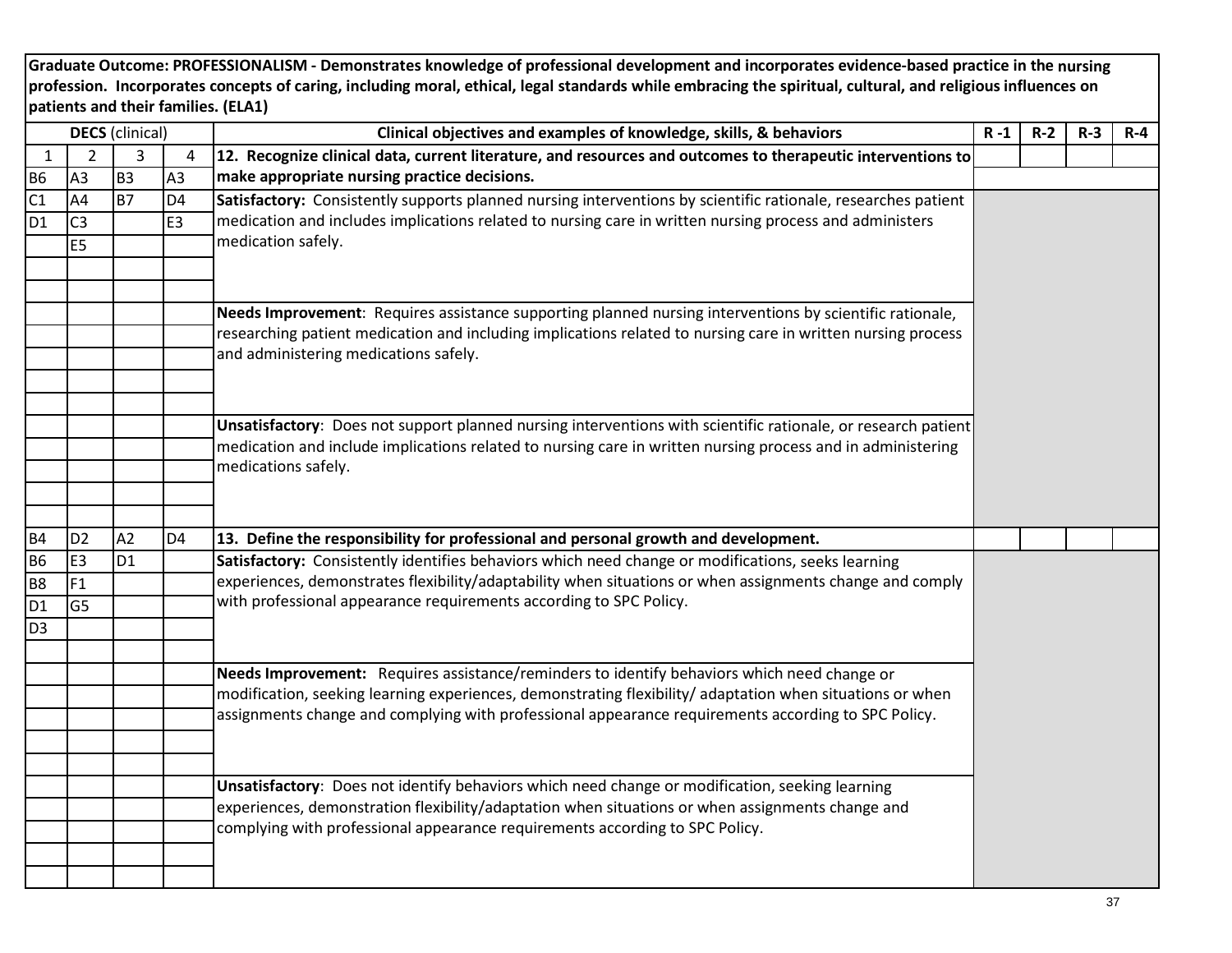**Graduate Outcome: PROFESSIONALISM - Demonstrates knowledge of professional development and incorporates evidence-based practice in the nursing** profession. Incorporates concepts of caring, including moral, ethical, legal standards while embracing the spiritual, cultural, and religious influences on **patients and their families.**

| <b>DECS</b> (clinical) |                |                | Clinical objectives and examples of knowledge, skills, & behaviors |                                                                                                                                   |  |  | $R-4$ |  |
|------------------------|----------------|----------------|--------------------------------------------------------------------|-----------------------------------------------------------------------------------------------------------------------------------|--|--|-------|--|
| 1                      | $\overline{2}$ | 3              | 4                                                                  | 14. Recognize ethical and legal responsibility and accountability for one's nursing practice.                                     |  |  |       |  |
| A1                     | B <sub>5</sub> | A2             | C <sub>2</sub>                                                     | Satisfactory: Consistently communicates with instructor prior to proceeding with unfamiliar nursing actions,                      |  |  |       |  |
| B2                     | <b>D1</b>      | A <sup>4</sup> | C <sub>4</sub>                                                     | reports errors to instructor/staff immediately and accurately, and recognize actions appropriate for                              |  |  |       |  |
| <b>B5</b>              | E <sub>6</sub> | <b>B1</b>      | <b>D1</b>                                                          | delegation.                                                                                                                       |  |  |       |  |
| B <sub>8</sub>         | E12            | C1             |                                                                    |                                                                                                                                   |  |  |       |  |
| C <sub>3</sub>         |                | D <sub>1</sub> |                                                                    |                                                                                                                                   |  |  |       |  |
| C <sub>5</sub>         |                | E1             |                                                                    | Needs Improvement: Requires reminders to communicate with instructor prior to performing unfamiliar                               |  |  |       |  |
| D <sub>4</sub>         |                |                |                                                                    | patient care activities, reporting errors accurately to instructor/staff in timely manner and recognizing                         |  |  |       |  |
|                        |                |                |                                                                    | actions appropriate for delegation.                                                                                               |  |  |       |  |
|                        |                |                |                                                                    |                                                                                                                                   |  |  |       |  |
|                        |                |                |                                                                    |                                                                                                                                   |  |  |       |  |
|                        |                |                |                                                                    | Unsatisfactory: Does not communicate with instructor prior to performing unfamiliar patient care activities,                      |  |  |       |  |
|                        |                |                |                                                                    | reporting errors accurately and in a timely manner to instructor/staff and recognizing actions appropriate for                    |  |  |       |  |
|                        |                |                |                                                                    | delegation.                                                                                                                       |  |  |       |  |
|                        |                |                |                                                                    |                                                                                                                                   |  |  |       |  |
|                        |                |                |                                                                    |                                                                                                                                   |  |  |       |  |
| A3                     | A1             | A2             | A1                                                                 | 15. Understanding the actions of a health care advocate to provide quality health care while embracing                            |  |  |       |  |
| B <sub>3</sub>         | <b>B4</b>      | A4             | A3                                                                 | the spiritual, cultural, and religious influences on patients and their families.                                                 |  |  |       |  |
| <b>B6</b>              | C <sub>2</sub> | <b>B1</b>      | D <sub>4</sub>                                                     | Satisfactory: Consistently maintains nurse/patient relationship confidentiality, protects patient privacy and                     |  |  |       |  |
| C <sub>3</sub>         | C <sub>5</sub> | <b>B6</b>      | E <sub>3</sub>                                                     | documents health care advocacy while embracing spiritual, cultural, and religious influences of patients and                      |  |  |       |  |
| C <sub>5</sub>         | D <sub>3</sub> | E1             |                                                                    | their families.                                                                                                                   |  |  |       |  |
| C <sub>6</sub>         | E1             |                |                                                                    |                                                                                                                                   |  |  |       |  |
| D <sub>4</sub>         | E2             |                |                                                                    |                                                                                                                                   |  |  |       |  |
|                        | E13            |                |                                                                    | Needs Improvement: Requires prompting to maintain nurse/client relationship confidentiality, protecting                           |  |  |       |  |
|                        |                |                |                                                                    | patient privacy and documenting health care advocacy while embracing spiritual, cultural and religious                            |  |  |       |  |
|                        |                |                |                                                                    | influences of patients and their families.                                                                                        |  |  |       |  |
|                        |                |                |                                                                    |                                                                                                                                   |  |  |       |  |
|                        |                |                |                                                                    |                                                                                                                                   |  |  |       |  |
|                        |                |                |                                                                    | Unsatisfactory: Does not maintain nurse/client relationship confidentiality, protect privacy and                                  |  |  |       |  |
|                        |                |                |                                                                    | documenting health care advocacy while embracing spiritual, cultural, and religious influences of patients<br>and their families. |  |  |       |  |
|                        |                |                |                                                                    |                                                                                                                                   |  |  |       |  |
|                        |                |                |                                                                    |                                                                                                                                   |  |  |       |  |
|                        |                |                |                                                                    |                                                                                                                                   |  |  |       |  |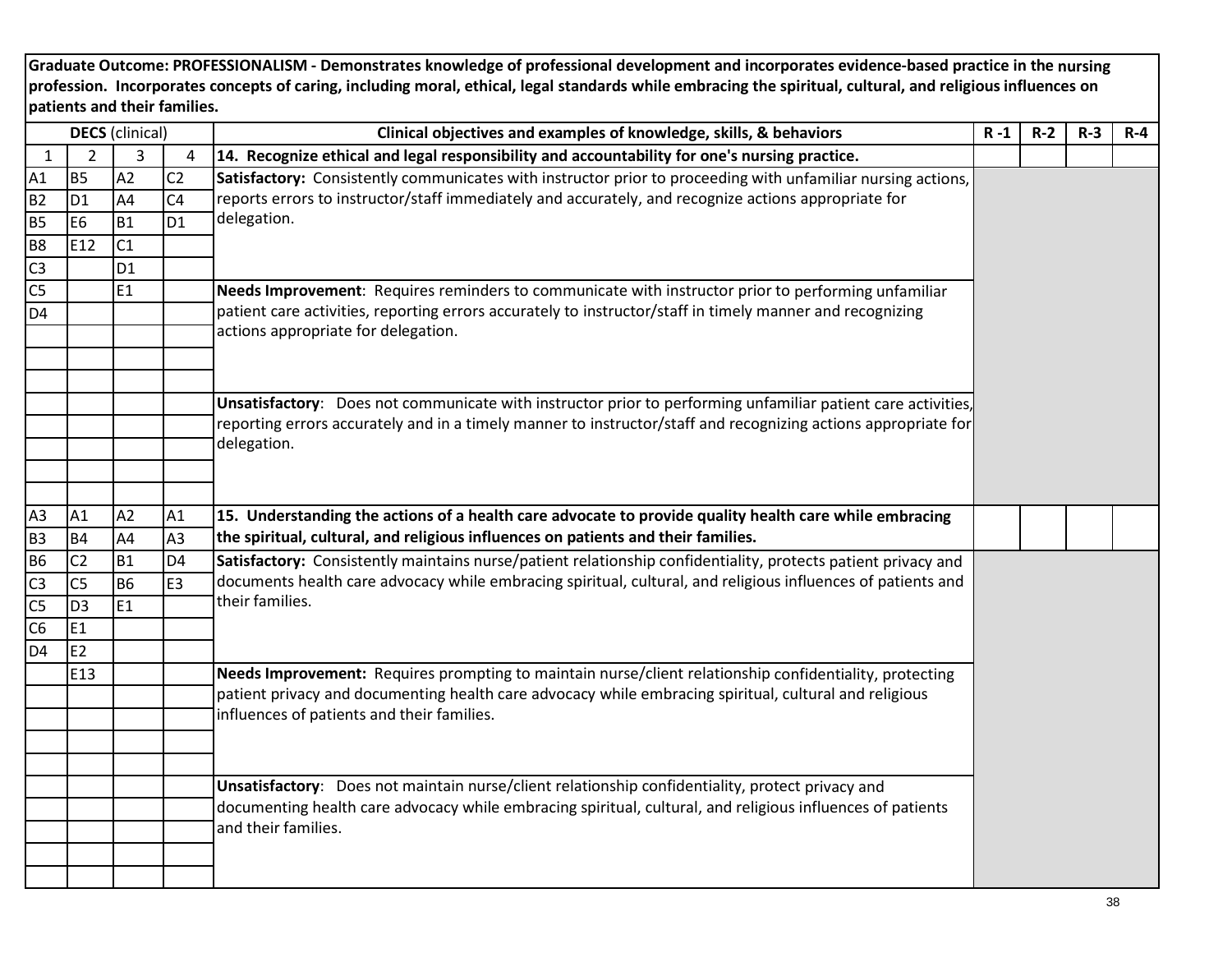| Graduate Outcome: PROFESSIONALISM - Demonstrates knowledge of professional development and incorporates evidence-based practice in the nursing              |  |  |  |  |  |  |  |  |
|-------------------------------------------------------------------------------------------------------------------------------------------------------------|--|--|--|--|--|--|--|--|
| profession. Incorporates concepts of caring, including moral, ethical, legal standards while embracing the spiritual, cultural, and religious influences on |  |  |  |  |  |  |  |  |
| patients and their families.                                                                                                                                |  |  |  |  |  |  |  |  |

|                | <b>DECS</b> (clinical) |                |                | Clinical objectives and examples of knowledge, skills, & behaviors                                                                     |  | $R-2$ | $R-3$ | $R - 4$ |
|----------------|------------------------|----------------|----------------|----------------------------------------------------------------------------------------------------------------------------------------|--|-------|-------|---------|
|                |                        |                | 4              | 16. Recognize one's own caring behavior when interacting with patients, their families, and members of<br>the health care professions. |  |       |       |         |
| A3             | B <sub>3</sub>         | A4             | A2             |                                                                                                                                        |  |       |       |         |
| <b>B2</b>      | C <sub>5</sub>         | B <sub>1</sub> | B <sub>3</sub> | Satisfactory: Recognizes and documents examples of caring behaviors performed by self and others.                                      |  |       |       |         |
| B <sub>3</sub> | IE7                    | B7             | E1             |                                                                                                                                        |  |       |       |         |
| C <sub>3</sub> | IF1                    | D <sub>1</sub> |                |                                                                                                                                        |  |       |       |         |
| C <sub>6</sub> | F <sub>5</sub>         |                |                |                                                                                                                                        |  |       |       |         |
| D <sub>4</sub> | IF <sub>6</sub>        |                |                |                                                                                                                                        |  |       |       |         |
|                | G <sub>4</sub>         |                |                | Needs Improvement: Requires assistance recognizing and documenting examples of caring behaviors                                        |  |       |       |         |
|                |                        |                |                | performed by self and others.                                                                                                          |  |       |       |         |
|                |                        |                |                |                                                                                                                                        |  |       |       |         |
|                |                        |                |                |                                                                                                                                        |  |       |       |         |
|                |                        |                |                |                                                                                                                                        |  |       |       |         |
|                |                        |                |                | Unsatisfactory: Fails to recognize and document examples of caring behaviors performed by self and others.                             |  |       |       |         |
|                |                        |                |                |                                                                                                                                        |  |       |       |         |
|                |                        |                |                |                                                                                                                                        |  |       |       |         |
|                |                        |                |                |                                                                                                                                        |  |       |       |         |
|                |                        |                |                |                                                                                                                                        |  |       |       |         |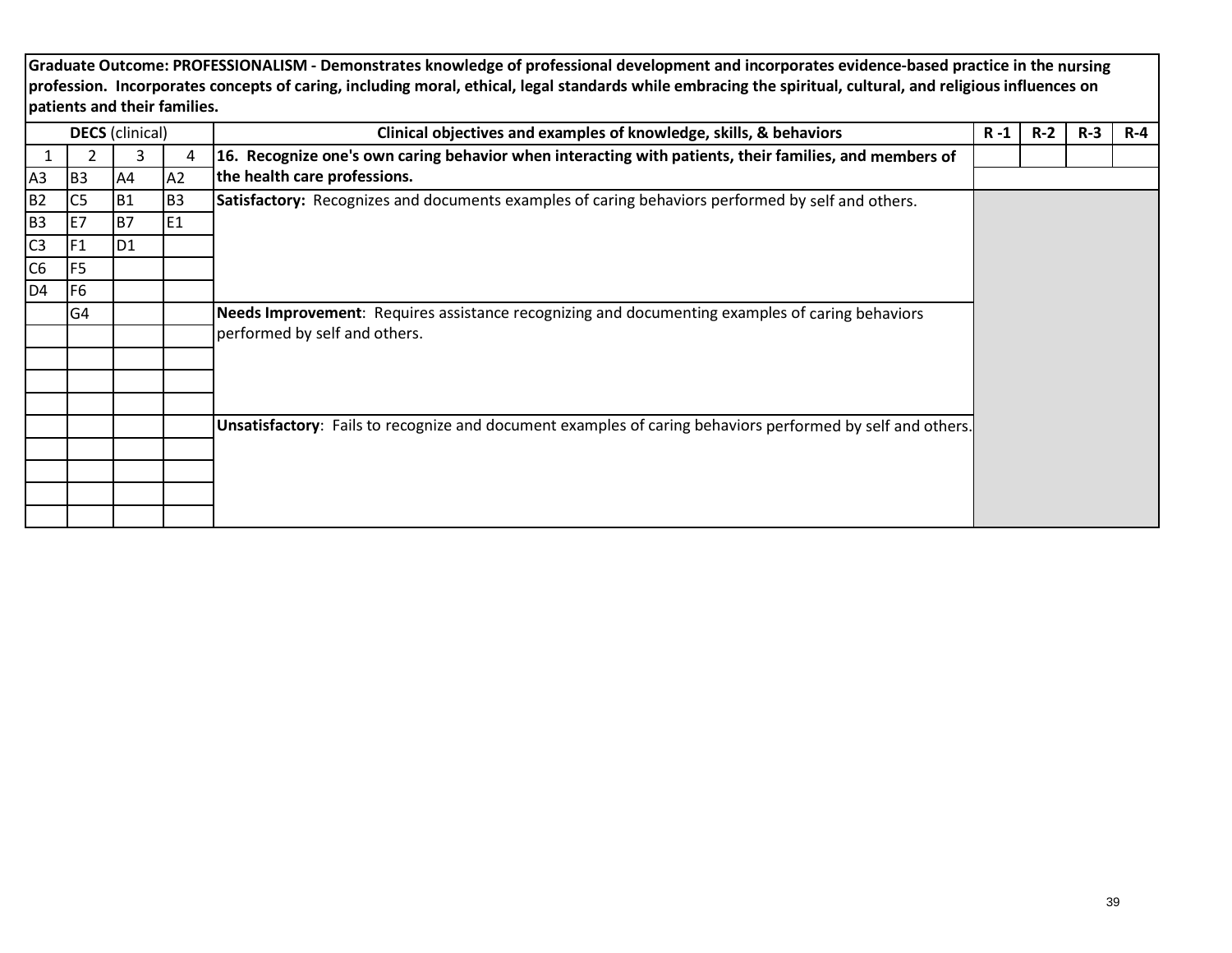# ADDENDUM